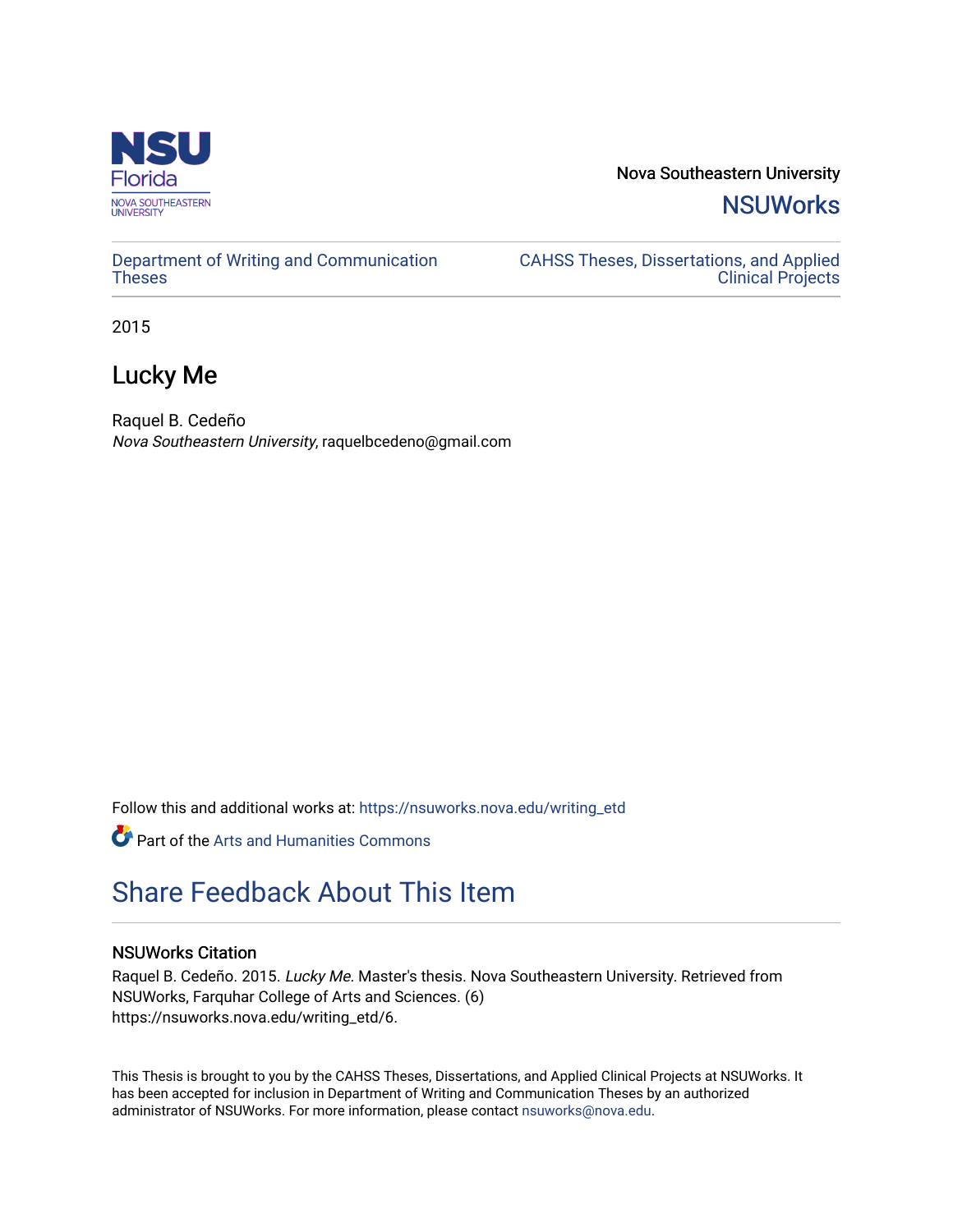LUCKY ME

A Thesis

Submitted in Partial Fulfillment of the

Requirements for the Degree

Master of Arts in Writing

Raquel Beatriz Cedeno

Farquhar College of Arts and Sciences, Division of Humanities

Nova Southeastern University

May 2015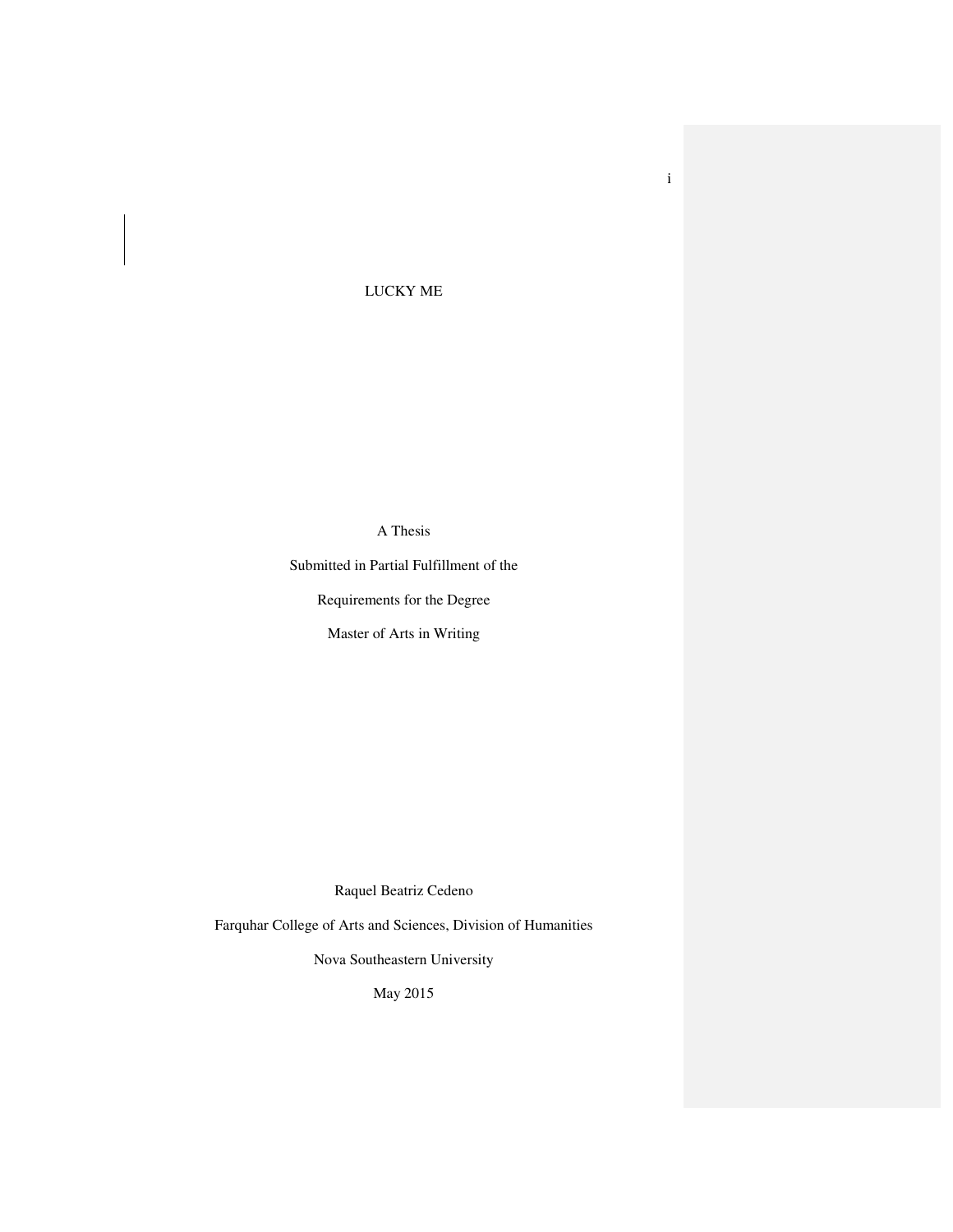© 2015 by Raquel Beatriz Cedeno

All Rights Reserved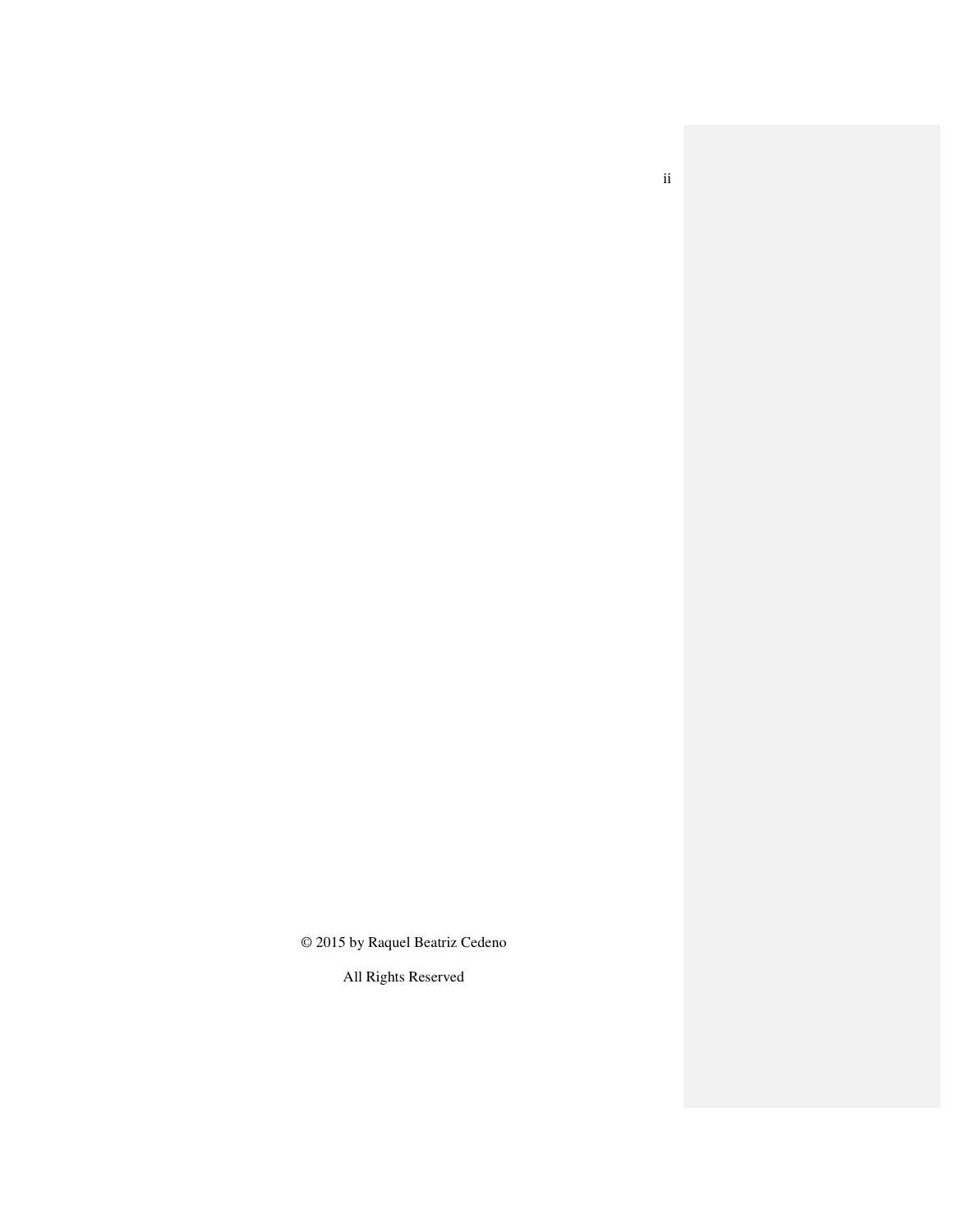#### Farquhar College of Arts and Sciences, Division of Humanities Nova Southeastern University

We hereby approve the thesis of

Raquel Beatriz Cedeno

\_\_\_\_\_\_\_\_\_\_\_\_\_\_\_\_\_\_\_ \_\_\_\_\_\_\_\_\_\_\_\_\_\_\_\_\_\_\_\_\_\_\_\_\_\_\_\_\_\_\_\_

\_\_\_\_\_\_\_\_\_\_\_\_\_\_\_\_\_\_\_ \_\_\_\_\_\_\_\_\_\_\_\_\_\_\_\_\_\_\_\_\_\_\_\_\_\_\_\_\_\_\_\_

\_\_\_\_\_\_\_\_\_\_\_\_\_\_\_\_\_\_\_ \_\_\_\_\_\_\_\_\_\_\_\_\_\_\_\_\_\_\_\_\_\_\_\_\_\_\_\_\_\_\_\_

Candidate for the degree of Master of Arts in Writing

Date Kathleen Waites, Ph.D. Professor, Thesis Advisor

Date Eric Mason, Ph.D. Assistant Professor

ACCEPTED

Date Marlisa Santos, Ph.D. Director, Division of Humanities Farquhar College of Arts and Sciences Nova Southeastern University

iii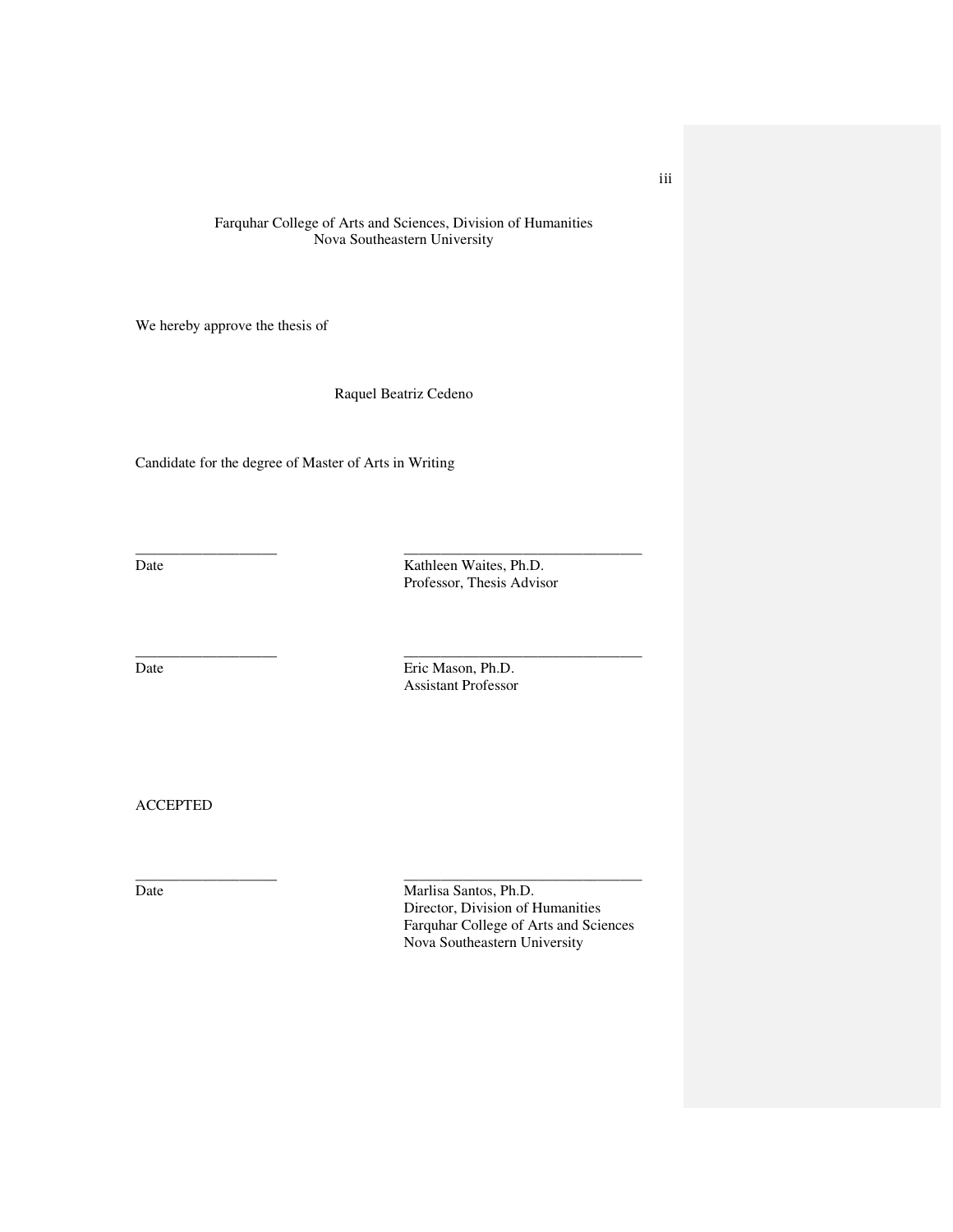### ACKNOWLEDGEMENTS

I would like to give recognition to my family who supported me immensely through this process and during my schooling, to my sons, Nathanael and Noah, who gave me motivation to succeed, and to my professors who bent their ears and hearts towards me when I needed them the most. To Dr. Waites for untold guidance and love. Thank you.

iv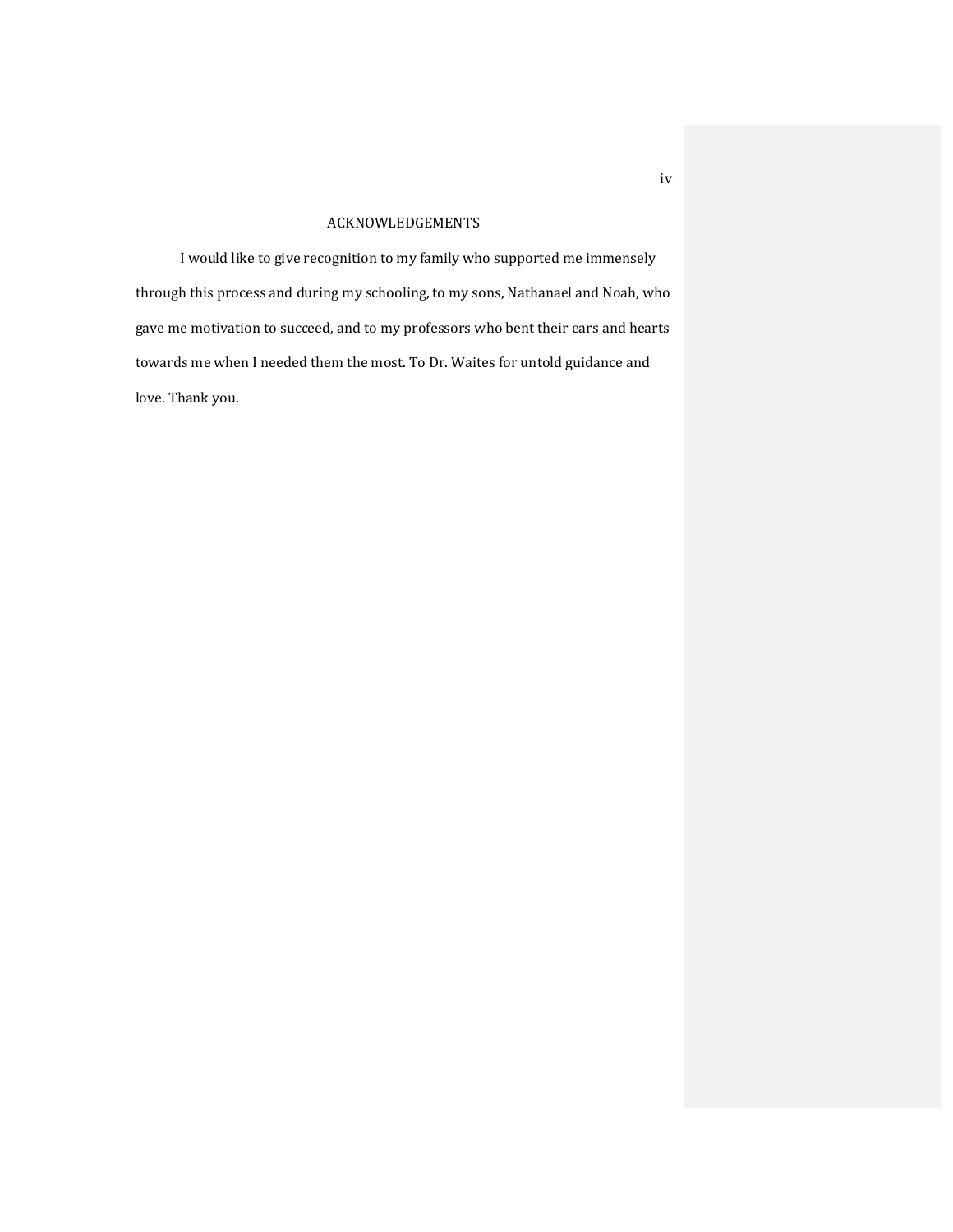I rubbed my arms against my upper thighs, hoping to stave off the cold air blasting from the air conditioner. Why do they always keep these places so cold? Sitting cross-legged on top of the exam table, I heard someone's muffled voice coming from the wall at my back. A bark of laughter rang out. Really? I've been waiting here for what? I checked my iPhone—fifteen minutes and Doc has time to joke? Reaching up, I pulled at my hair-tie, releasing my long locks from its bun. Looks as if I might be here for a while, I thought. I decided to get comfortable. The thick curtain of hair helped warm my neck. Goosebumps covered my forearm and tiny red splotch marks speckled my pale skin—my body's way of warning me it was trying to recover its balance.

 My eyes did another sweep around the room. I had already gone through all the drawers and cabinets. Nothing interesting there. Balloon glove? Nah, I already made two of those. There was no Sharpie in sight so the poor balloons had to go without faces. Picking up the tongue depressors, I reenacted a horrible *Free Bird* drum solo. I picked up my phone again. Still no service.

 Slapping my hands down on either side of my legs, I vaulted myself off the table. What was I doing here anyway? Waste of time. Fainting at dance rehearsal was barely worth seeing a doctor about anyway. I was probably being too dramatic. I made my way to the door to make a quick exit when the handle started to rotate. Crap.

"Sorry to keep you waiting, Miss Banners."

 Dr. Taylor's white sneakers squeaked against the linoleum as he shuffled into the room. The doctor's youthful wavy brown hair didn't match his ruddy complexion. He was slender but his protruding belly looked like he was wearing a fanny pack. Not quite proportional.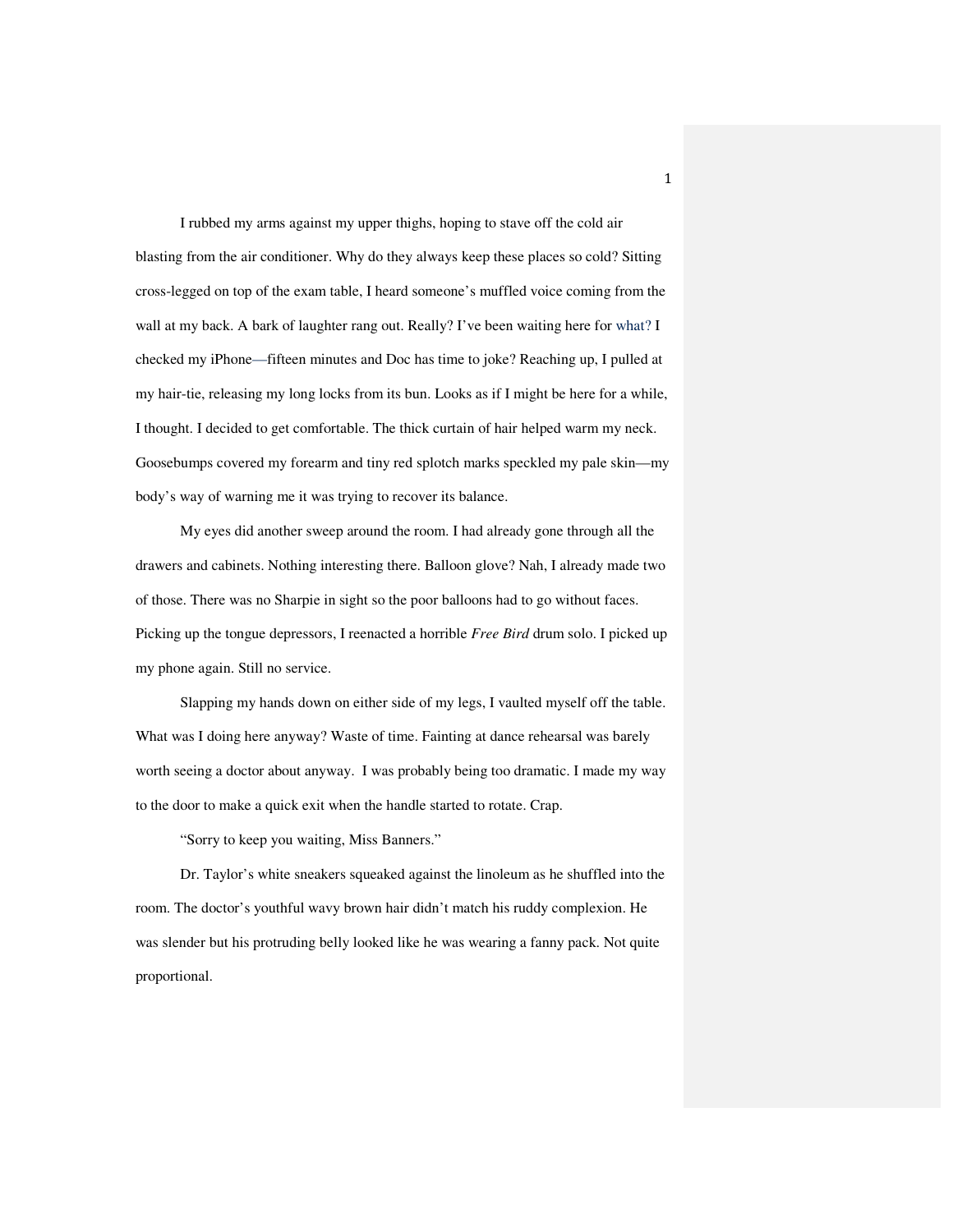I sighed loudly, and jumped back onto the exam table. "Hey, Dr. Taylor." I gave an awkward wave. "I uh…I sorta fainted today. No big deal, but my ballet teacher wanted me to get checked out before I go back to rehearsal." The words rushed from my mouth as if that would help me get out faster.

 Dr. Taylor's small brown eyes examined me without surprise or concern. Exactly as I thought. Much ado about nothing.

 He nodded, his fingers drumming against my unopened chart. "Your blood tests came back this morning. You remember I ordered a full panel and genetic markers to complete your missing family history?" Dr. Taylor paused.

What was he talking about? My eyes glanced downward. What blood tests? Oh, right, he'd ordered the panel a week or so back because we had no information on my long-absent father's side of the family. I'd been so busy in the intervening week, I'd forgotten about the blood tests. I looked up to find him staring at me, expecting a reply. I nodded. How could I possibly forget his uptight self or the half dozen vials of blood the nurse had drawn?

 "Good, good, good," he continued, as he settled into a rolling chair and rolled toward me. "Some of the tests—well," he paused and looked away from his folder. "Let's first talk about your anxiety. That's what brought you in here originally. Can you trace back to when your anxiety attacks started to become more severe?" He clicked his pen and searched my face. Somehow our roles had reversed and I now held all the answers. Where to begin?

 I stared at my lap for answers. Letting my arms and shoulders drop and releasing my erect posture, I rested my chin on my collarbone.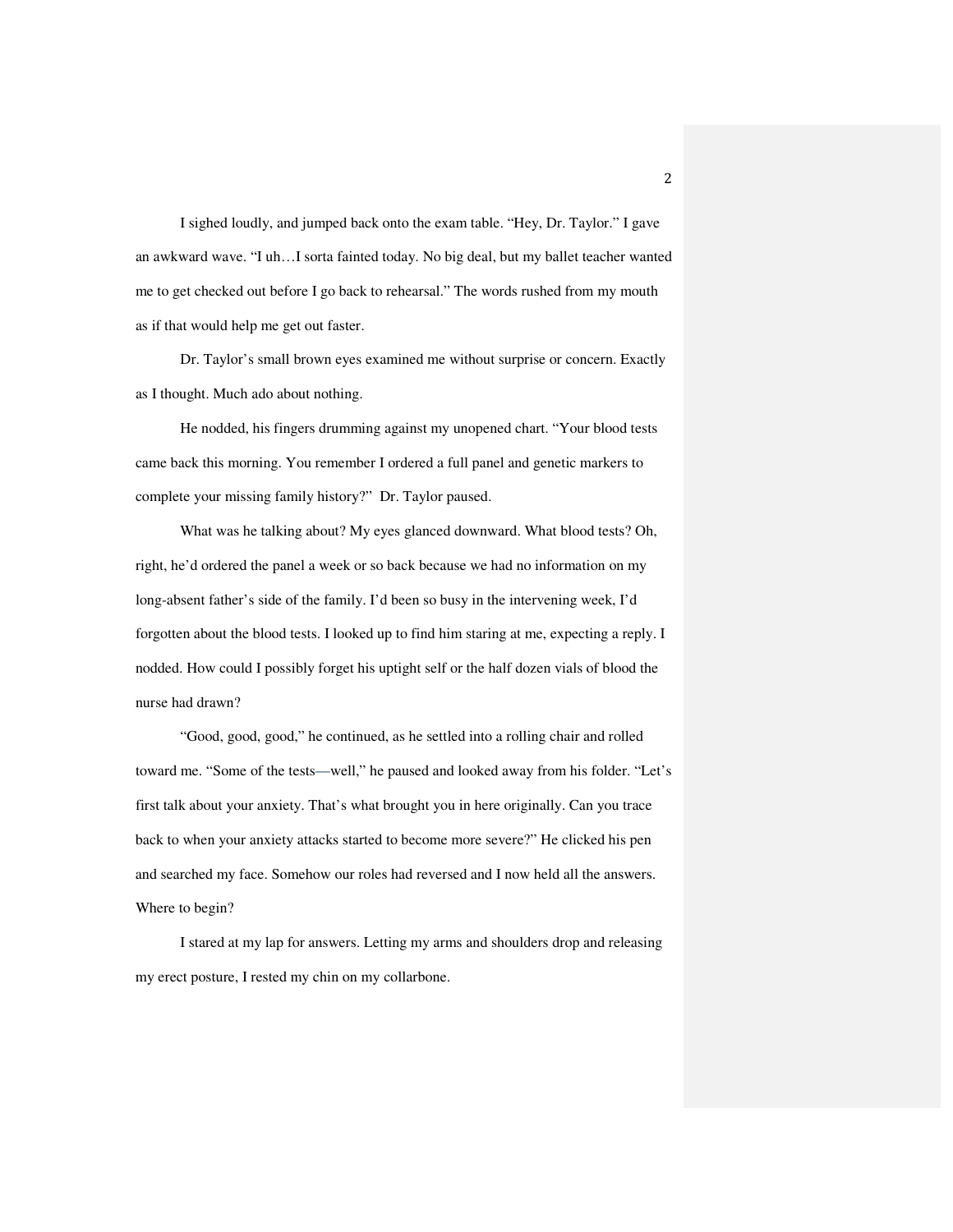The flu. Missed classes. Getting behind in my classes. Statistics, ugh. Yeah, it had all started with the flu and the statistics test from hell.

#### \*\*\*\*\*\*\*\*\*\*\*

 The shade from the large umbrella outside Barnes and Noble helped keep the metal tables cool, protecting it from the South Florida sun. City Place was quiet this morning. Soft music played through the outdoor speakers. The mellow sounds of flutes and lyres caught in the breeze reminded me of something out of a medieval movie. With my right leg tucked beneath me, I drew my left knee up to my chest. A soft, ocean breeze splayed a wisp of hair against my cheek. I couldn't smell the Atlantic Ocean or taste the salt, but I knew it was there. An east wind wound its way through the labyrinth of buildings. West Palm Beach in spring was my favorite time of year. The sun shone just as brightly as it did in the summer and the grass was just as green, but I could stand outside for a good twenty minutes before I started to sweat. That's about twenty minutes longer than other times of the year.

Scribbled notes in a green notebook stared up at me. Shifting my eyes, I peered at the chapter on bell curves in the statistics textbook. Nope, still didn't make any sense. I rolled my eyes. The example in the book wasn't helping at all. Who the hell wrote this book? Unconsciously, my pen started tapping against the metal table. I heard a dramatically loud throat-clearing and turned to see a young guy sporting a very impressive comb-over and aviator sunglasses, looking pointedly at my pen.

"Do you mind? Some of us are actually trying to work," comb-over guy called from the other table. His deep voice would have been one I might have appreciated over drinks, if he hadn't been complaining about me. I met his gaze and tapped three more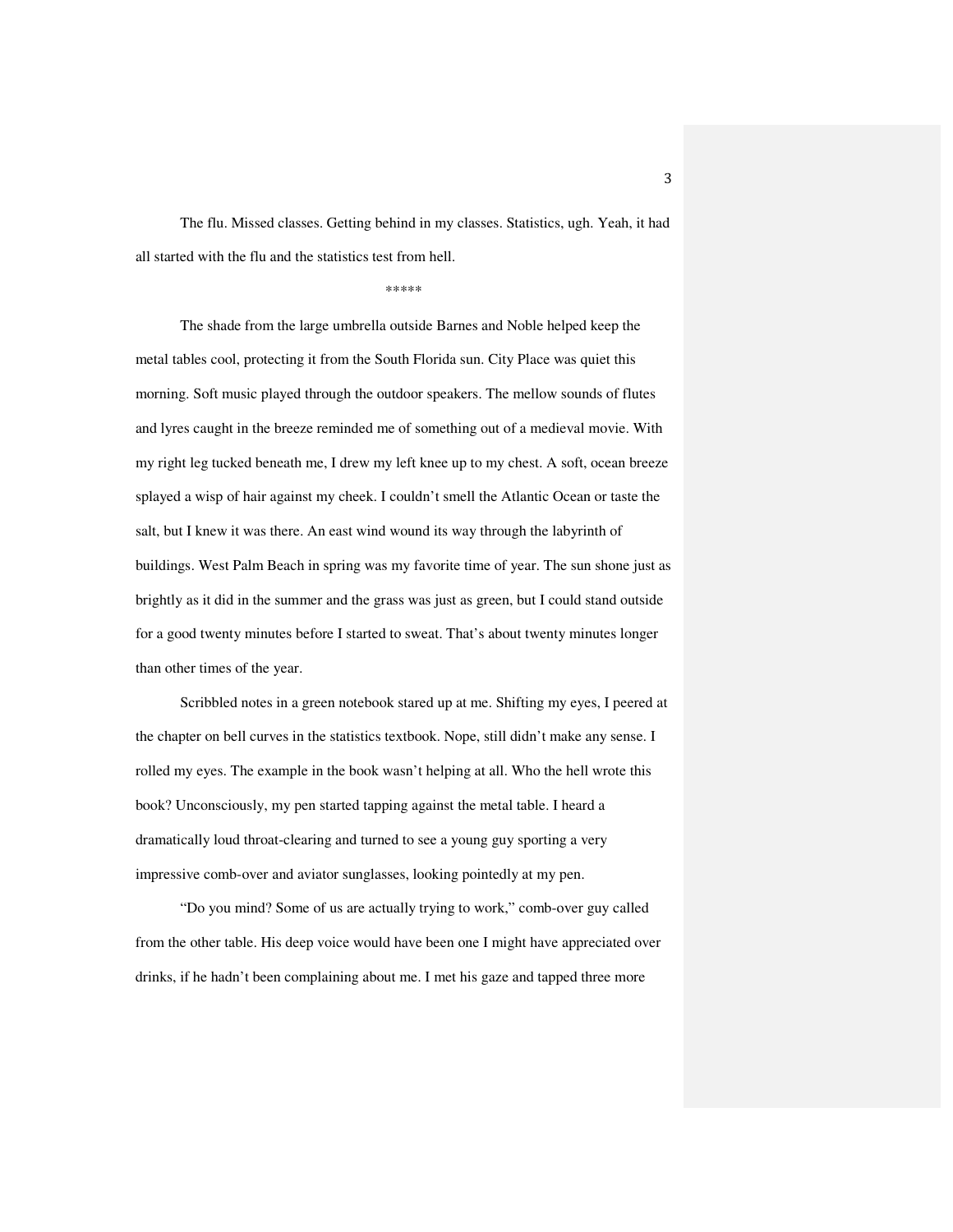times just for good measure before stopping. The guy probably would get me kicked out and I didn't need that. Not right now.

I leaned back in the metal chair, the warmth of it seeping through my knit top. I stretched my arms above my head. A dancer's stretch. The muscles in my back and neck lengthened before I let them go and allowed my head to drop back, making a long line from chin to sternum. Statistics was wearing on my brain. I rubbed my eyes to try to refocus and opened them just in time to see a petite woman in her late thirties crossing the street. Her heather green pants were rolled up to mid-calf, and she looked elegant in her flat silver sandals, white racer back tank-top and navy scarf. Using my thumb and forefinger, I let out a whistle and catcalled to the woman.

"Looking good!" I yelled, cupping my hands around my mouth.

The woman turned her head toward my voice and smiled. "Why, if it isn't the most gorgeous, studious, talented college student ever!" She crossed the street and redirected her path to the metal tables.

She approached and enveloped me in a long hug. "Hello, my offspring," Brielle said against my shoulder.

"Hello, lady who birthed me," I said, playfully. Not the typical greeting between mother and daughter. I had called her that once as an angry teenager, intent on belittling Brielle's mothering, but it backfired when we both erupted in giggling. "I didn't know you were working today." I stepped back from my mother's embrace, aware that her dark, wavy hair contrasted sharply with my blonde straight hair. That was the extent of our differences. We were alike in most other ways, from our mindsets down to our barking laughs. Brielle was quickly approaching forty but still looked like she was in her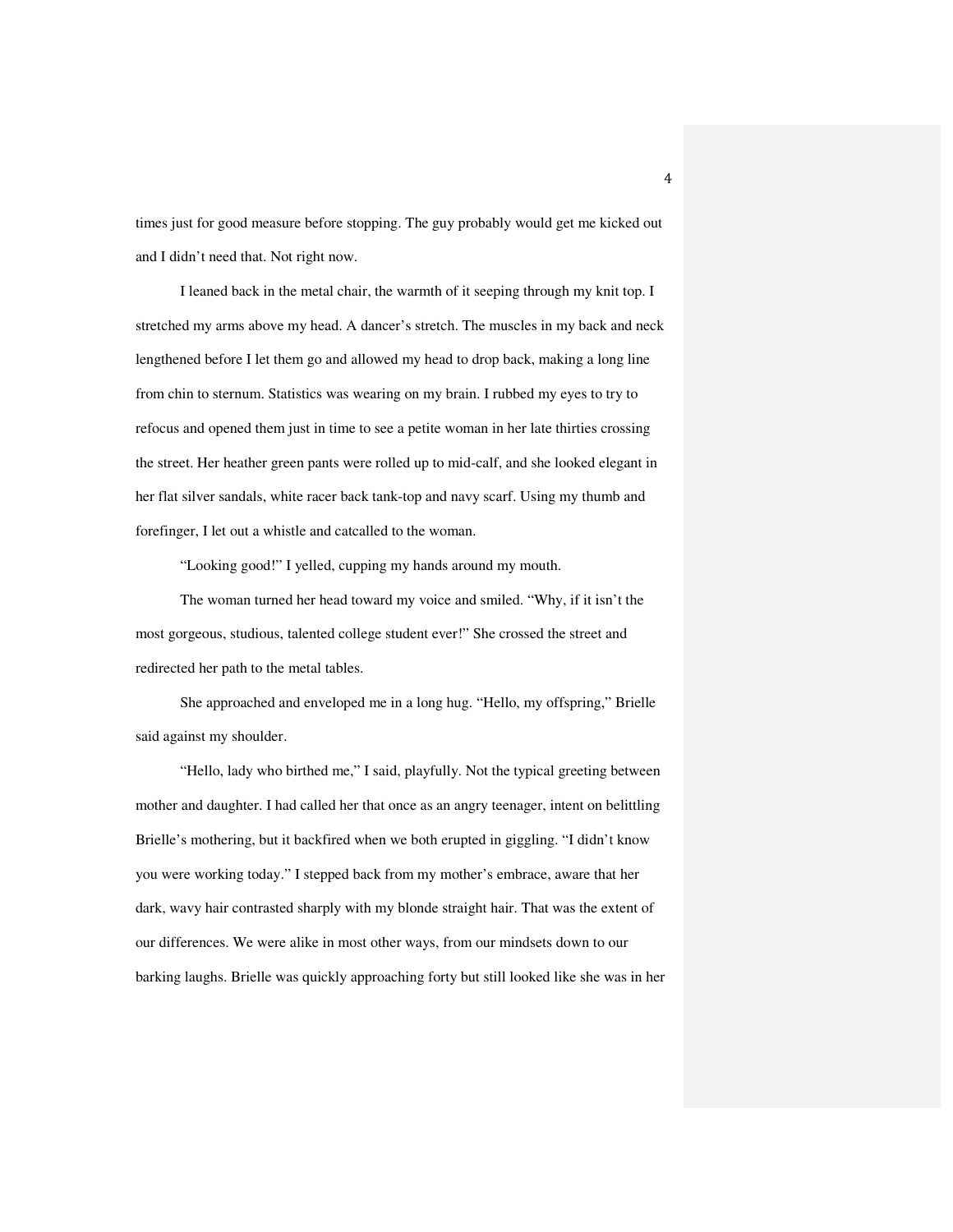late twenties. Genetics had served her well. Of course, taking Yoga four times a week didn't hurt either. Brielle's relaxed, free spirit helped me flourish and grow my creative side. Her work ethic, however, was anything but relaxed, I thought, recognizing yet another similarity between us.

"I wasn't supposed to work today, sweetheart," she said, cupping her eyes from the sun. I motioned for Brielle to sit at the table, and under the umbrella's protection. "But the gallery had a slight problem so we had to move my paintings to a different room. I just need to figure out if the lighting is going to work or if I should swap some of the paintings out," she said, gesturing with her hands as she spoke. "I'm hoping to sell as much as I did at my last show, so I need to make sure this room lets my paintings breathe."

I loved watching my mom talk. It was a little ballet all of its own, with her expressive face, graceful movement of her hands, and the gentle rhythm of her voice. She would have done well as an actress. That had been her dream once, until she was unexpectedly cast in the role of "mother." I'm sure she bemoaned her lost calling. How could you not? She may have improvised her role at first, but she grew into the part and balanced performed it beautifully now.

"I'm sure it'll be great. If not, you can throw a snooty artist's fit," I said jokingly. Brielle wasn't arrogant about her work as so many of her colleagues were, even though she was quite good. She wasn't the type to get walked all over though, either.

"Child," Brielle said, adopting a southern accent, "you know me so well." Brielle adjusted the large canvas tote on her small shoulders and cocked her head towards my open notebooks. "Studying?"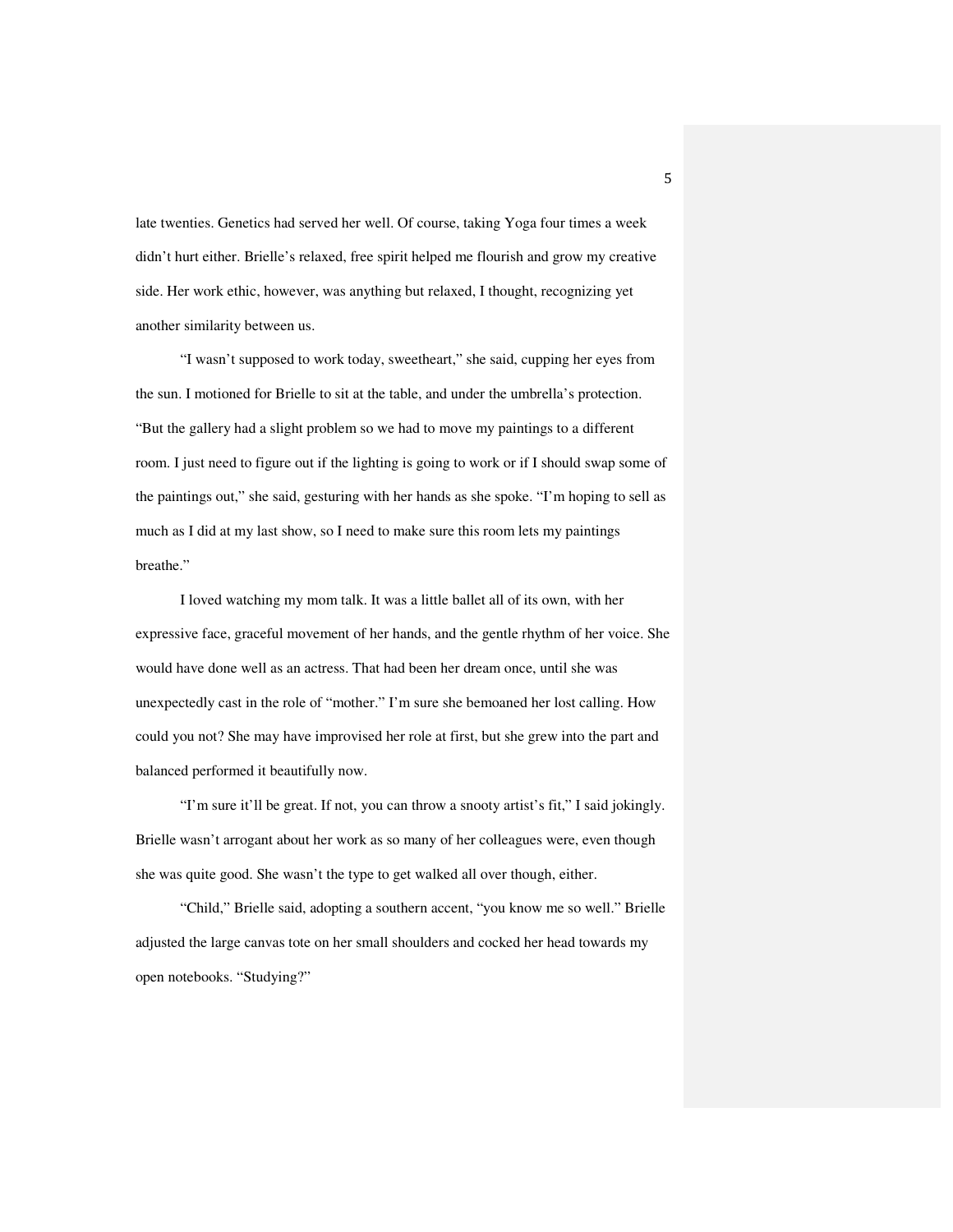I screwed up my face and plopped heavily down on the metal seat. "I'm stressstudying. I'd be happy with a "C" in the class but that's not gonna get me an audition for the workshop."

"Oh, right," Brielle said sympathetically. She knew what the stakes were.

I needed a 3.0 for permission to audition and I was one ten-thousandth of a point away. No B in statistics, no workshop, no shot at a company.

"If it had it been up to me, I'd have auditioned for Miami years ago and skipped college altogether," I said with a bit of sulk in my voice. This was an age-old argument between us. In the most sensible part of myself, I knew my mother had been right to urge me to get my B.A. degree first. After all, a dancer has a good ten to fifteen years before a younger body comes around. With no fallback, some dancers struggle with what to do. Depression and drug use are not uncommon. Brielle, who'd been left with a child to raise understood the value of fallback plans, curve balls, and unscripted roles. Having a fallback plan made me fearful. Didn't that mean I might not make it as a ballet dancer? I had to make it. I wasn't about to lose my dream. But still, it was something I had to keep tucked away at the back of my mind.

"Forgive me for going without all these years in order to save for your college." She dropped herself in the metal chair across from Emily. "Note to self: liquidate Emily's inheritance because she will not appreciate it in the future," Brielle mimed, using a pencil and notepad as she spoke. "Seriously, honey," she said, adopting a more serious tone. "I know you can do it. You just have to—you know—nose to grindstone. You'll be so glad to have that degree when you're done. You have to trust me on this one."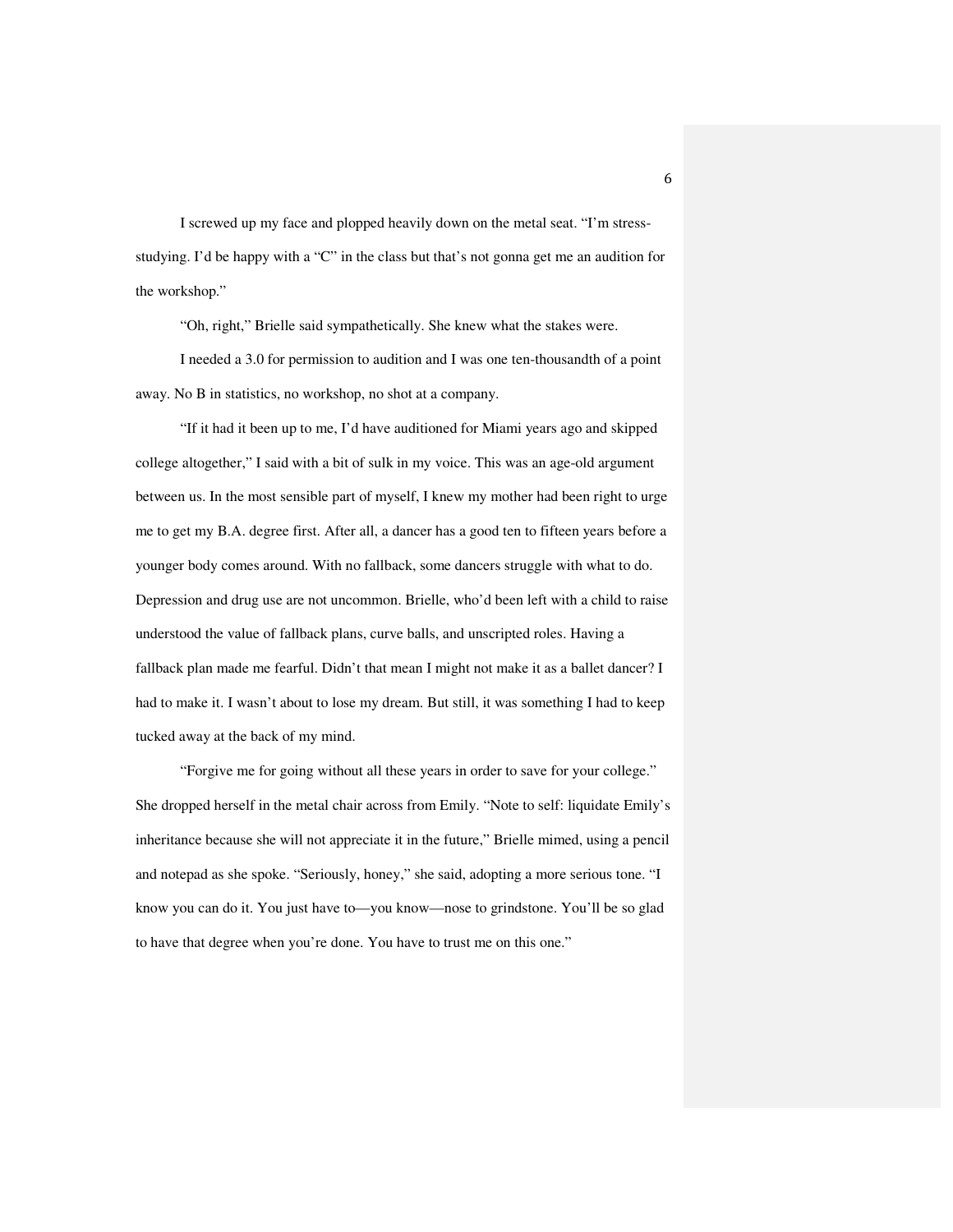I snorted and rolled my eyes. When I did, I caught sight of a familiar person walking in our direction. "Oh shit! Jez is coming this way. I hope she didn't see me." I ducked my head close to the table, shamelessly using my mother as a shield.

"What in the—I thought you and Jez were, you know, tight?" Brielle whispered. "Tight? I so love your use of slang." I peeked above my mother's shoulders and then stooped back down. "We are. It's just that she tried to cheer me up when I had the flu. I love her to death but oh my God, can she be annoying! If she suggested watching *Oklahoma* one more time, I just might have beat her with a pointe shoe. I'm not kidding. I would have had to call you at 2 am asking for help to move a body. After two days of musicals, smoking myself to death started to look like a viable option."

"Emily Banners, you need to quit smoking. If I wanted my daughter to have health problems, I would have smoked when I was pregnant! You know what? You deserve this," Brielle twisted in her chair and dramatically threw one arm in the air, as if she was hailing a cab. "Jez! Jez is that you?" she called down the street. "Here, over here." Within seconds, a smiling Jez was skipping toward them. "So good to see you. Em was just telling me about some old musical you two watched that last week, is that right?"

"Brielle! It's so nice to see you" Jez called back as she walked up to their table. "Yeah, Emily and I totally bonded over some movie classics when she was sick." A small smile flitted across Jez's lips. Had I blinked, I would have missed it. That jerk *knew* I hated musicals, didn't she?

Like most ballet dancers, she was a thin girl. The combination of jet-black hair and large hazel eyes made her captivating on stage where she moved with grace and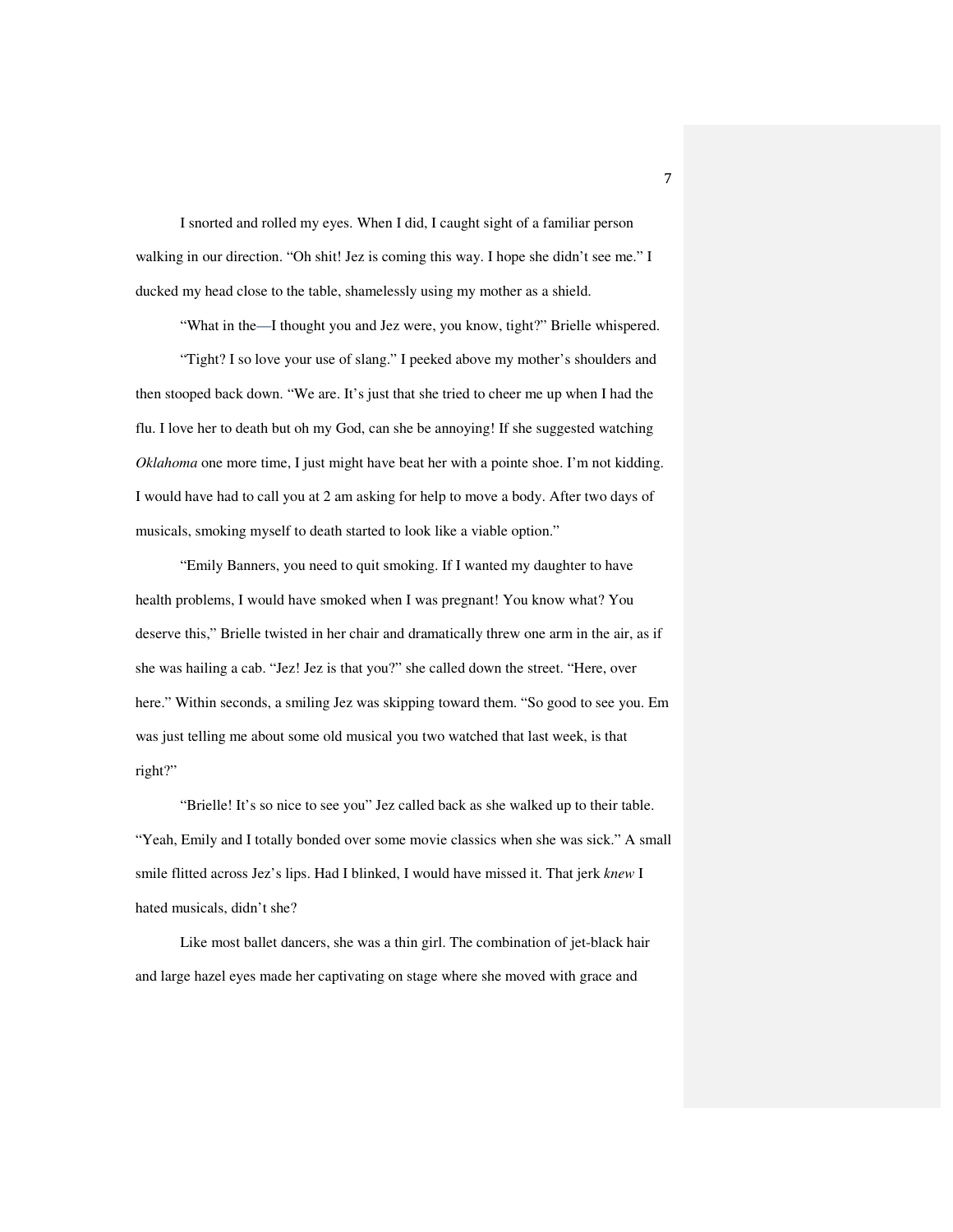confidence. But off-stage she often came off as being flighty and slightly clueless. After four years, I could usually tell when she was using that as a defense. Some parents want you to be artistic and some want you to be smart. Then there are those who don't want to be outshined by their children at all. Brielle had wanted me to be both. Jez's mom had wanted her to be neither.

"Well, you girls enjoy your morning," Brielle said, getting up and planting a kiss on my forehead. "Emily, no barre for you until you've finished studying," Brielle knew I would happily blow off studying if it meant just one more minute of dancing. Before I could reply, Jez spoke up.

"Oh, don't worry Brielle. The four of us drank way too much last night and probably will be staying in tonight," Jez said with an earnest expression on her heart shaped face.

I stood behind Brielle with my head in my hands, gently shaking it.

"Uh-huh. Right. I do love your honesty, Jez. We need to catch up more often," Brielle turned and clucked her tongue at me before walking north again towards the art gallery, her hand waving behind her.

Smiling, Jez watched Brielle and then turned back to me. I was rubbing my forehead and temple.

"Oh, no. Do you have a headache from your hangover?"

I appreciated the genuine concern on my friend's face. A giggle escaped my lips. "I don't have a hangover. You're killing me, though, when you over-share with my mom!" It's not like I got rip-roaring drunk. I never really went beyond a mojito or two. Letting off steam was one thing. Losing control was another. The first time I drank, I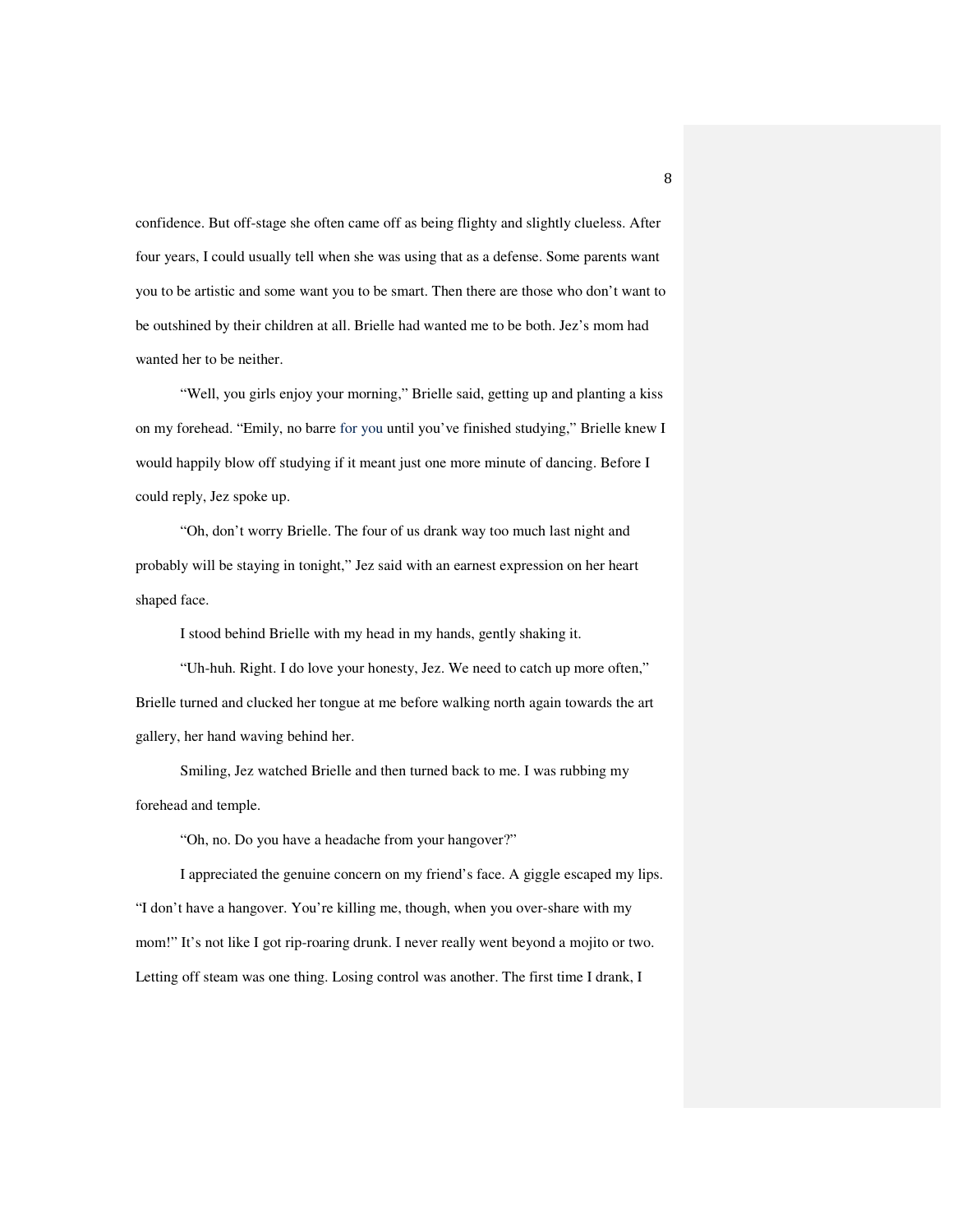gulped down about two-dozen jello shots at a house party. I'll never forget it. Well, technically, I forgot most of it except the part where I couldn't feel my fingertips, let alone my feet. I was so drunk, I sobbed. I was sure I was paralyzed. My friends and I were on our way back to my dorm, but everyone was drunk so no one really paid attention to my predicament. After a bout of hysteria and a massive migraine the next day, I learned my lesson. Today my headache came from Jez's unfiltered comments, and yeah, I'll admit it, statistics.

"But, hey, I really have to get back to statistics. Catch up with you later?" I glanced at my watch again, wondering how long I'd have to stay at the studying. All morning I'd had a hard time concentrating, and it didn't help that I was feeling anxious about a piece of choreography I had learned the day before where Giselle joins the Wilis in Act II. Giselle would have to weave in and out of the Wilis with Lord Albrecht, and Ms. Cindy kept changing which side of the stage Giselle would enter. I knew that the minute I felt the familiar wooden barre beneath my hands, and smelled the satin and rosin dust, my anxiety would dissipate. Sometimes though, I felt like a fish stuck in an aquarium—practicing the same routine, hoping for the day I could swim freely outside of the tank. Ballet was my ocean. Full of possibility. In my mind, everything else I did was just to help get me to that ocean.

"Yeah, no prob! I actually have to go inside and buy a book for a class," she said, half-turning toward the large double doorway. "I tried getting it from the library but I still can't figure how to search for it on the computer. I can never tell if the library actually has the book, or not." Jez's eyebrows had scrunched together in frustration. "Anyways, see ya." She took a step, hesitated, then turned back. "The only reason everyone else is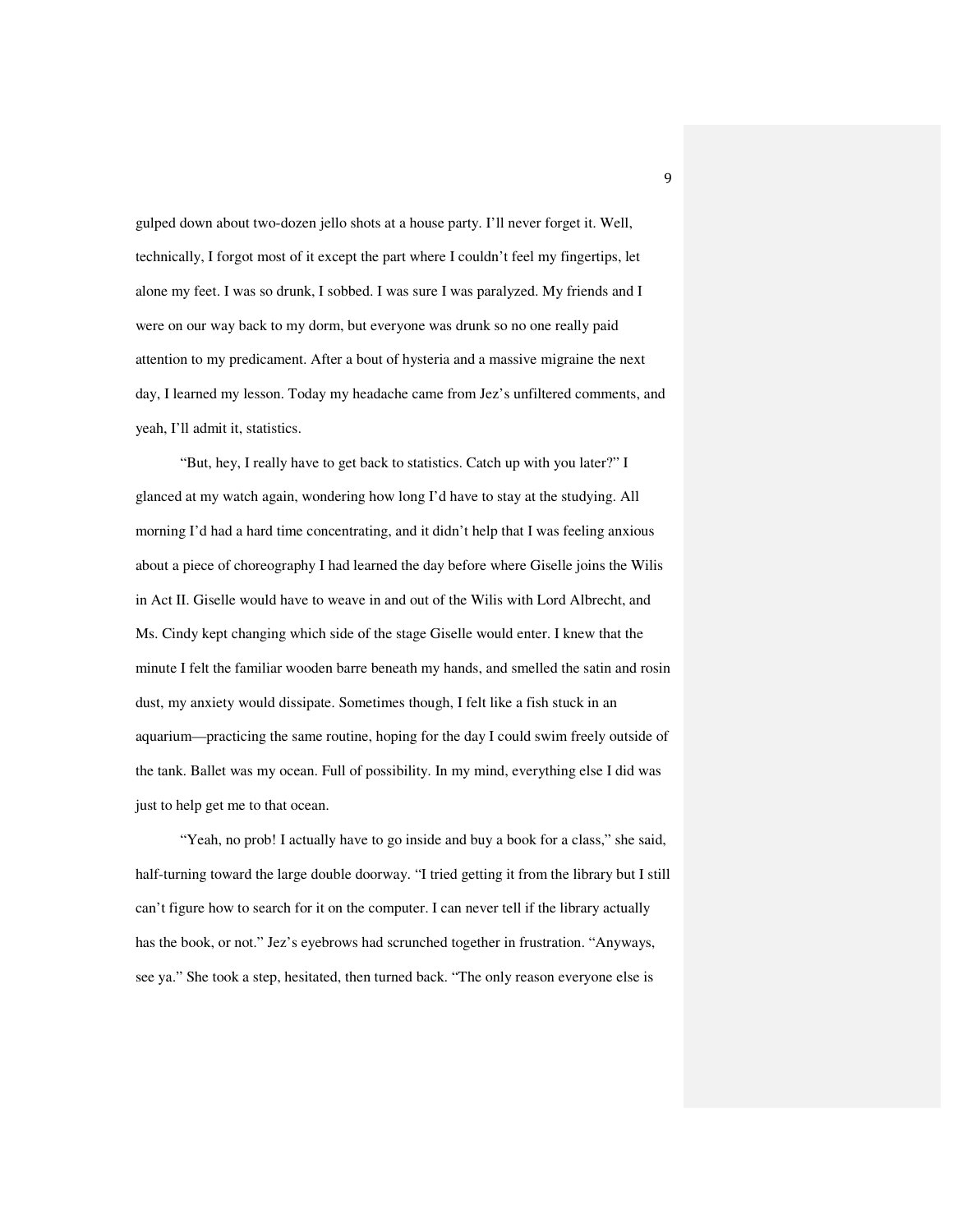cleared to audition is because you put your math classes off until senior year," Jez said, trying to make me feel better. "I can help you study, if you want."

With other female dancers, I would have had my guard up. It's not like the dance world was known for generous handouts. But one of the reasons Jez was offering to help was because there was no competition between us. Not that either of us easily gave up parts for the other. We just didn't need to compete. Jez had the good fortune of being the granddaughter of Roselyn Jones, the first African American principal, a position that propelled Roselyn into celebrity status. Her alleged affair with Mikhail Baryshnikov, fifteen years her junior, had never been confirmed. So what if one month later she married some random childhood friend…and seven months later gives birth to Jez's mom? It just added to her prestige as a legendary dancer. Her talent had, apparently, skipped a generation and landed on Jez. Forty years ago, Roselyn co-founded a small, but impressive, Seattle based Ballet Company. Jez's early May audition was a mere formality.

"Yeah, maybe." I rubbed the knot at the back of my neck, "I'll hit you up later and let you know." Jez shrugged and pulled open the doors.

I watched Jez disappear into the cool of the store, then squared my shoulders and took a deep breath as if preparing for some great battle. I sat back down at the table.

"Ugh," I whispered, as I read the next problem. I reached into my bag and pulled out a pack of Parliaments. Gingerly slipping one cigarette from the box, I rolled it between my thumb and forefinger before lighting it, while focusing on the next sample question in my book. The problem stared hopelessly back at me. After puzzling over it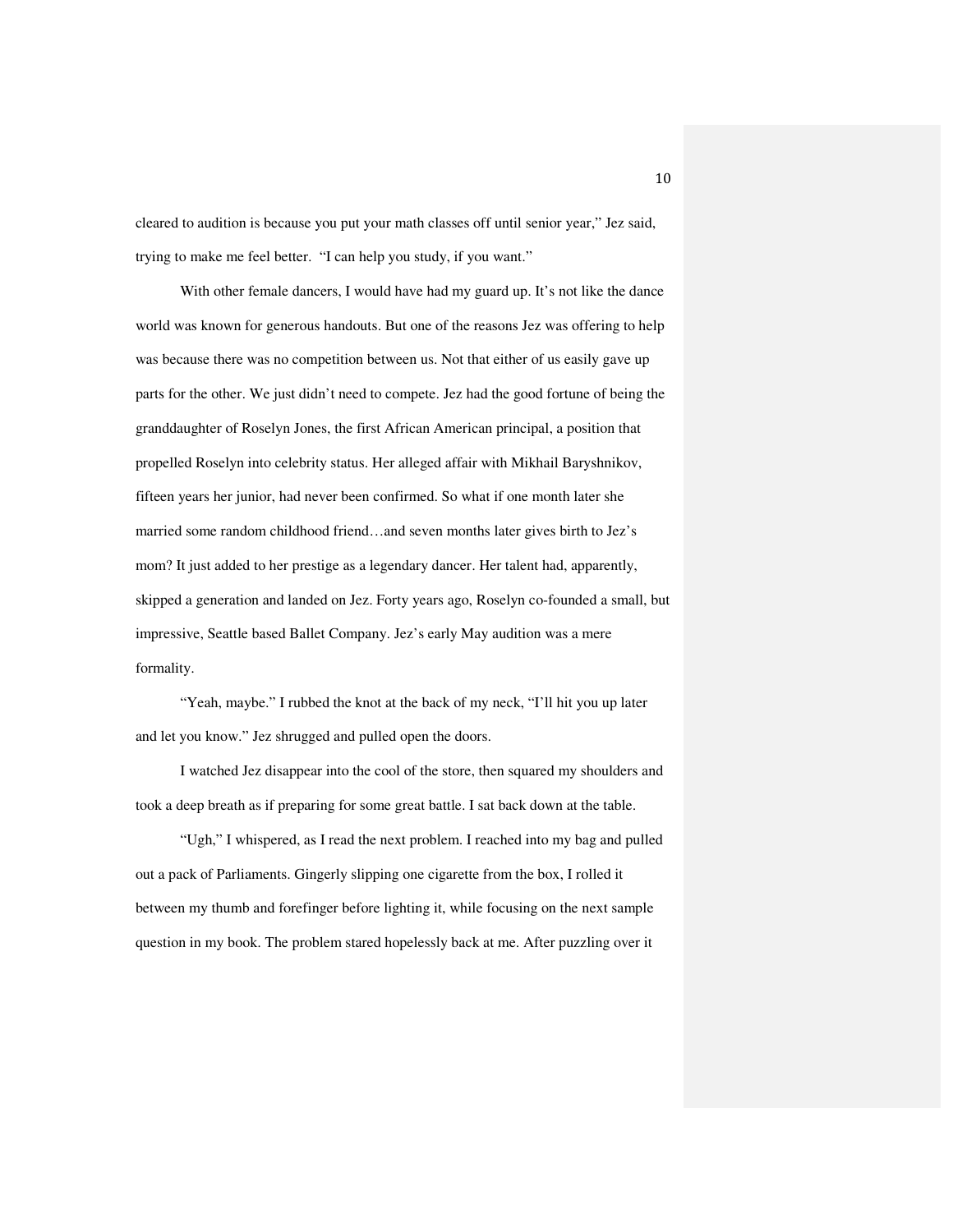for fifteen more minutes, I just decided it was time to pack it up. I decided to take a short break and get back to it later.

I found myself humming while I closed my books, taking the occasional drag from my cigarette. The sun had warmed the day considerably since I had left my dorm earlier in the morning. I balanced the cigarette on the small ashtray and pulled my hair into a loose ponytail. I kept on humming as I reached for my cigarette but stopped when I realized I had been humming a tune from *Oklahoma*. That's it. Next time Jez is sick, I'm putting *Saw* on repeat.

\*\*\*\*\*

 Droplets of sweat gathered at my temples, my hair matted against my forehead. My pointe shoes had landed with soft thuds after each leap and turn. The hardened box landing against wood. I was alone. The studio had long been empty. Not many students snuck into the dance studio at 9:30 on a Saturday night.

The new blister forming on my left big toe started screaming at me. From the feel of it, the skin had been ripped away. It was probably bleeding. I had long ago stopped wearing toe pads. The lamb's wool pads offered a slight cushion for beginners, and the newer gel toe pads really helped to cushion the toes and prevent the bloody feet that were the bane of the ballet dancer. But *real* dancers never wore gel toe pads. Although they protected the toes and kept them from bleeding, they also stunted the art. It would be like trying to paint the forest with only one shade of green. Sure, maybe Monet, or Bob Ross even, could manage it but anyone else would end up with just an uninspiring canvas. I knew I had talent, but I had to make the most of it by pushing myself to get my extensions, the height in my leaps, and my turnout.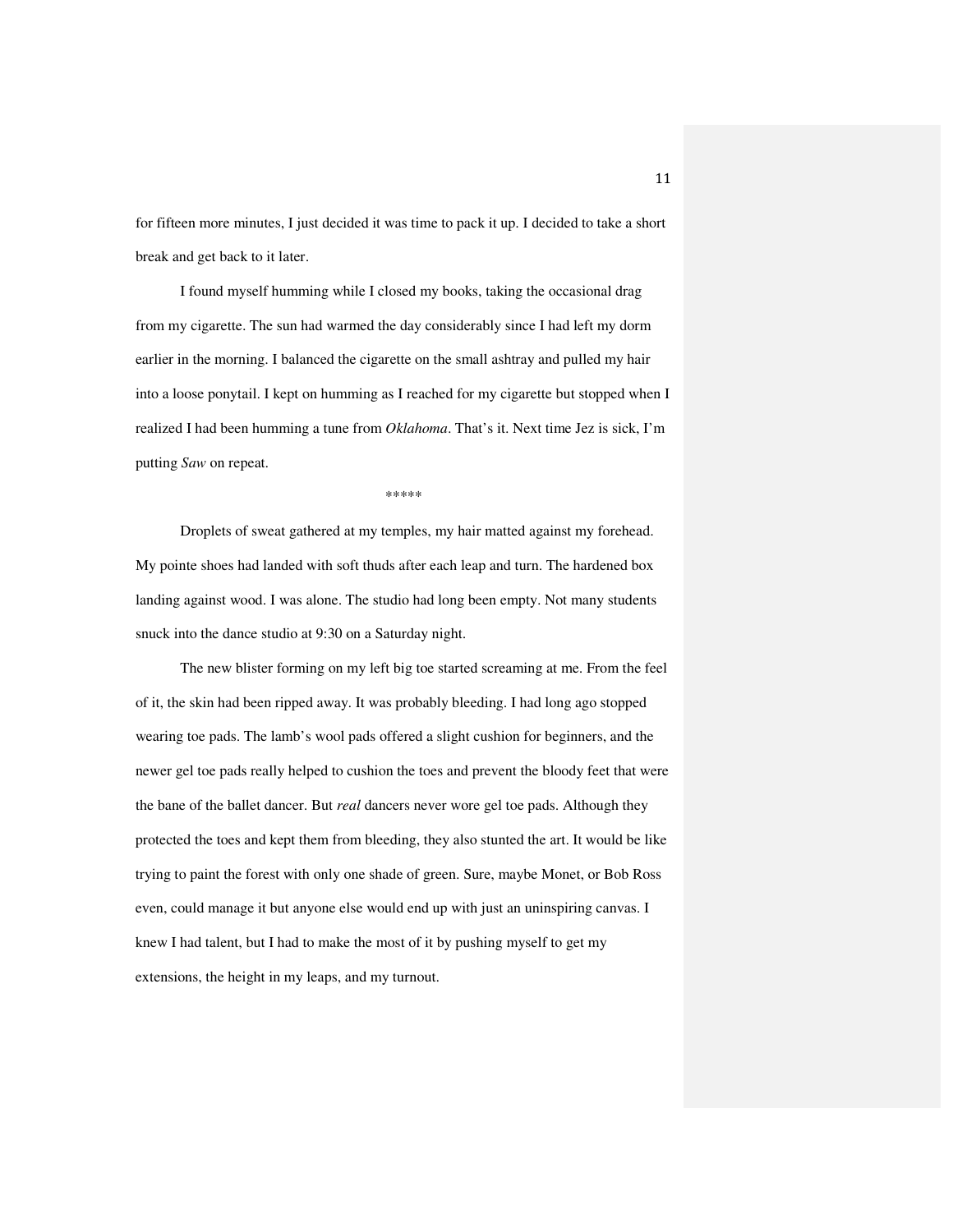I continued to practice Giselle's solo, imagining myself dancing in the midst of the corps of dancers, gesturing to the phantom dancers who would be in the scene with me. Poor Giselle. What would it be like to be so young—knowing your body was already breaking down? I couldn't wrap my mind around it. Would the knowledge of her impending death make her dance cautiously, or with complete abandon? Would she adhere to her mother's warnings, or defy them and permit her oh so fragile heart to race?

In Cardinal Newman High School, I organized a huge senior prank. We gathered pigs and crickets and frogs—first hiding and then releasing them inside the school. I planned to have the releases occur in stages, but after the pigs came squealing down the hallways during first period, the principal nabbed me. For me, that was the worst that could have happened. Jig's up—I'd already been caught. Why not just sit back and enjoy the rest of the show? In that sense, I knew Giselle. Heedless and with nothing to lose, Giselle dances the carefree dance of one who already knew that the worst was going to happen. I got it. Got her. What was there to lose when you already had a death sentence?

 After a series of pirouettes, I landed in attitude effacée derrière. I straightened my knee, extending my leg behind me slowly, sickling my left foot. I held this position for a beat, then lowered my leg and switched my weight to my left foot and gracefully rotated my arms to third position. As Adolf Adam's beautifully composed music from Act I of Giselle faded from my iPhone and The Divinyls "*I Touch Myself"* blurted out, I rolled my eyes. Aubrey had hacked into my phone and changed the ringtone to play that song whenever he called.

 I dropped my arms and threw my head back. A whoosh of air expelled from my lungs. I walked over to the front of the studio by the mirrors and reached down for my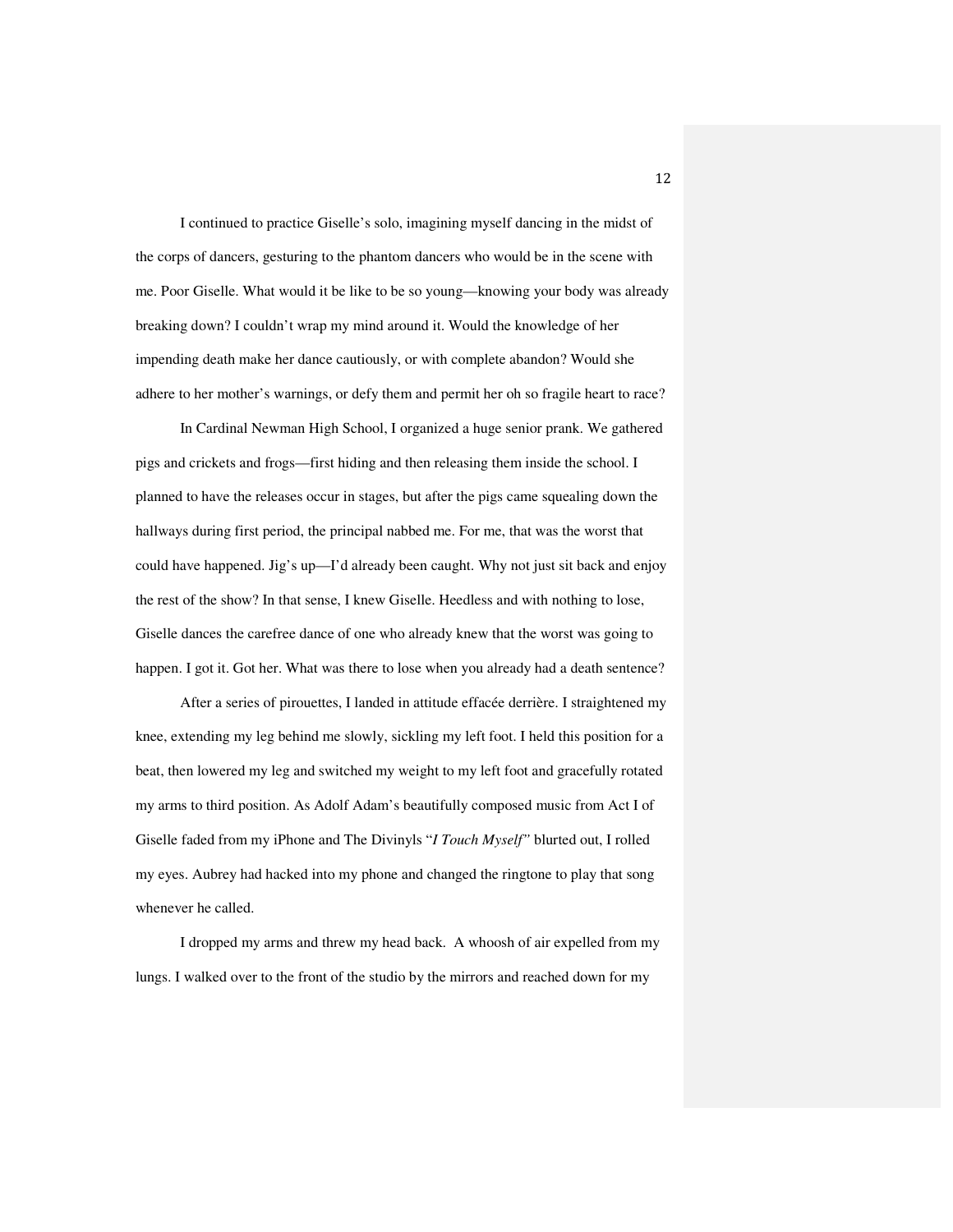iPhone. Placing my right hand on my slanted hips, I answered my phone, watching myself in the mirror. "I'm *so* busy right now, what do you want?"

 The music was pumping through the receiver and Aubrey was shouting above it. "Oh, attitude," he said over the blare of music. "I like that in my women."

 I tilted my head slightly and saw Giselle in the mirror. Curiosity and innocence were displayed in those small movements. "Uh-huh. Where are you? It's so freakin' loud!"

 "Yeah, about that…your presence is needed." Aubrey's voice deepened, as if he was trying to convey a secret even with his yelling.

 "Not gonna happen." I could feel myself getting irritated. "You know I planned to work in the studio tonight. Speaking of which, I thought you were going to stop by so we could work on lifts." I slapped my thigh to punctuate the point. Fitting since Aubrey was dancing as Albrecht.

 "I swear I was going to but Sascha called me and said he needed help and now we both need your help. Can you get down here?" It sounded more like an order than a request. "We're at Blue Martini. City Place, of course. Bring your attitude, we're going to need it."

 I turned away from the mirror and grabbed my bag in exasperation. "Fine, but I'm wearing my sweats and I'm not staying long." I quickly untied my satin ribbons from around my ankles and slid off my pointe shoes. Yup, blister was definitely broken. Blood was oozing through my tights. I pulled on my gray sweat pants, adjusting them so that they hung low on my hips. My green leotard had an open back with lots of zigzagging straps. At least my top looked decent, but it probably wouldn't make up for the rest of my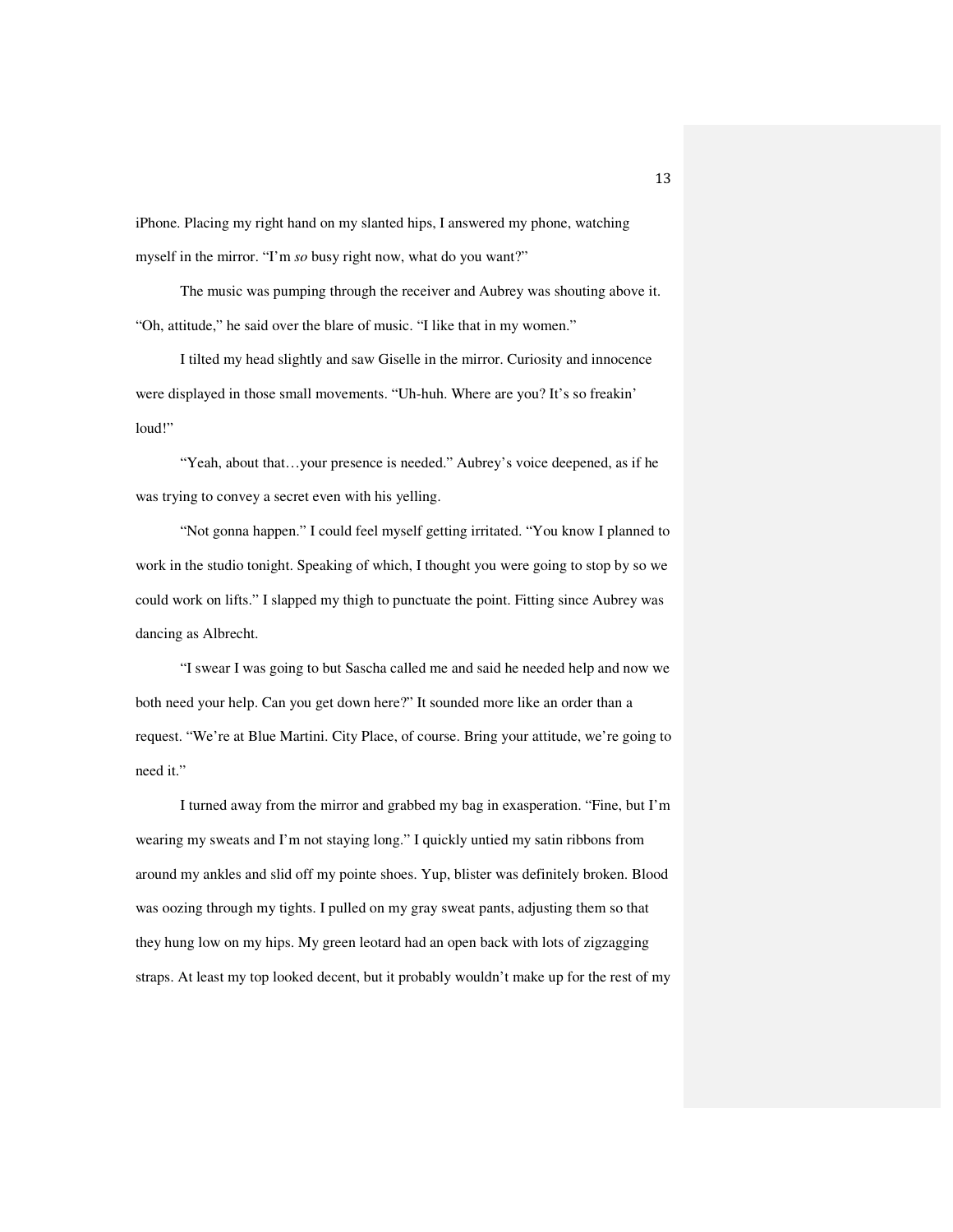outfit at an upscale bar like Blue Martini. I grabbed some gauze tape and crudely wrapped up my bleeding toes. The makeshift bandage would have to do for now.

 Ten minutes later and I was at City Place for the second time in one day. The downtown area looked completely different. A more nefarious and lustful environment had replaced the innocence of the morning and it was reflected in the music, the lighting and the heavily made-up crowd. I rode the escalator to the second floor where the barturned nightclub was situated. The pounding music spilled out the door like the overwhelming scent of a strong perfume. Inside there was dim lighting with a strobe flashing periodically—the perfect ambience for indulging your romantic or sexual fantasies. I knew how the club scene drill went. Since it was impossible to hear the person next to you, you had two choices. The person was suddenly your soul mate, or else your bedmate for the night. It depended on which fantasy you wanted to indulge. You went there to take part in the show. It wasn't quite that people were playing you, but more like you were playing yourself. After a few drinks, you could convince yourself that your fantasy was real.

 I spotted Aubrey right away. He always stood out. Even if he wasn't 6' 2", his flair for dramatics made him noticeable. He had a James Dean look—high cheekbones, tapered jaw, chestnut hair combed up and back, and broad manly shoulders. Whenever the Florida weather gave the slightest hint of dipping below 75 degrees, he'd break out his black leather jacket. Tonight he was wearing a tightly fitting white V-neck shirt, tan twill pants that clung to his muscular legs, and dark brown ankle boots. His hair was purposely tousled. There was well-manicured stubble on his jaw and his mouth was set in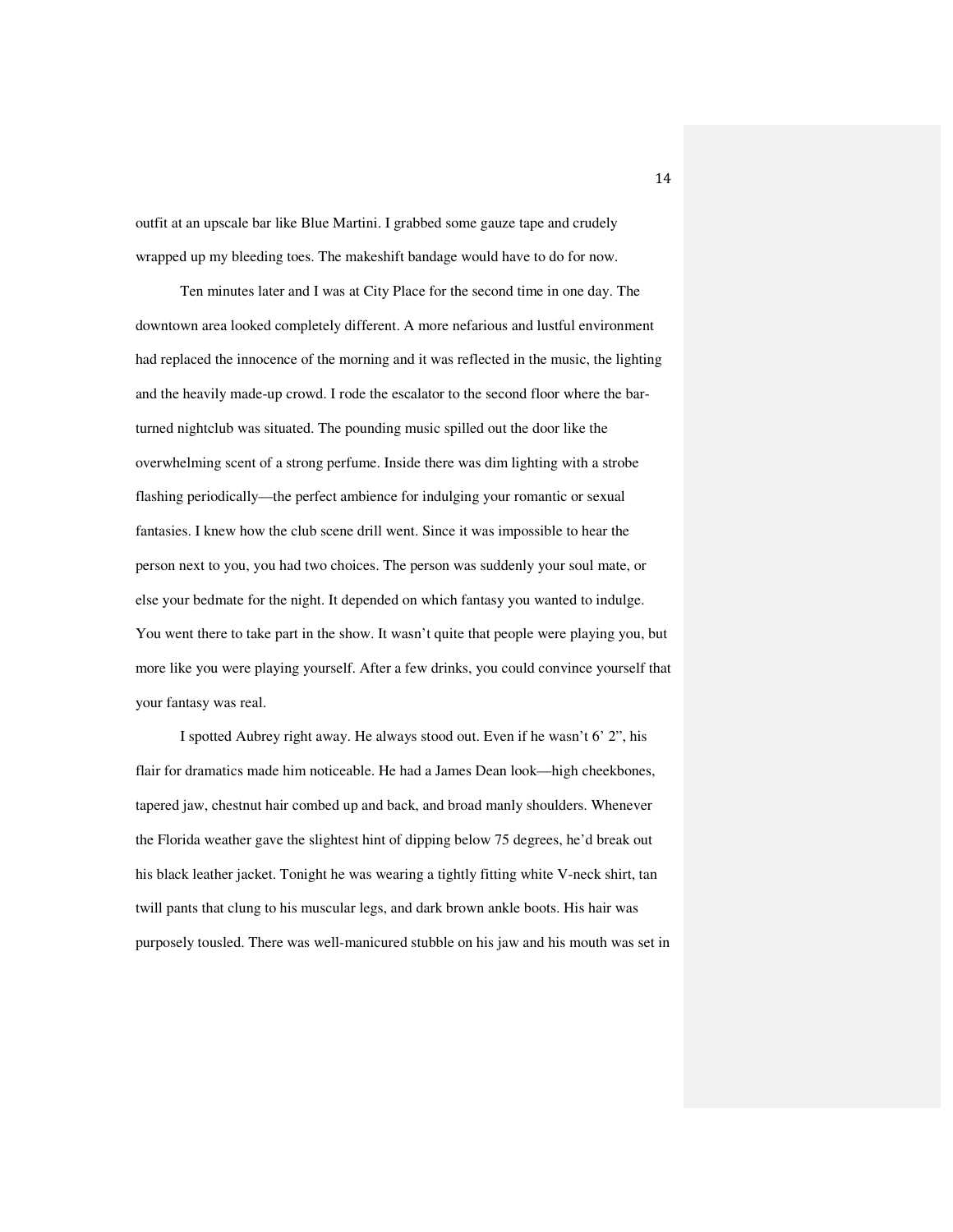a horizontal line so that you couldn't tell that he actually had a puffy bottom lip. He was staring hard at someone on his left, but I couldn't see who it was.

Sascha was standing to the left of Aubrey. He was less obvious, not only because he was 5'10", but also because he was quiet and timid—the opposite of Aubrey. His black hair was shaved short on the sides and flopped over and long on the top. He wore a button-down gingham shirt, tight jeans and a pair of black Converse. Although it was less obvious, Sascha was solid, with lean rather than bulky muscles. He was staring in the same direction that Aubrey was.

The two had originally connected because they were among the few male ballet dancers in the area. Sascha's homosexuality and Aubrey's nonchalance towards it solidified their friendship. When Sascha's freshman-assigned roommate cited health reasons for needing to switch, and the next three roommates after that claimed the same, Aubrey put in a request to bunk with him. Aubrey said it was because Sascha's dorm window had faced west and he had trouble sleeping. Bullshit. Aubrey fell asleep standing once during rehearsal. But Sascha never called him on it.

 Miraculously, in spite of my shabby attire, I got by the burly bouncer. The place was full, but not crowded at 10:00 pm. It was still early. As I was weaving my way to the bar, a well-dressed suit and tie guy stepped on my left foot. "Ouch!" I yelled. My dancer's feet were as precious to me as hands to a surgeon, and the oaf had just crunched down on my toe with the newly opened blister. Open sandals against heavy men's dress shoes with an even heavier body attached? I couldn't help myself—I shoved my shoulder into his side. In a place like this, my gesture and outcry were barely noticed. *Three feet of*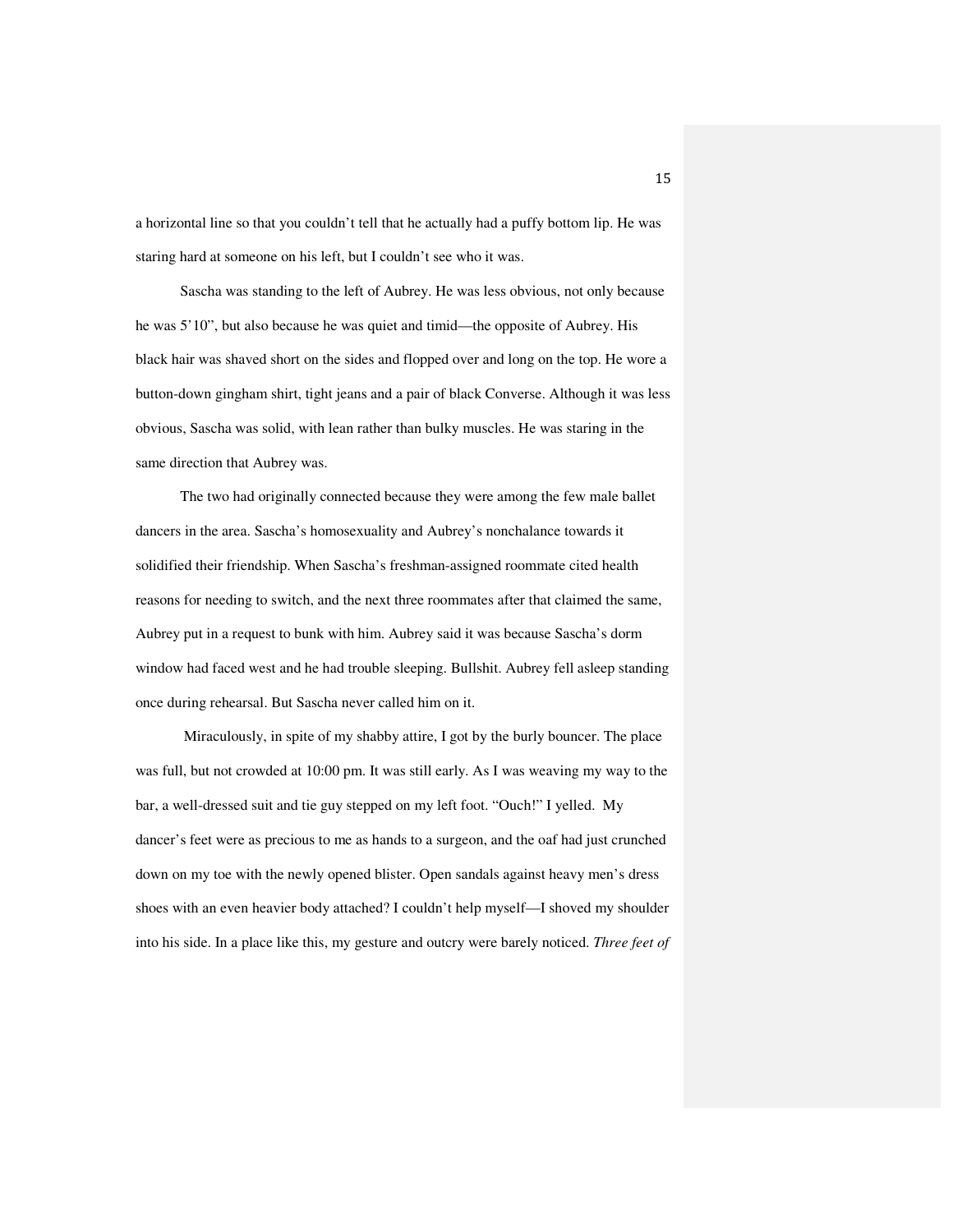*space, people*. It's not that I was claustrophobic. I enjoyed going to a club as much as the next person, but I didn't like my personal space being invaded by people I didn't know.

 From one end of the club to the other, couples were locked in an age-old mating ritual. I was pretty sure I had seen some of these moves on the Animal Planet during mating season. Just when I was squeezing past a woman grinding against another woman, I spotted Jez. Hail, hail, the gang's all here, I thought. Jez was easily lost in a crowd because of her height but that was about the only thing that would make Jez inconspicuous, particularly among other women. Her exceptional good looks were definitely not lost on the cradle-robber next to her. Jez's back was turned to Sascha and she had thrown her head back in laughter over whatever the middle-aged guy next to her was saying. I counted at least three empty martini glasses in front of Jez. The guy was handsome. He was tall with a physique that hinted at regular visits to the gym, but he had to be at least twenty years older than twenty-one year old Jez. *Not again.* I walked up to the bar and bumped my hip against Aubrey to get his attention.

 "Took you long enough. I'm about to punch this guy in the face but I'm afraid of getting arrested for beating up a geriatric," Aubrey yelled into my ear.

 "How long has this been going on?" Aubrey placed one hand on my elbow and leaned down to hear what I was saying. Neither of us let our eyes wander far from Jez. Sascha finally realized that I was there. He shook his head in exasperation and then rubbed his hand over his face. Apparently, long enough.

 "I hope you're still warmed up," Sascha quipped. "You may need to kick this guy in the face," Sascha shouted, just as the music started to fade, his words landing squarely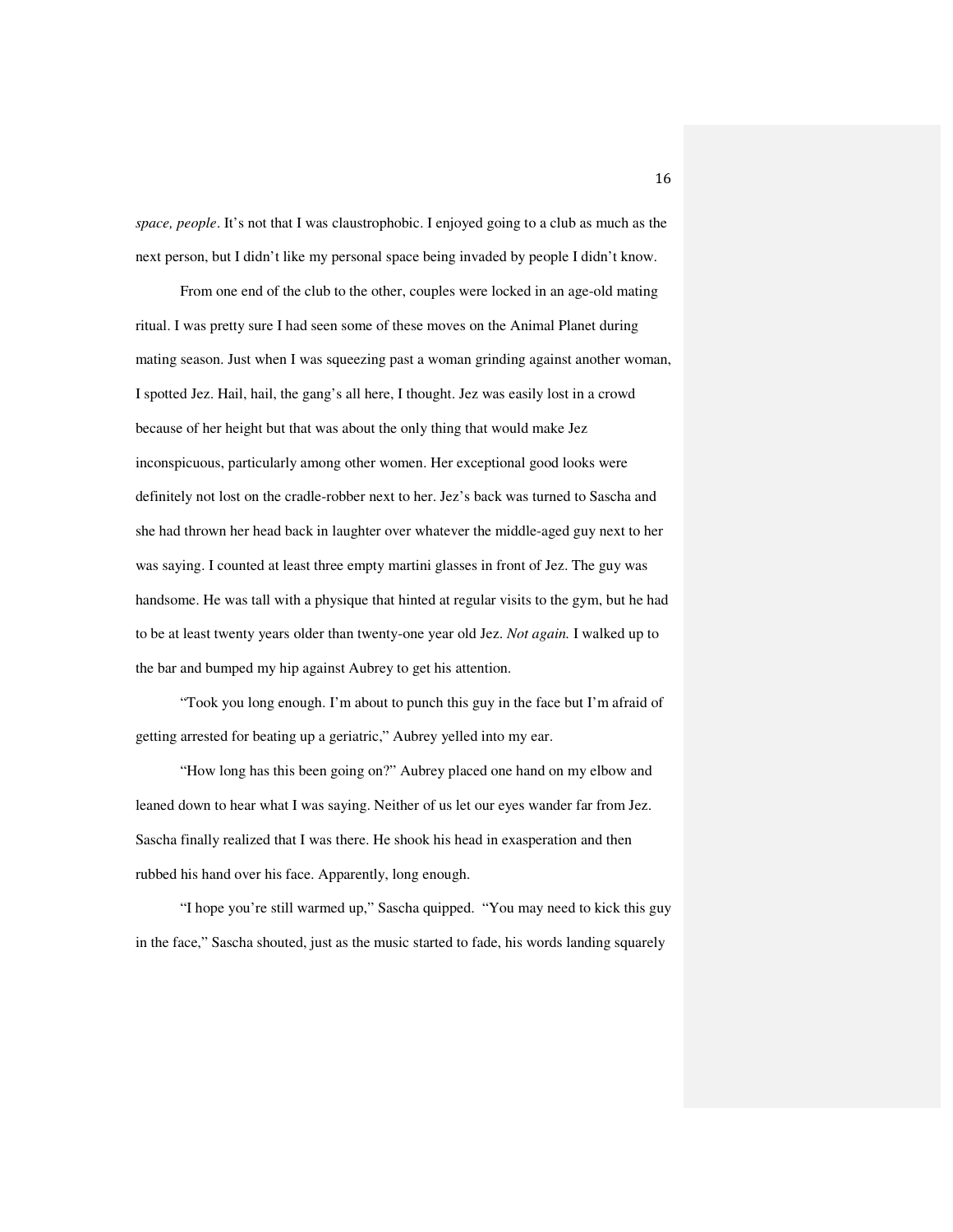on the ears of the intruder. The cradle-robber glanced over Jez's head at Sascha and smirked.

 "Oh, here we go," I muttered. I took a deep breath and squeezed myself between Sasha and Jez. "Hey girl! I think we should head back now, long day ahead of us tomorrow." I gently grabbed Jez's elbow to turn her towards the rest of the group.

 "Em! You're here! Meet my friend Wayne." Jez gestured by placing a hand on Wayne's chest. Her cheeks were pink, partly from the heat of the bar, partly from the alcohol.

 "Wayne? Don't hear that name much these days but I heard it was popular in 1960."

 Even with the loud music, I could hear Aubrey snort and Sascha cough a few times. I turned to Jez and caught her eyes. In her five-inch pumps, Jez and I were facing each other at eye level. "We need to go now." I could see that Jez was about to protest so I didn't hold back. Desperate times and all. I raised my voice to make sure Wayne the slimeball could hear. "Don't forget you're recovering from, you know, your outbreak." I dramatically flicked my eyes at Jez's lower abdomen. "You don't want Wayne to get it." Wayne shifted uncomfortably.

 "What are you—" Jez began to sputter. She turned to Wayne, "No, I don't have *anything*." Wayne took one small step away from Jez and looked over her head. He was probably calculating the distance to the exit.

 "It's getting late. I'll – uh, I'll call you," Wayne left it at that and walked away. He didn't even bother paying for his drinks, let alone Jez's drinks. Sascha let out a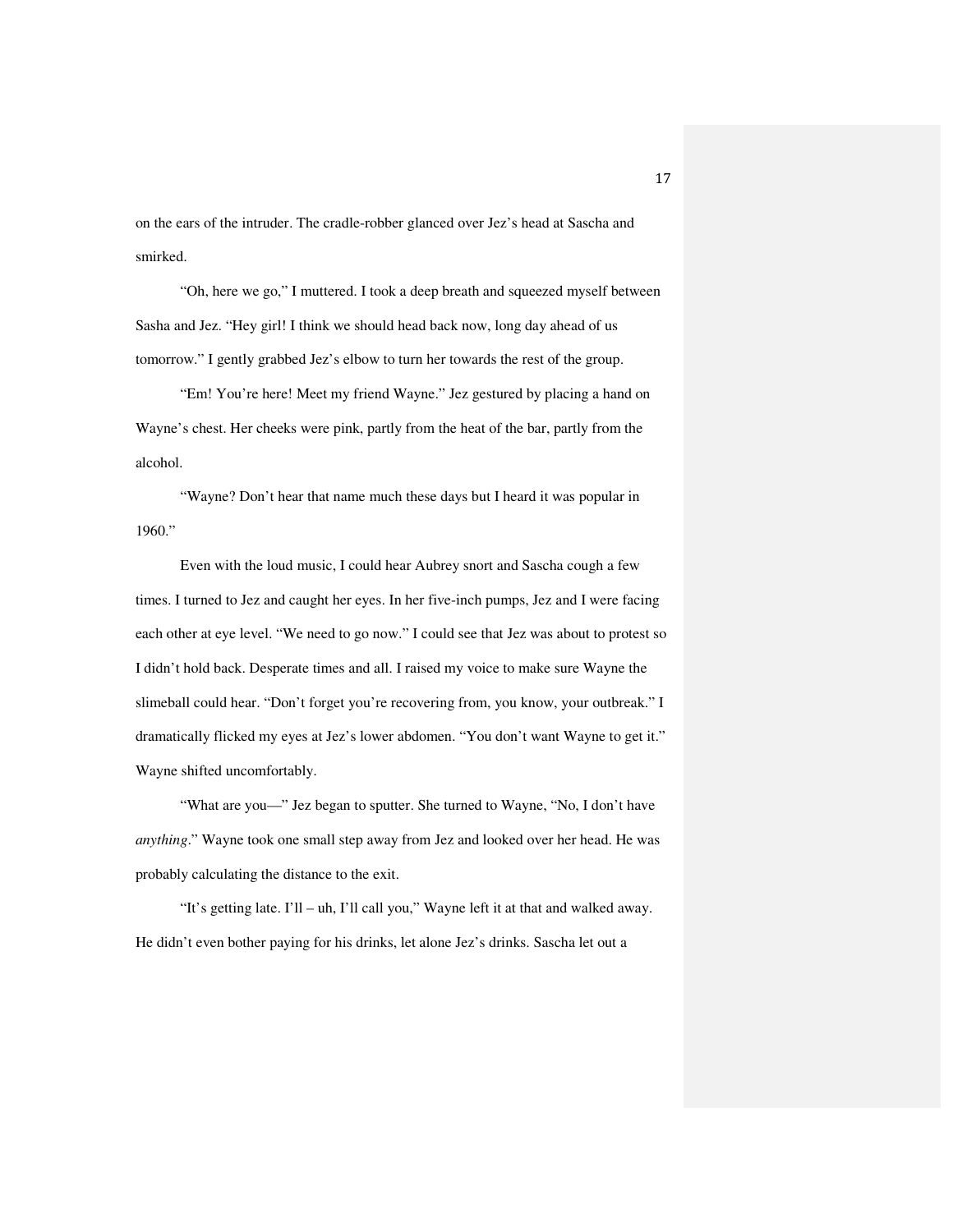harrumph and threw a few twenties on the bar. Aubrey grabbed Jez's elbow firmly. I grabbed Jez's clutch and brought up the rear.

 The gentle March night air greeted us when we left Blue Martini. West Palm Beach weather was far from cold, even at night, but coming from the sauna we just left, a tanning bed would feel refreshing. Jez pulled her elbow from Aubrey's grasp and stumbled back. She tossed her hair to the side and snatched the clutch from my hands. So much for rescuing the damsel not-in-distress. Sascha tried to reach for Jez but she threw her arms in the air, warding off anyone from trying to placate her.

 "What the hell is your problem? You made it seem like I have herpes or syphilis or some other damn thing!" Jez stared at me with bright eyes. I was pretty sure Jez was seeing double.

 "Jez, you're yelling. You're making it seem like you have an STD all by yourself." Aubrey spoke with his usual sarcasm. He looked up at the sky when he spoke, his face and tone like that of a bored parent trying to ignore a tantrum. A trio of bleached blonde women passing by snickered at Jez.

"You'll thank me in the morning. You didn't even know the guy and he was way too old for you. Quit acting like you have daddy issues." My sandals clacked along the pavement at the head of the group. The other three automatically fell into line behind me.

 "Oh that's right—that would be your role! Poor Emily who never knew her daddy! Wha-wha. Daddy issues! Quit giving *me* a hard time. You're the one with daddy issues. At least you have a mom who cares." Jez was yelling at my back as she trailed behind me. I drew my shoulder blades together and stopped walking and turned slightly. I didn't miss the look that passed between Sascha and Aubrey. Aubrey threw his arm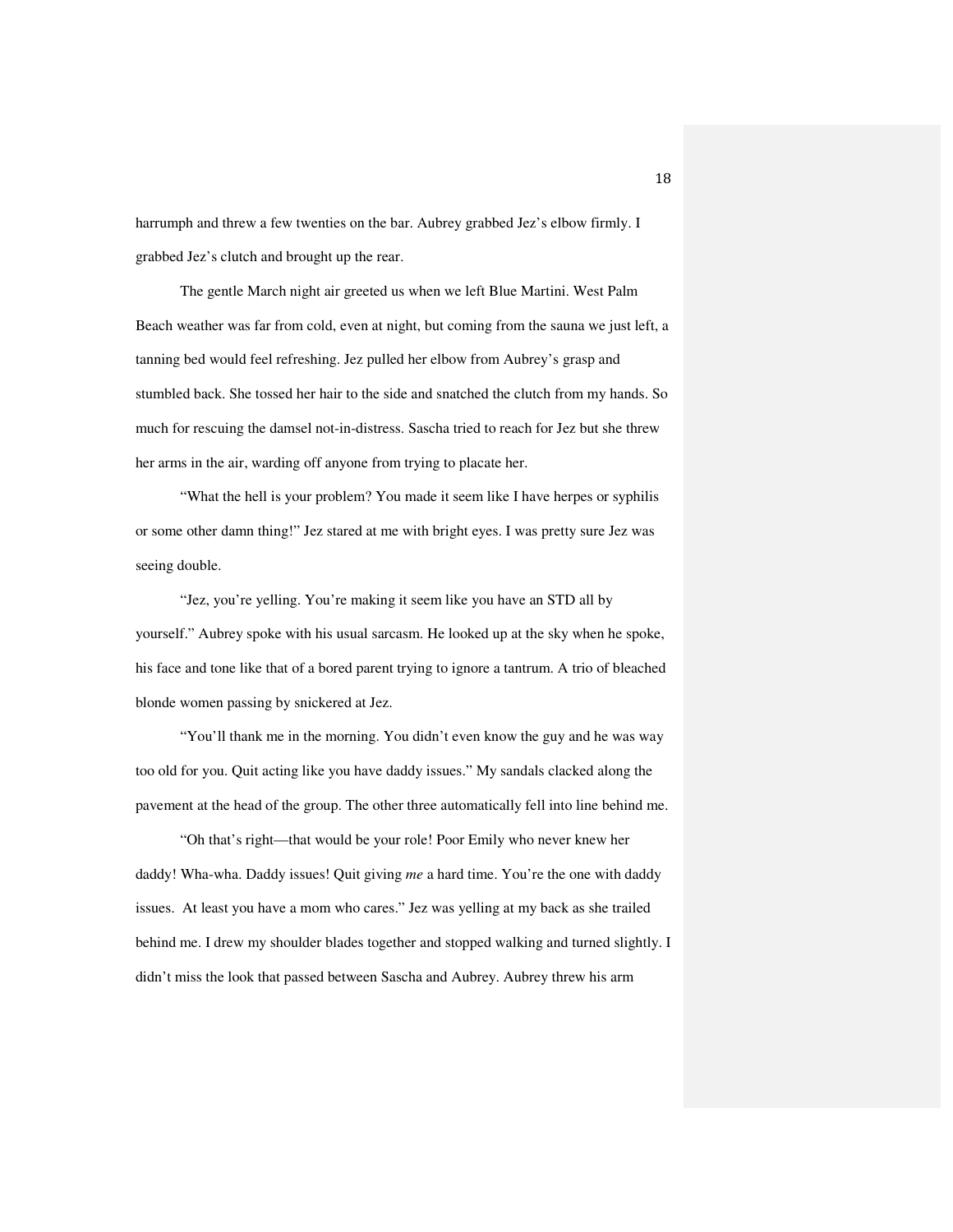jovially around my waist. Sascha gingerly laced his arm around Jez's arm. Pas de Deux partners until the end.

 "Daddy issues," I said. You have got to be kidding me. I had barely any sexual experience. I wasn't a man hater. I wasn't cynical. I was afraid of getting pregnant and being left. I didn't want to make Brielle's mistake and lose everything I'd hoped for. Go figure. And I saw sex as something to be shared with someone special. So far I hadn't met him. "How dare you accuse me of having daddy issues," I said, turning toward Jez, but Aubrey propelled me forward, not breaking stride.

Instead, he called over his shoulder. "You're drunk, Jez. Go sleep it off. You're ruining my chances of making out with Emily later." He winked over his shoulder at Sascha and Jez. No one took Aubrey seriously.

 "We all know Emily has more important things to think about." Jez stumbled. "If she doesn't pass statistics, she won't get to dance. Forget Giselle. Forget being picked up by a company." Jez said this in a sing-song voice. Apparently, she was even drunker than we realized.

"That's it." I grumbled as I fully disengaged from Aubrey. I turned around and jabbed a finger at Jez. "You're acting like a pain in the ass. We have emergency practice tomorrow morning and you're already going to have a hangover. Want to add a black eye to that too?" Sascha cracked a smile. Jez shut her mouth. Aubrey rolled his eyes. They were all used to my spunky threats. Not that I had ever hit anyone. But Jez would never take any chances, especially when it came to her face. Years of watching *Buffy The Vampire Slayer* as a kid had paid off. I could act pretty tough.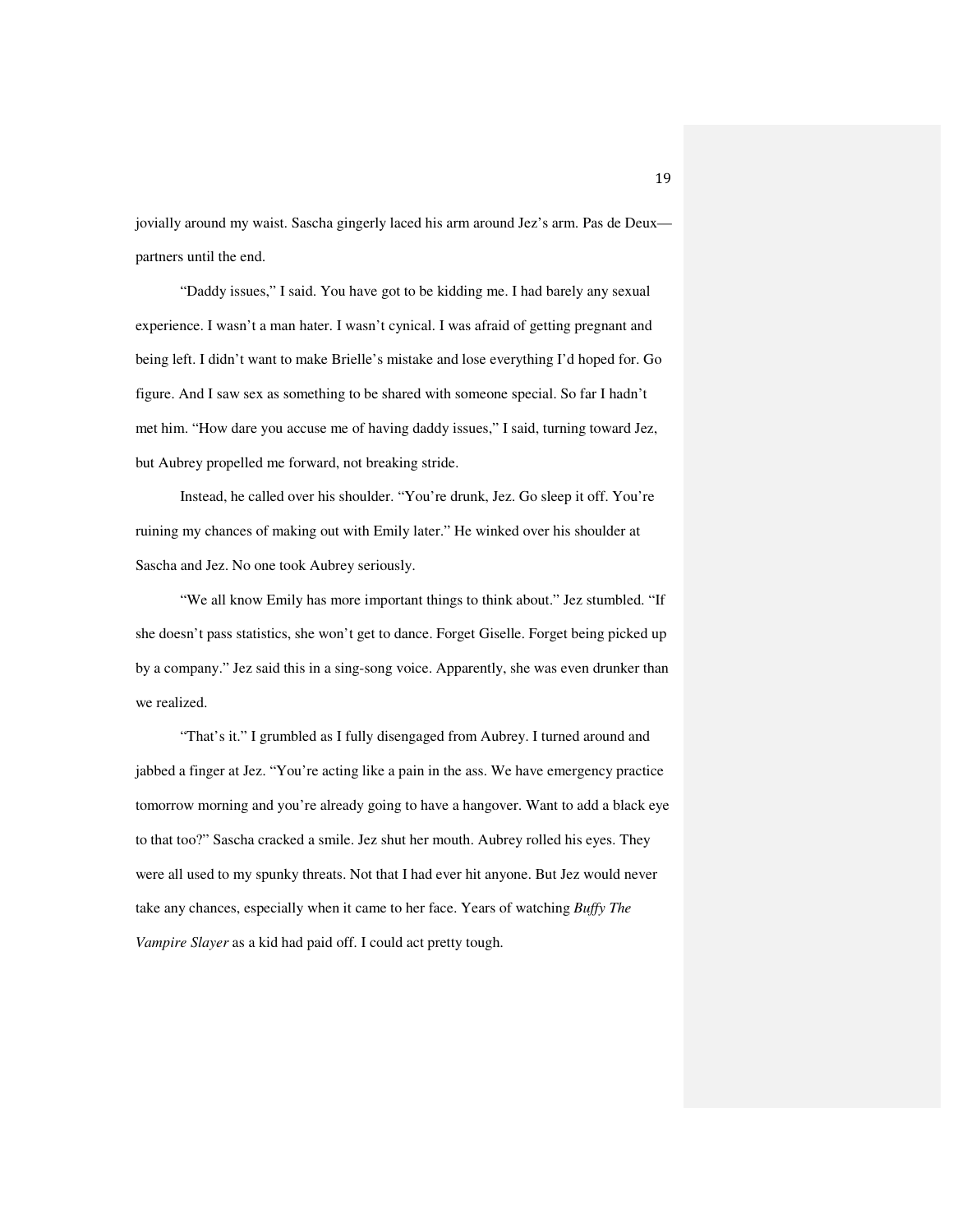Turning on my heel, I started walking again. Aubrey put his arm around my shoulder and squeezed me close to his side. He reached back and did the same to Jez so that the four of us were all walking together back to the dorms. Aubrey talked non-stop. He mimicked the university president, raved about Scarlett Johansson's catsuit in the *Avengers* movie, and moved on to talking about a new hairstyle he wanted to try that involved something called paste, which was somehow different than hair wax.

 I was quiet. My mind was not. I kept thinking about what Jez said. I didn't want to dwell on it but Jez was right. If I didn't pass statistics, I wouldn't be allowed to audition. Without an audition, I wouldn't be able to dance in a company. This would mean THE END to my ballet career. Ballet was all I ever wanted to do. I felt something flutter in my stomach. I couldn't even entertain that prospect. My heart rate picked up, as if it was measuring half beats. We were back on campus. Back to reality of tests and GPAs.

 I glanced to my right and noticed that Sascha and Jez had disengaged and veered off in the direction of Jez's dorm, while Aubrey walked me to my dorm. They'd meet up and go back to theirs together. Ours was a small, private campus; a ten-minute walk to the north and there was City Place, and all the clubs, loud music, and restaurants a student could want, and the beach, a young person's paradise, was a short drive east.

 As we made our back to my dorm, Aubrey nuzzled my neck, his fingers playing with a wisp of hair. Both of us knew that if I ever acquiesced to his advances, neither of us would follow through. That became clear one night when we were both tipsy. After talking openly, we decided we valued our friendship too much to experiment with a romance. After I playfully swatted and shooed Aubrey away, he puffed out his lower lip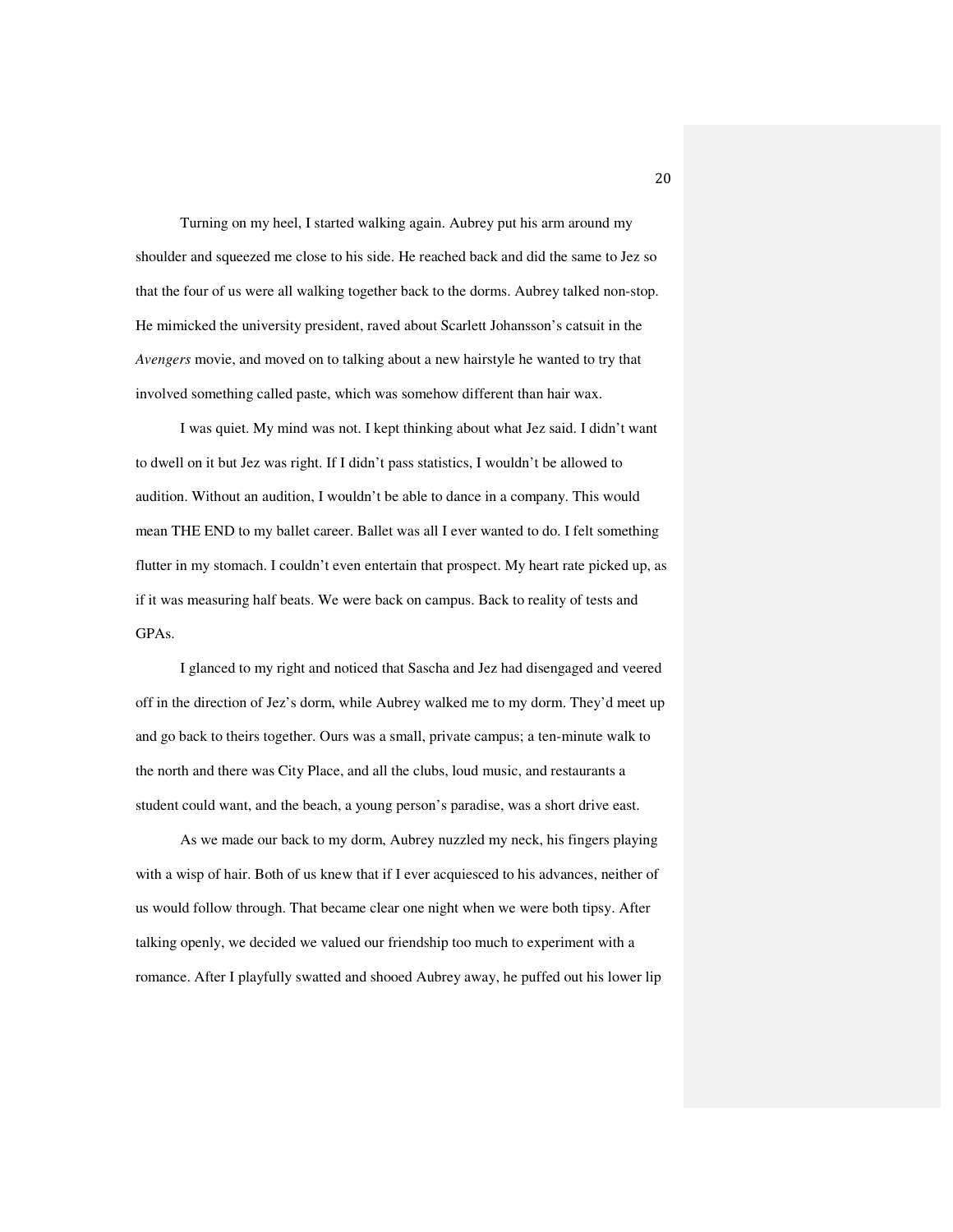and sighed dramatically. Once I closed the door and locked it, I heard his boots crunch across the gravel. What a night. All I wanted to do was change and flop on my bed. I was too tired to shower. But dedication to dance went beyond the studio. I had a statistics test coming up, so I had to hit the books. I dropped my keys and bag and flopped into the chair at my desk. My roommate was gone, as she was most weekends, so I didn't worry about waking her up by flipping on the desk lamp.

 I sat heavily on my chair and rubbed my thighs. Then I reached for the cursed statistics book. Bell curves and standard deviations, here we go.

\*\*\*\*\*

I lay in bed staring at the ceiling of my dorm. I pulled up the fleece blanket to cover my shoulder, bending my legs at the knees. I had to make sure my feet stayed covered because a childhood superstition. One, two, three, four…I visualized my audition across the rectangular ceiling tiles. Five, six, seven, eight…my hands came together under the blanket then flicked away to mime the choreographed foot movements.

 To dance isn't merely to move. It's not just the extensions with pointed toes; it's the elegance behind the movement that makes the movement art. The elegance must lead the movement, and the acting must exude the grace. I had never been able to act classically. I couldn't convey contrived emotions. That's probably why I was a bad liar. Luckily, though, I mastered the subtle hand movements that ballerinas used when it came to acting—the delicate touch of my fingertips to the heart, the backs of my knuckles pressed to my mouth, the small hand gestures that doubled for a full array of emotions from fear to excitement and joy—that was dance-acting and that I could do.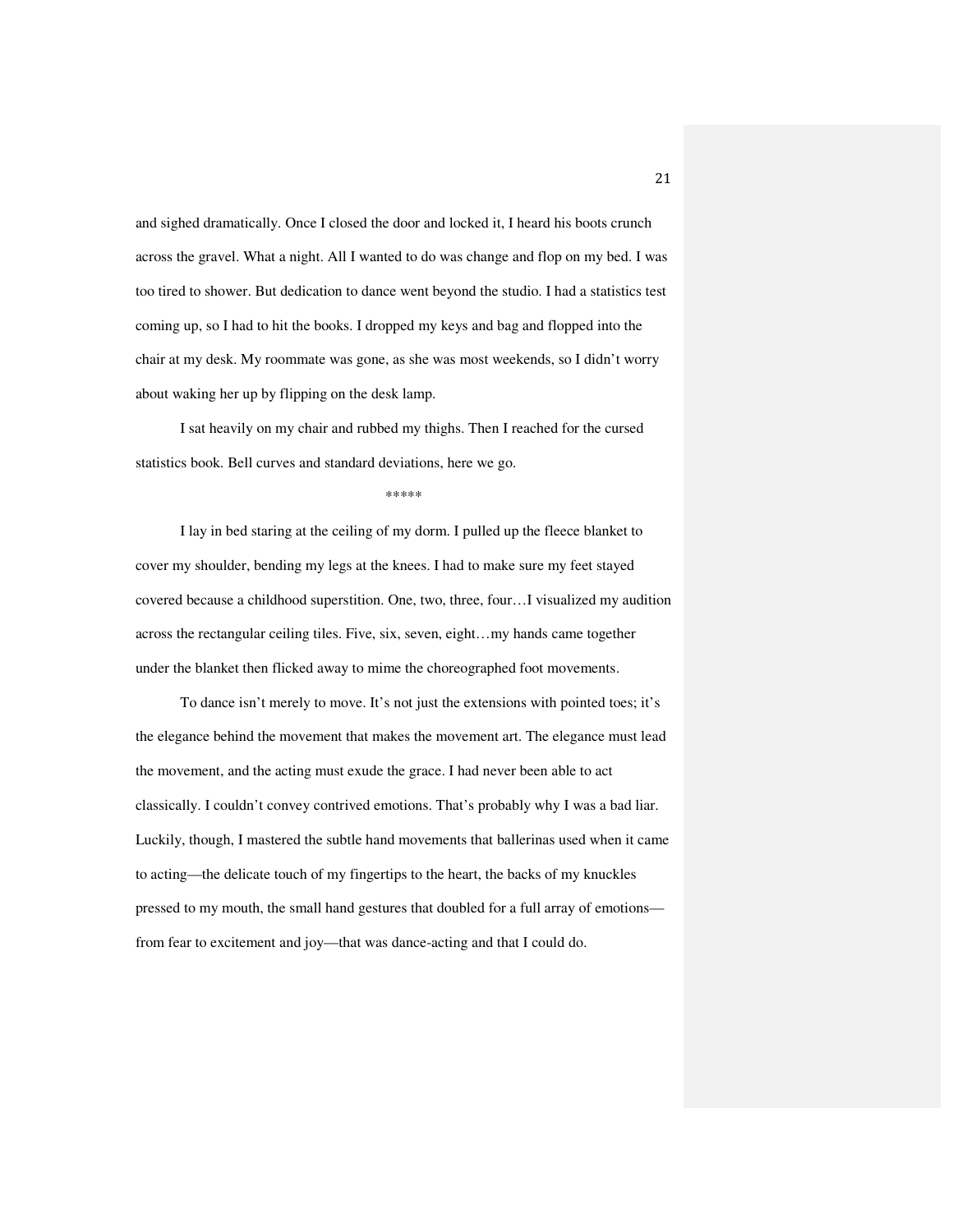Ballet was the cornerstone of my childhood. I'd had a happy childhood, even though it was different from most kids I knew. Brielle devoted her time lovingly to me to make up for my father's absence. Still, it was impossible not to notice how ours was different from other families. There were times when I felt like I was opening up a beloved gift at Christmas, only to realize that the box was empty. I missed having the father who coached the soccer or softball teams. The father who walked away from the field with his little MVP hoisted on his shoulders. Walking away from the field with just my mom, I felt like I stood out in the worst way. But the ballet studio was one place where a father's absence was not noticed.

 From the time that I was five years old ballet had become my refuge. It was a secret society of women: female ballet instructors, little girls in tights and bows, moms waiting outside. I could prance around carefree; not worrying whether or not anyone would ask which dad was mine. No one sat in the studio and watched. When the music started, I disappeared in the movements. Dance flowed from me like lava from a volcano. The heat and passion burned, licking over the rocks and transformed into something magical. It made me feel free.

The studio was a place where I could be myself, even if I was broken and scarred. After all, pointe shoes had to be broken in and scarred feet were proof of dedication. I pushed myself and perfected each movement refusing, after a while, to participate in any other sport. I had found my little coven and I wasn't about to leave it. Fifteen years later, my ballet world had broadened but I hadn't. I didn't explore or socialize much, except with my little group of fellow dancers. Not that I was socially awkward. But if I didn't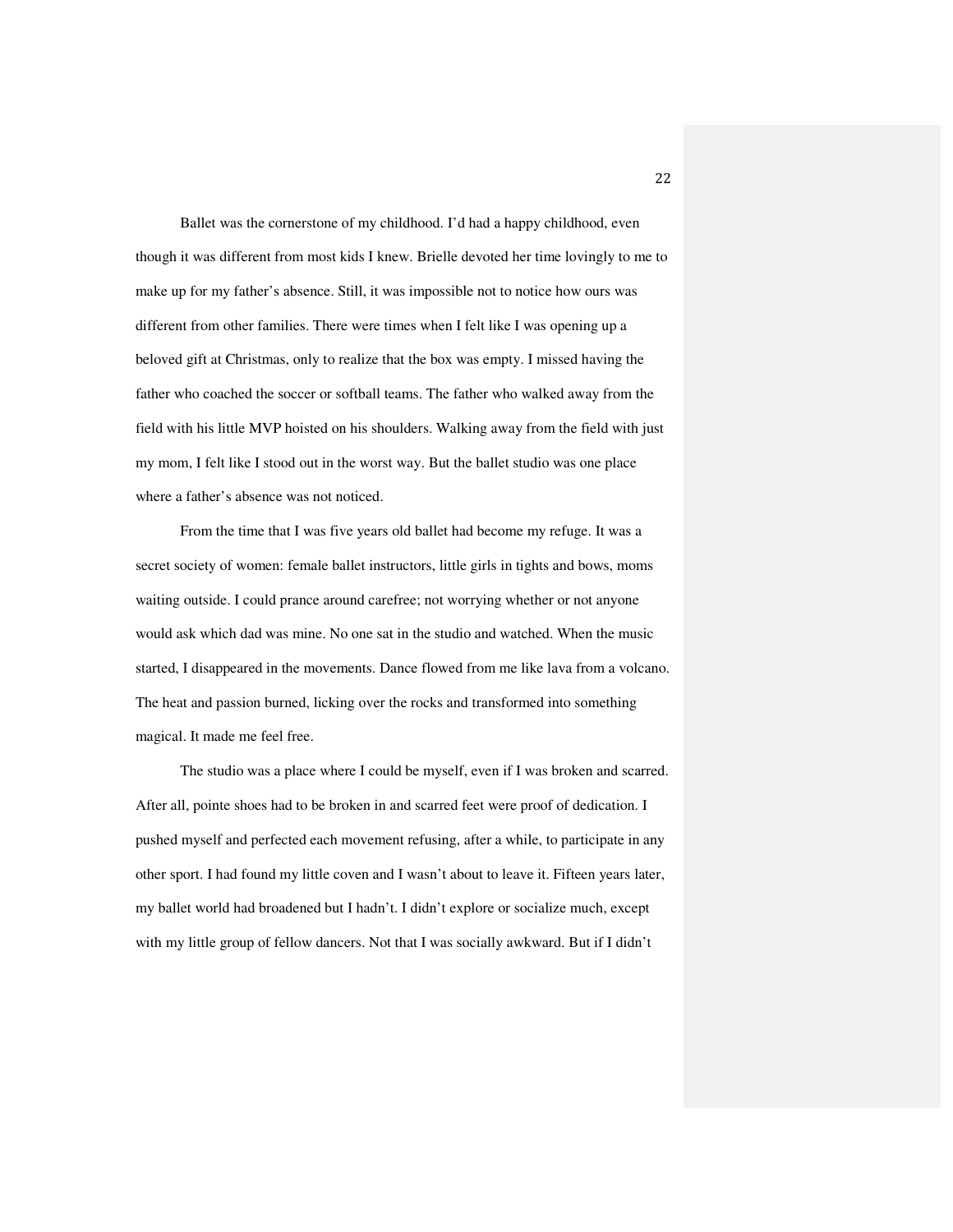find my way into the dance studio at least once a day, I felt unanchored. Ballet was as necessary to me as air and water.

I concentrated on a darkened ceiling watermark just to the left of my head. I saw the scene of Giselle's betrayal. And one, and two, and three, and four, thinking that Giselle's delicate health is no match for the shock of Albrecht's true identity. I was imagining the slow sway and misstep as Giselle is overtaken with grief and infirmity when my right leg jerked beneath the fleece blanket. Weird muscle spasm. Had I remembered to stretch after my workout? I lowered my hands to rub my calf. My body ached with exhaustion but my mind continued to race. Like a second surge of adrenaline. I stretched my leg fully so that my toes peeked out from under my blanket. Tomorrow was going to be a long day. I closed my eyes and tried to breathe in deeply and let my mind shut off.

\*\*\*\*\*

With my chin resting in my palms and my elbows perched on the polished wood floor, I took a deep breath out of frustration. Two weeks after rescuing Jez, I leaned over to read my statistics' notes. My legs were splayed on the floor and I was wearing a tattered Joan Jett t-shirt over a coral leotard, fresh pink tights with not one run in the new pair.

"Look at you, Molly Ringwald."

I glanced up to see Jez. She was wearing a deep emerald leotard with ornately designed strings and straps on the back. Jez studied her reflection in the mirror as she placed her dance bag down.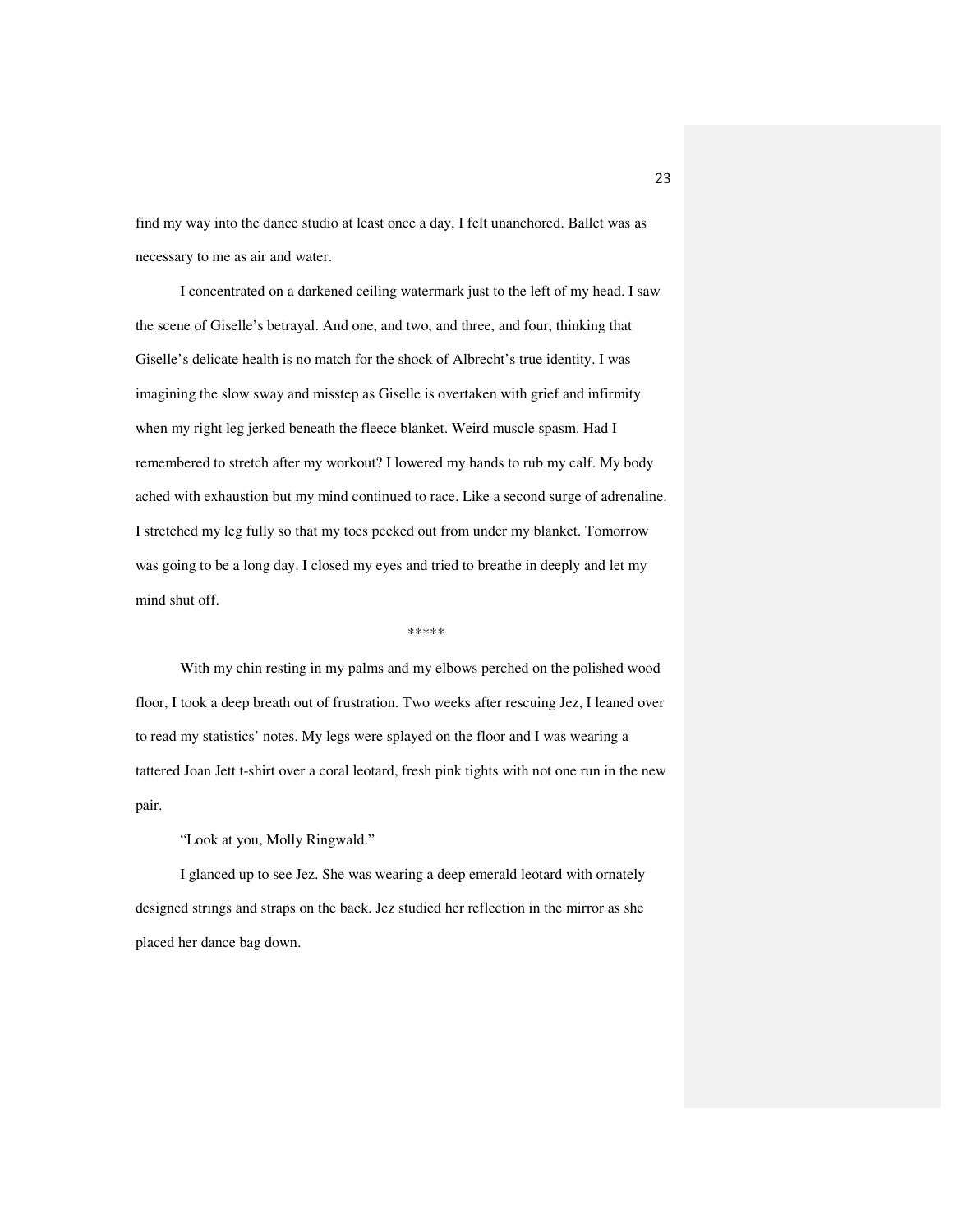"What the hell is that supposed to mean?" It sounded biting, even to me. I guess I was cranky from lack of sleep. I had been hitting statistics hard every night after practice and was feeling somewhat rundown.

"Pink. You're wearing pink today…*Pretty In Pink*? Whatever." Jez leaned in close to the mirror and rubbed extra cover-up under her eyes. I saw her look at my statistics book through the mirror. "Have you given any more thought about my offer for study help? Math is actually my not worst subject. English probably might be."

I sighed and straightened my back. *Math is actually my not worst subject. English probably might be.* Math used to be my "not worst subject". What would someone like Jez do if she couldn't dance? Certainly not teach English. Who was I to talk? I was a queen in the studio, but had been downgraded to plebeian in the classroom—worse, if I didn't pass this statistics test. Jez's offer didn't sound half-bad. So long as she didn't bring DVDs of musicals with her.

"Thanks. I'll let you know, okay?" I said.

"Ladies, ladies, try to keep calm. I'm here now," Aubrey said as he swept into the room. His white T-shirt was drawn tightly across his chest and his gray sweatpants hung low on his waist, revealing black tights. Sascha, similarly dressed, walked in behind Aubrey.

"Oh look, it's God's gift to women...and Aubrey," Jez said, mockingly.

"Jez, if I gave you a shot with me you would hate me in the long run. No other man will ever match me and you'll die a miserable old hag. Oh wait, you will anyways. Maybe I should at least give you chance."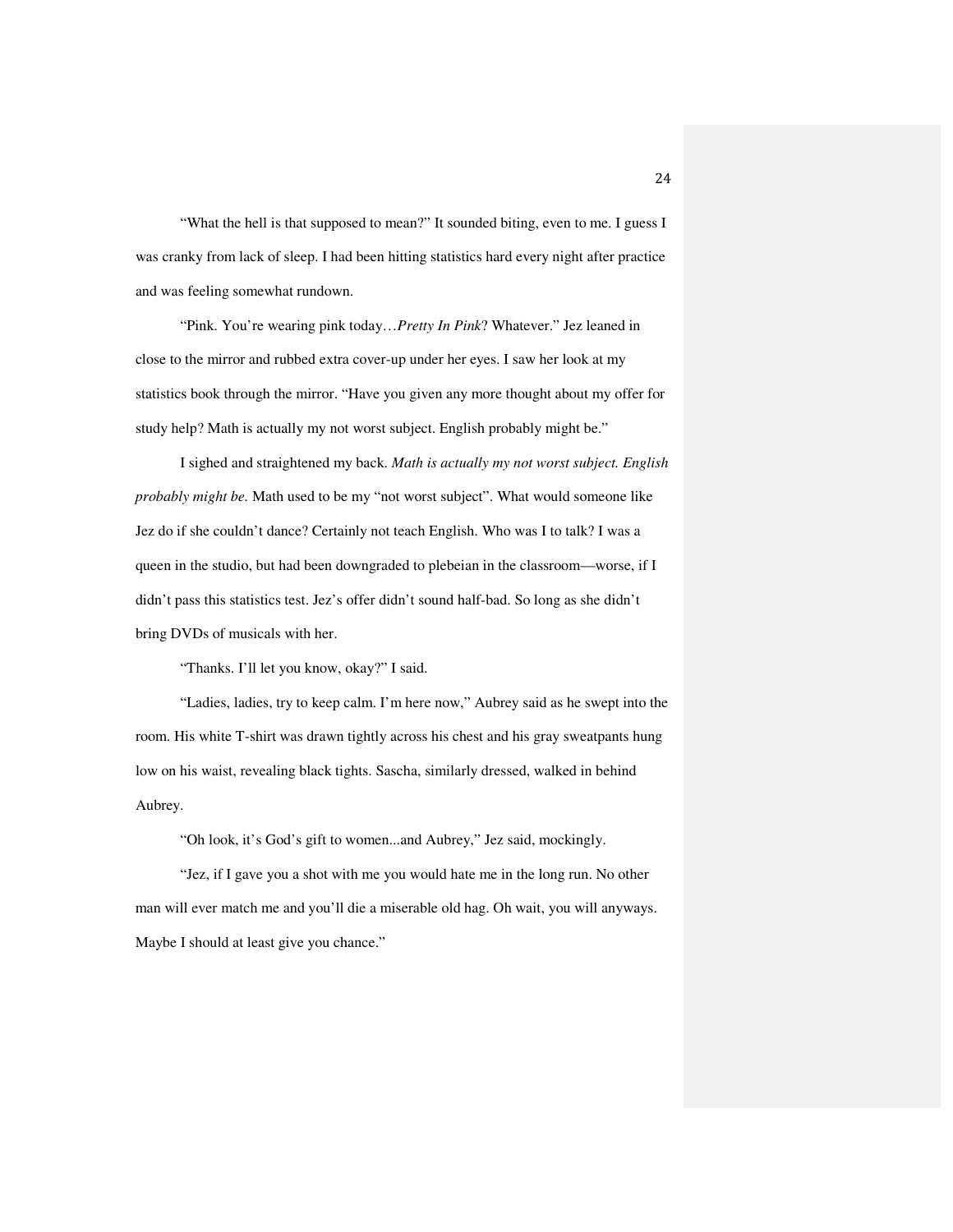"He's that good. I would know," Sascha said, dramatically throwing himself at Aubrey and wrapping his legs around his waist. Aubrey laughed and wrapped his own arms tightly around Sascha's back and kissed him noisily.

"OH! Sold out by your boy!" Jez said as she watched the two men through the reflection in the mirror.

"You guys keep horsing around, you're going to end up injured. Dumbasses. Besides, everyone knows Aubrey is compensating because he's still a virgin," I quipped as I slammed my *Fundamentals of Statistics* textbook shut. I bent my knees and brought them together to sit cross-legged. Sascha started laughing so hard that he lost his grip on Aubrey and plopped painfully on his ass. In the fall, Aubrey's sweatpants were pulled down, not that he much cared.

Jez let out her usual high-pitched giggle. I took in the sight of Sascha laughing with a pained expression. Aubrey's shoulders shook in silent laughter. Sadness, like a wave, washed over me and my eyes clouded with tears. Where did that come from? The wave rose up from the pit of my stomach to my diaphragm. Suddenly, I couldn't breathe. My diaphragm would not contract. My lungs refused to expand. Panic spread from diaphragm to lungs, from lungs to chest cavity, from chest to throat. Rising.

I stood up so fast my vision went black around the edges. I had one thought: I had to get out of this room. I turned away from the picture unfolding in the mirror and started running towards the door. The others stayed in their jovial poses, like the end of an episode of *Who's The Boss*, laughing without knowing the audience had started moving on and the credits were already rolling. I was just a few feet from the door when it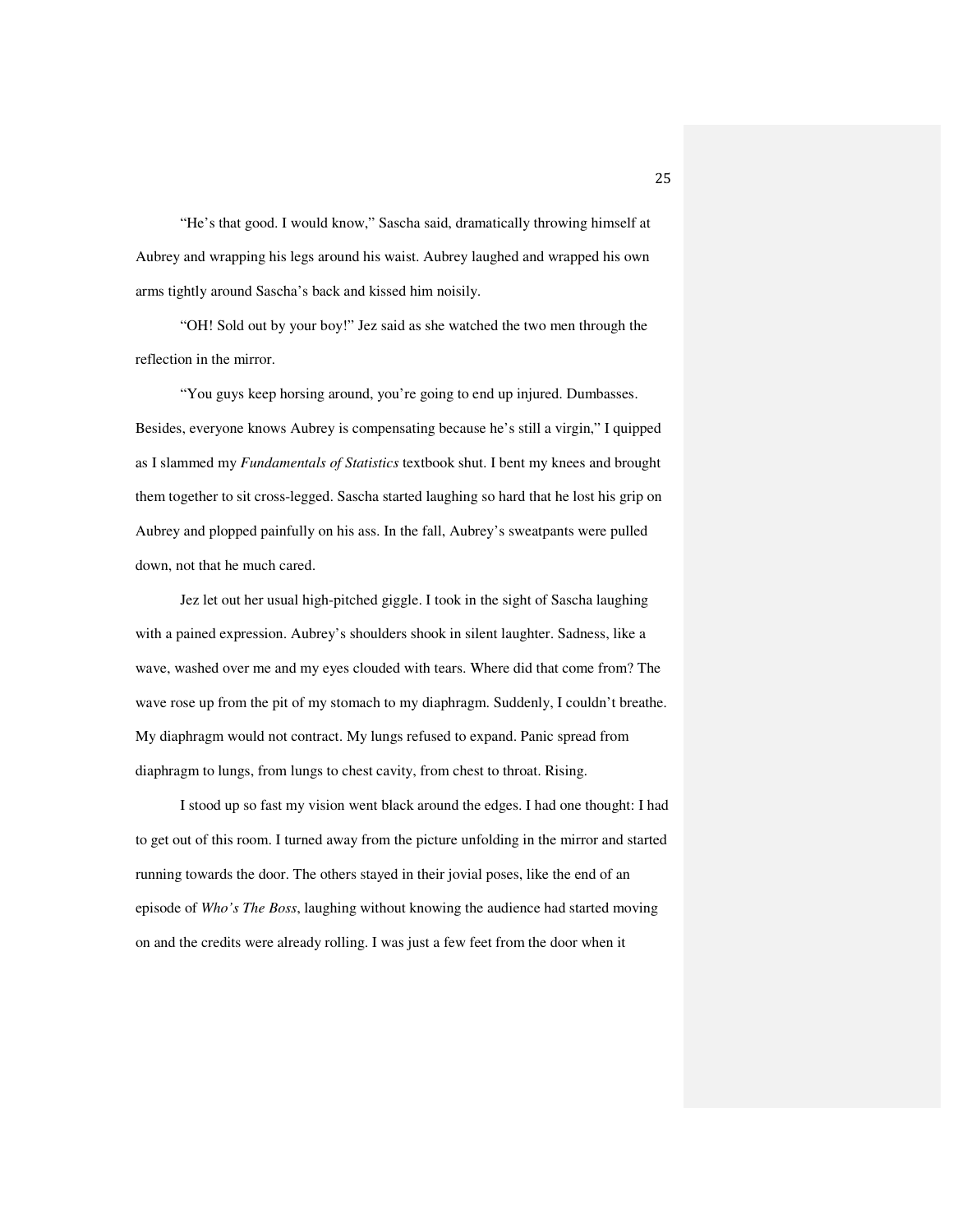opened and a dozen other dancers started spilling in, followed by Ms. Cindy, our dance instructor.

"Yes, yes, we will discuss it later, Toby. Ah, Emily, no cigarette breaks. Let's go, we need to get started immediately. Lots to do and go over everyone." Her voice rose above the din as she turned toward the dance floor. "Aubrey, either pull up your sweats or take them off completely, you look like a hoodlum." Ms. Cindy spoke through her nose in her New York, matter of fact way. It left very little room for disagreement.

Tall and middle-aged, Ms. Cindy had an elegance borne of self-assuredness. She saw herself clearly, and she accepted the person she saw. Her large, brown eyes were accented by black eyeliner, and dark roots betrayed her brassy blonde locks. In spite of having employed a respectable career at American Ballet, she hadn't exceeded beyond the occasional soloist part of Helene in *A Midsummer's Night Dream* or a Fairy in *Sleeping Beauty*. But time is a ballerina's enemy. Injuries become more frequent and recoveries take longer. When Ms. Cindy's career ended, she was left with few back-up employment plans and even fewer romantic choices.

She spat out her instructions, and I concentrated on breathing. It eased the panic some, but it left my neck stiff and my spine tingly. Even though I could see everyone, I felt as if I was all by myself in a fishbowl. They could look at me but not see me. Pressed back into the studio by the incoming herd of dancers, I studied my hands, expecting them to be shaking. They appeared to be steady. I glanced around the studio to see if anyone noticed my shortness of breath and flight to the doorway. No one had. Everyone kept moving and talking. I walked carefully back to my dance bag and tried to empty my mind.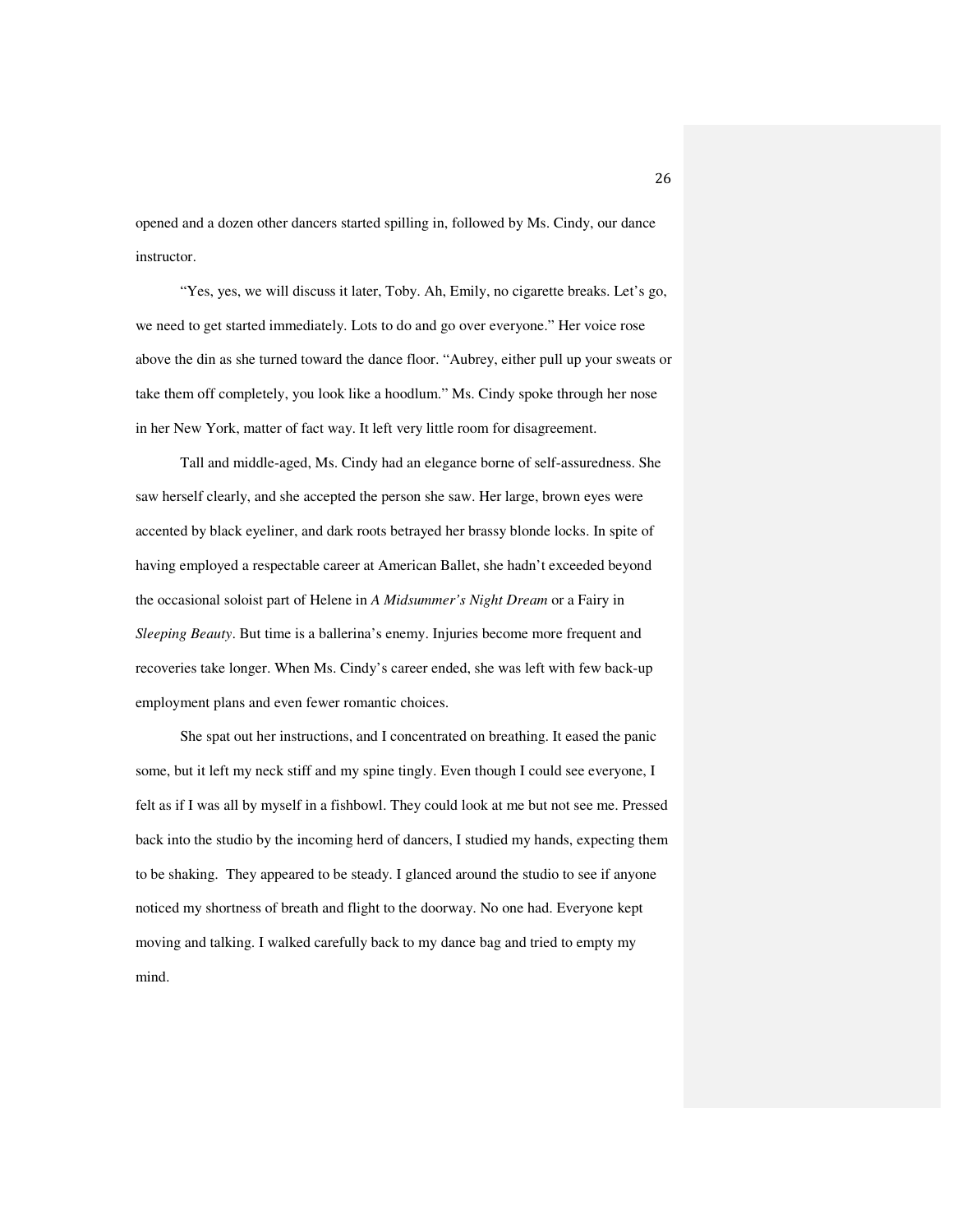This feeling of anxiety was becoming all too familiar. I reassured myself with the thought that it would ease after I passed statistics and clinched the part of Giselle. As soon as I touched the barre and the warm up started, my heart began to slow down. Now sweat matted my hair to my temples, forming little curls that I kept trying to smooth back behind the hairline. I positioned myself as far to the left of the studio as I could and stood perfectly still in fourth position, pointing my right foot. I wiggled my toes as best I could in my point shoes. Ms. Cindy clapped the tempo, four claps evenly spaced.

\*\*\*\*\*

"One, two, three, four, go!"

 Beneath my thin leotard, my shoulder blades stood at attention. Imagining the grace of Giselle, I flicked my hands into fourth position, extended my right foot outwards and spun into a pirouette.

 "Now, ladies and gentlemen, watch how she spots so that she can release from the triple pirouette and transition into the switch leap perfectly." Ms. Cindy pursed her lips, gracefully mimicking the dance movements with her hands. "Good, Emily! Make sure you control that left hand though. You did a weird flick at the end. Okay, ladies?" She gestured toward the underclassmen that made up the corps and nodded earnestly. "Jez, come to the front with Emily. This time, you both leap to your Pas de Deux partners. Aubrey!" Ms. Cindy stomped her foot, accenting the stomp by thrusting her arms down to her sides. A single brassy tendril freed itself from her tight coiffure. "Put that down, Aubrey! Why do you even have a comb in your hand? You're worse than Jez!"

 Feigning a horrified look, Aubrey clutched at his heart. The gesture was more comical because he didn't take his eyes away from his own reflection. I was still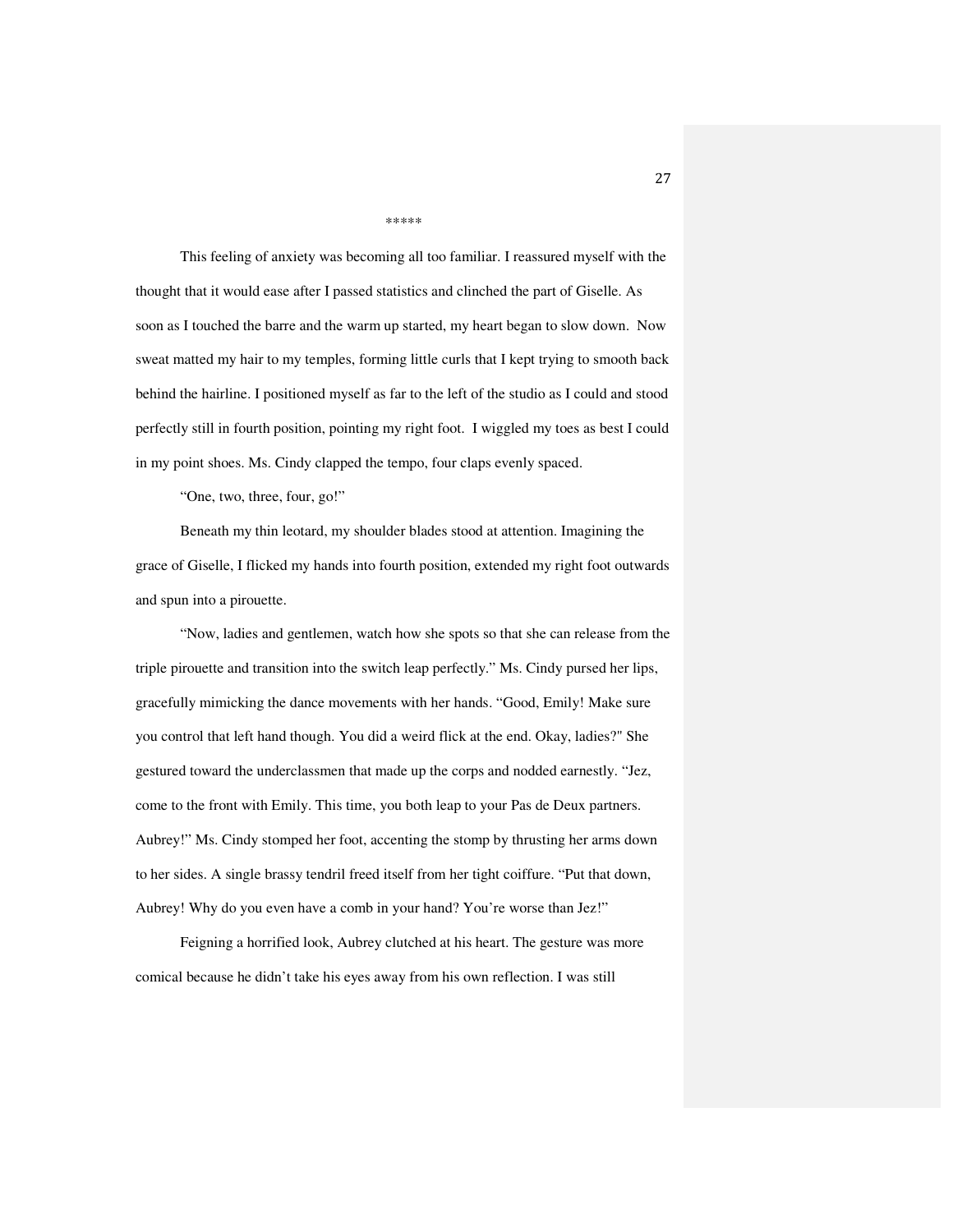breathless from my demonstration. Ironically, waiting for Aubrey re-ignited my anxiety. I resisted the urge to run out and grab a cigarette. My heart started racing again. Did he have to take his sweet time? Anxiety mixed with anger made for a potent cocktail. I was overcome by rage.

"What the fuck, Aubrey?" I shouted. "We don't want to be here all day!"

 "Emily!" Ms. Cindy's large eyes practically popped out of their sockets. "This is ballet. We exude grace." Her hands gently rotated at her wrists. "You want to talk trashy, dance in a club, but not in my studio." Her voice had gone from incredulous to iron-stern.

 I clenched my jaw so tightly that my temples started to throb. Aubrey sauntered over dramatically, probably to draw attention away from the eruption.

 When he reached me, he leaned down and whispered, "Emily, look at me." The studio had gone silent during Ms. Cindy's reprimand, but now the room was buzzing. I cut my eyes to the side at the other dancers. "You all right?" His raised eyebrows formed little creases on his forward and his mouth was twisted as if he tasted something sour.

 "Fine," I retorted through clenched teeth. I walked back to the left side of the dance floor with my head held high, and shoulders drawn back tightly. No, I wasn't fine but I was desperate to look okay. I was never the smug, haughty dancer. That wasn't me. But I was angry and anxious and embarrassed and wanted desperately to cover up those emotions. I had to draw from the reservoir of characters I'd played over the years. Some women may hide emotions behind a pleasant mask, but a dancer knows better than to have only one mask. Shakespeare got it wrong. All the world is a ballet, not a stage, and you need to know when the black swan needs a solo and play the character that exudes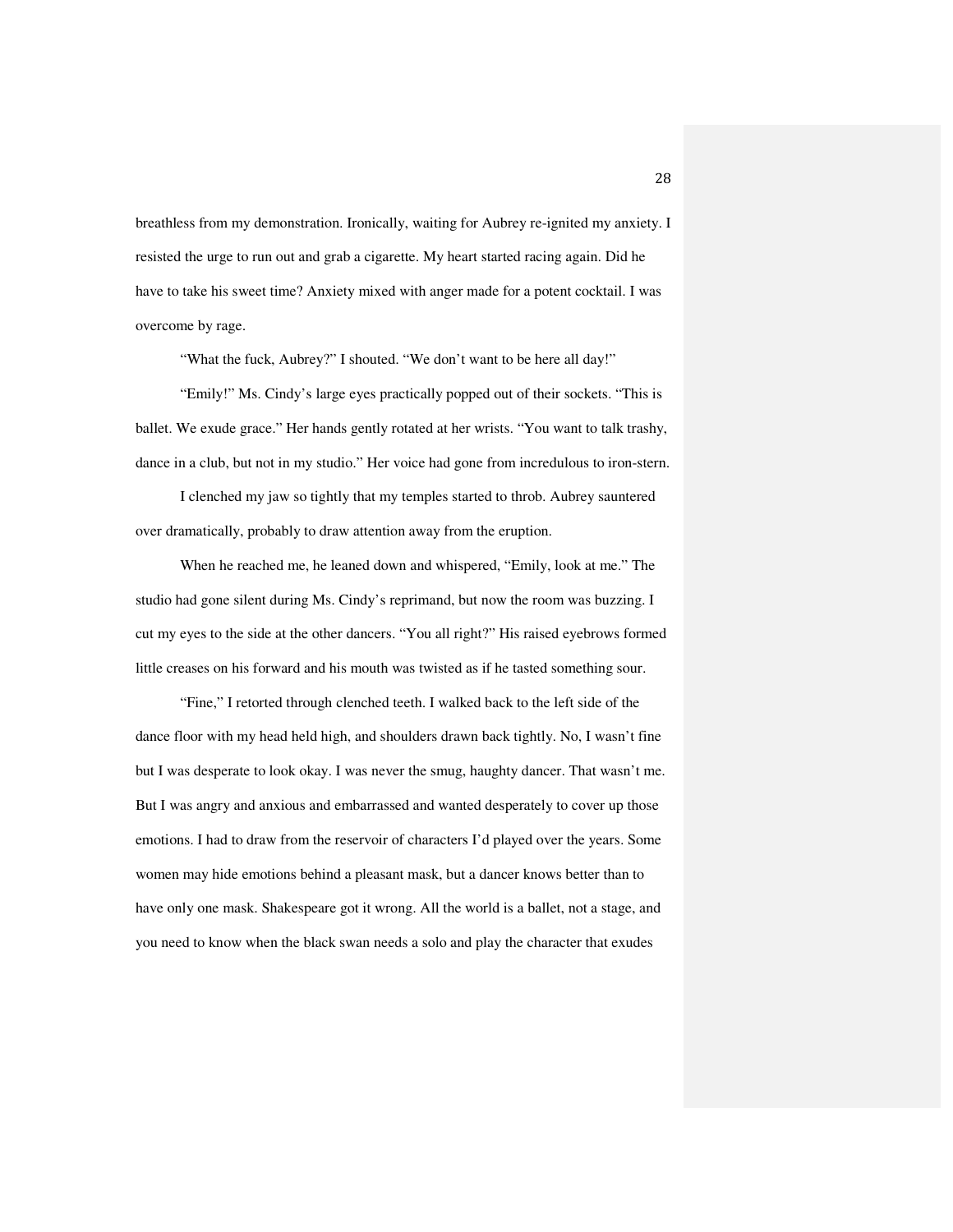confidence and haughty indifference. Although my barely controlled rage managed to silence the whispers, it did little to soothe my anxiety.

 The piano started up again and the rehearsal resumed. The tension in the room eventually rose and left the room, like mist.

#### \*\*\*\*\*

I glared at my iPhone. Jez had just tried to call. That made three missed calls from her, plus six texts from Aubrey. The only one who hadn't bombarded my cell was Sascha. Scratch that, I thought as I read a new text from Sascha vibrating through my iPhone. I sighed. Clearly my friends were worried. To be honest, so was I. The anger I displayed in dance class was uncharacteristic of me. It was as if a stranger had invaded my body. My friends would have to wait until I got a better handle on it, on me. I couldn't text them back in the middle of statistics anyway. Why are they texting me when they know I'm in class? I put the phone down and tried to focus on the professor and what he was saying about standard deviation.

But I couldn't dismiss the vibrating text message alerts and my own distracted thoughts. My hands grew clammy and my heart sped up. The foreigner was back. Anxiety started to give way to anger. It rose from the base of my spine one vertebra at a time, radiating a red glow and seeping into my bones and cartilage. Were my friends purposely trying to get me to fail? Was that it? Maybe Aubrey really wanted to partner with Jez instead of me. That must be it. While my thoughts raced, the professor's voice droned on.

 Wait a minute, what the hell is going on? Was I jealous? Where were these thoughts coming from? I shook my head and let out a low laugh. The saner part of me knew I was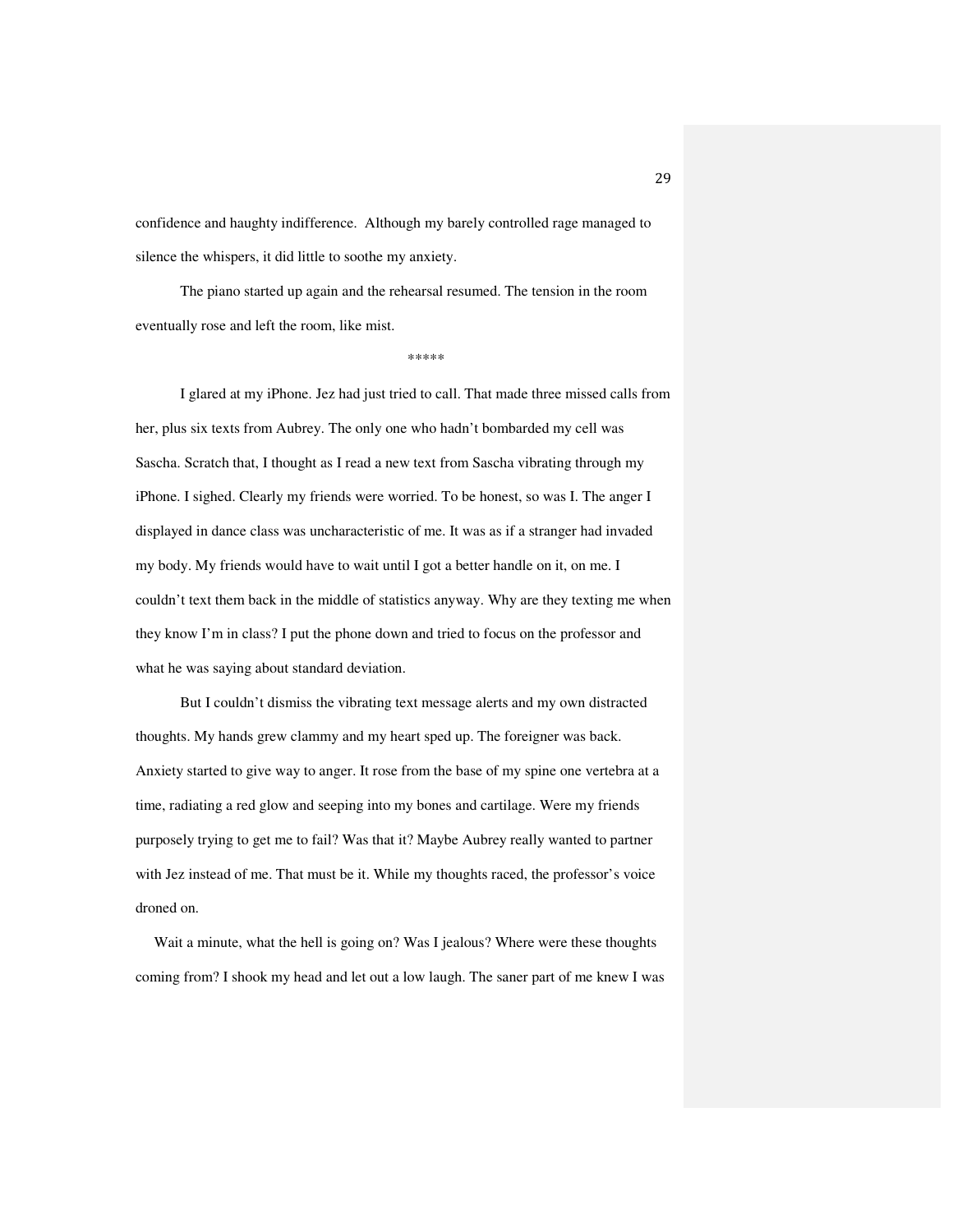getting worked up over nothing. Jez was left-handed and had always favored her left side, which is why she never partnered with Aubrey. Jez had never tried to steal parts from me. We had never gone beyond friendly competition. Besides, Jez and Aubrey were mismatched as dance partners. There was nothing to worry about. I was being silly. The anger dissipated and the tightness in my bones seemed to melt. Dimly, I noticed everyone turning pages in the statistics book and realized that the professor was moving onto a different sample problem.

Discreetly, I reached for my iPhone to send a quick text-reply to Aubrey when the statistics professor's back was turned, but my hand jerked and knocked the phone off the desk. Great. My face flushed and the anxiety that had settled down in my abdomen immediately flared, settling in my ribcage, squeezing my lungs. I felt like I was onstage in the worst way. My nerves were jumping with intensity, like the sudden blast of music in the Russian Dance sequence in "The Nutcracker". Another panic attack? Where was this coming from? Jesus, help. Someone.

I looked around. No one seemed to notice, or if they did, they didn't let on. That was good, and bad. I was alone, like a child drowning at a party while the adults were too busy in conversation. My eyes flitted around the room, begging someone to please recognize the anxiety electrifying the room. No one did. Everything was fine. The guy next to me was still sleeping. The guy and girl to my right were whispering about late night plans. Someone was clicking a pen.

"Hey, Em? Did you copy down that last equation? He erased the board too fast." A girl sitting behind me whispered, tapping me on the shoulder. The physical contact jolted me. I was a livewire hovering just above a puddle.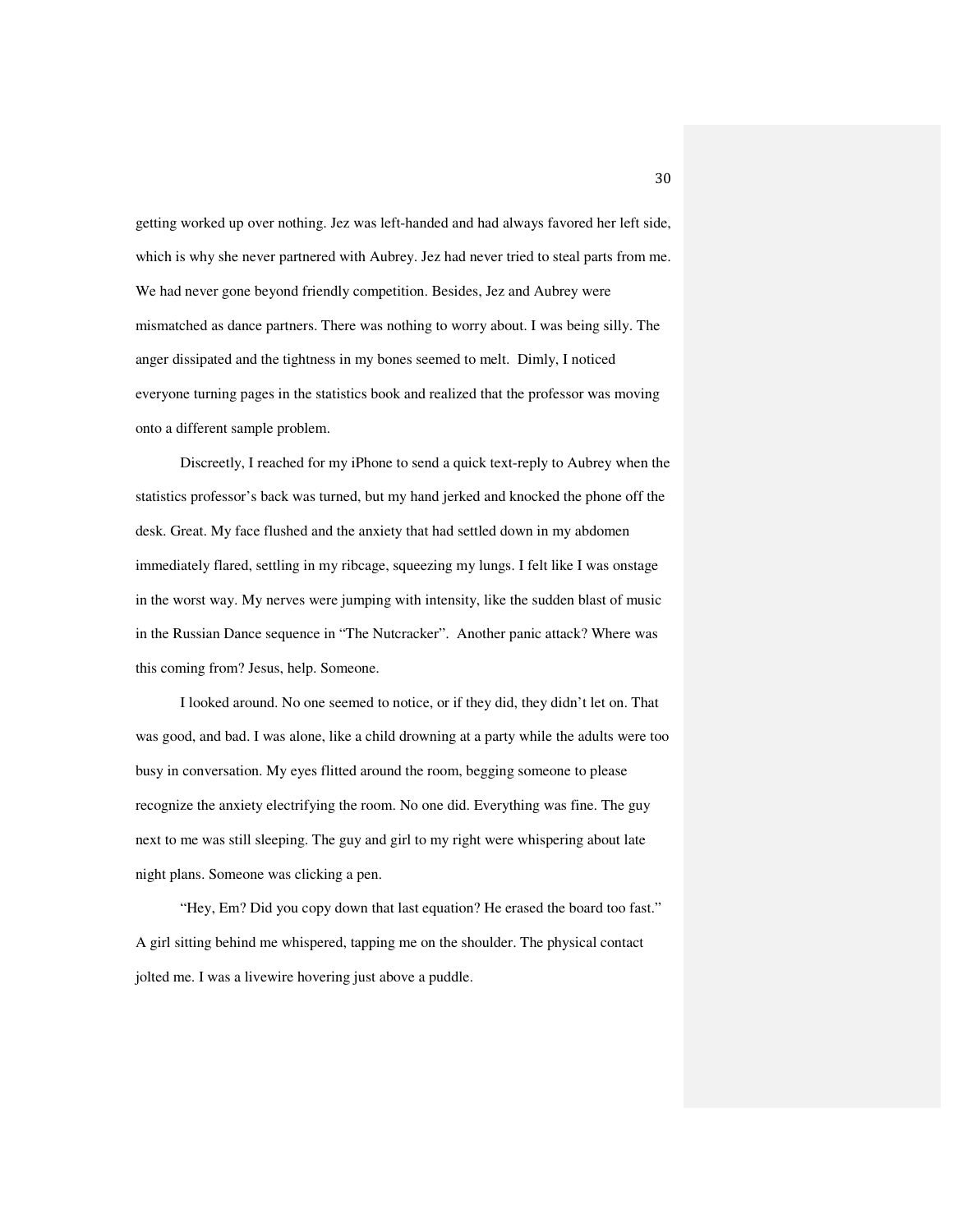I snatched my bag and stood up, inadvertently knocking my chair over. Now everyone did notice—not the sparks of anxiety that hovered above my head—but me. The professor stopped talking and glared at me. I stood immobilized. It was probably only a second, but it seemed much longer in my mind. Then I bent down and picked up my phone, grabbed the shoulder strap of my backpack and ran for the door. I jogged blindly into the warm sun on the quad, anxious to place distance between me and the scene I caused, when I plowed into someone walking in the opposite direction.

 I nearly lost my balance when an outstretched arm steadied me. I glanced up and, recognizing Aubrey, let out a long exhale. The cage around my lungs tightened.

 "Hey gorgeous, I..." Aubrey's eyes narrowed as he took in my face. I must have looked as badly as I felt, and I felt like shit. "Emily, what the hell is going on with you?"

Hadn't I been asking myself the same thing? "It's..." My voice cracked. I cleared my throat and tried again. "I'm feeling dizzy and I don't know what the hell is going on. It's like I'm forgetting to spot." That didn't make any sense. I didn't have to spot in statistics class. But it was an analogy I knew Aubrey would understand.

 "You're dizzy?" Aubrey's brows drew together. So maybe he didn't understand. He was probably imagining that I was PMS-ing, or suffering from some other hormonal issue mysterious to men.

 "It's more than that. It's like nerves. Not nerves . . . I don't know!" I shouted. Students skirted around us. I lowered my voice. "It's like I'm choking on nerves—in the studio, in statistics class. Instead of using it as adrenaline, I'm forgetting my form. Like I'm forgetting to spot. I feel dizzy and, I don't know. I don't know what the hell is going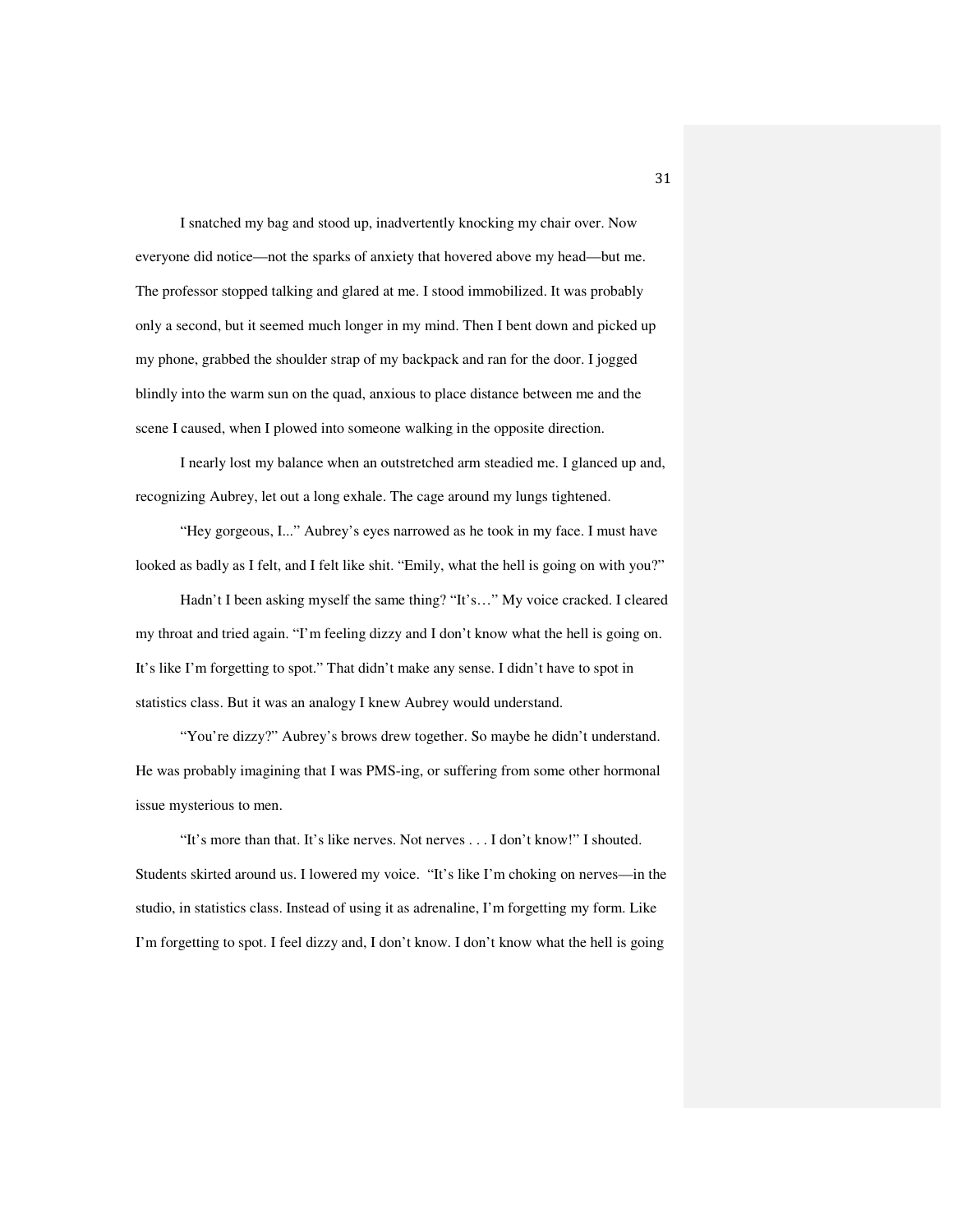on." I pushed my hands roughly on either side of my temples, gripping firmly at the roots of my hair. I felt my eyes widen but I stared, unfocused, at Aubrey's chin.

 Aubrey whispered, uncertain. "Do you mean panic attacks? Because of dance? Statistics? What?" He leaned back to take in my face. "This isn't like you, Emily."

 I shrugged my shoulders and stepped back from the shelter of Aubrey's arms. I was grateful I'd run into him and not a total stranger. He carefully led me to the side of the path, out of the way of traffic. I reached into my bag for my Parliaments. I lit one and inhaled deeply, trying to keep the smoke in my lungs, hoping the toxins I was inhaling would suffocate the anxiety. I exhaled steadily. Dancers had discipline. Discipline doesn't come without control. I wanted that control back. One thing at a time. I focused on inhaling the smoke and controlling my breathing

 "Not really sure. I think I need a Xanax," I said, finally managing a small laugh. It seemed to release the tension in the air between us. I glanced dramatically from right to left and then loudly whispered, "Got any connections for a drug hook up?" I laughed again, a deeper laugh this time. Relief. I felt the foreigner drift away.

Aubrey chuckled. "If I had a drug hook up, Jez would be highly medicated by now."

I cocked one delicate eyebrow and gave a knowing nod. "So, so true." I inhaled deeply again, using the cigarette smoke to steady my breathing. "Listen," I finally said, "I gotta go. I have a doctor's appointment before dance. Good timing, don't you think?"

 Aubrey let out a long, loud breath. "Yeah. Good idea." He sounded relieved. "Let me drive you."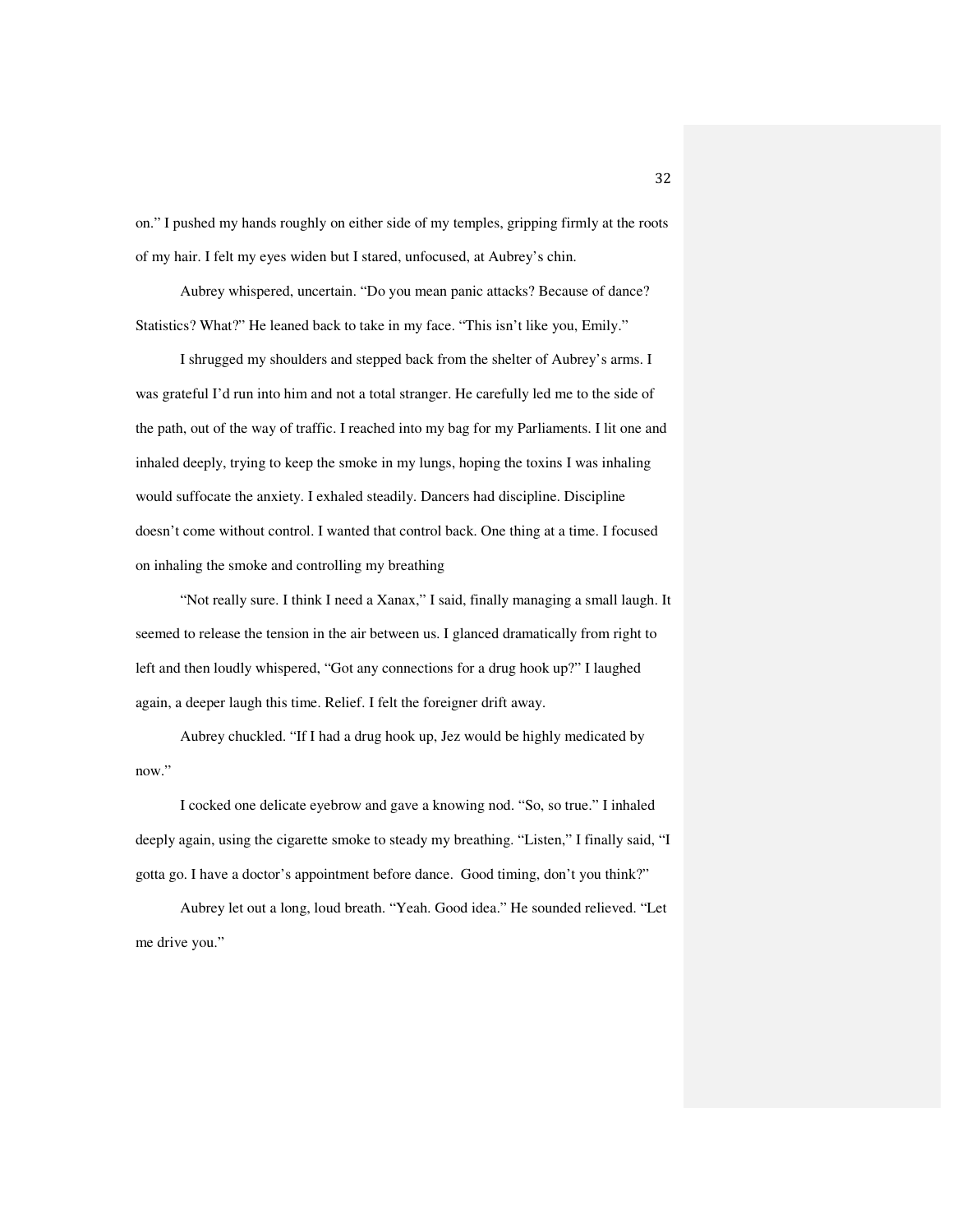I flicked my cigarette and nodded, not really wanting to drive and happy to be in the company of a friend. Aubrey grabbed my bag and looped his arm through one strap. He swung his other arm lazily over my shoulders and steered me toward the Ocean View parking garage on the west side of the school. Ironically, the parking garage had a cemetery view instead of an ocean view. Yes, I thought, suddenly guilty about the unanswered texts, it feels good to let go and be in the company of a friend

Minutes later, I was sitting in the doctor's office with Aubrey waiting outside. I sat on the examination bed, with my back held straight and my neck lengthened. My body naturally fell into the pose. I'd been a ballet dancer since before I could read a full sentence. It wasn't something I *did* but something I *was*. Body, mind, soul.

"Miss Banners. I'm Dr. Taylor, nice to meet you." I jumped slightly. I had been staring at the clock and using the second hand to mark beats in my head. Not the most exciting way to pass time but the compulsion came from having to count beats my whole life. The doctor's round face was disproportional in relation to his thin neck and protruding Adam's apple.

The exam room smelled like antiseptic soap. Small jars of cotton, tongue depressors, and sterile swabs were lined up neatly on the counter. Orderly—I liked that like dancers standing on their mark, waiting for their cue.

"What happened to Doc Johns?" I asked, missing the jovial, elderly doctor I'd been accustomed to seeing since I was a little girl. I expected to hear that he was on vacation, or maybe even out sick. I wasn't expecting what came next.

"He actually retired last month." The man in the white coat walked towards her with his hand outstretched. "I'm Dr. Taylor."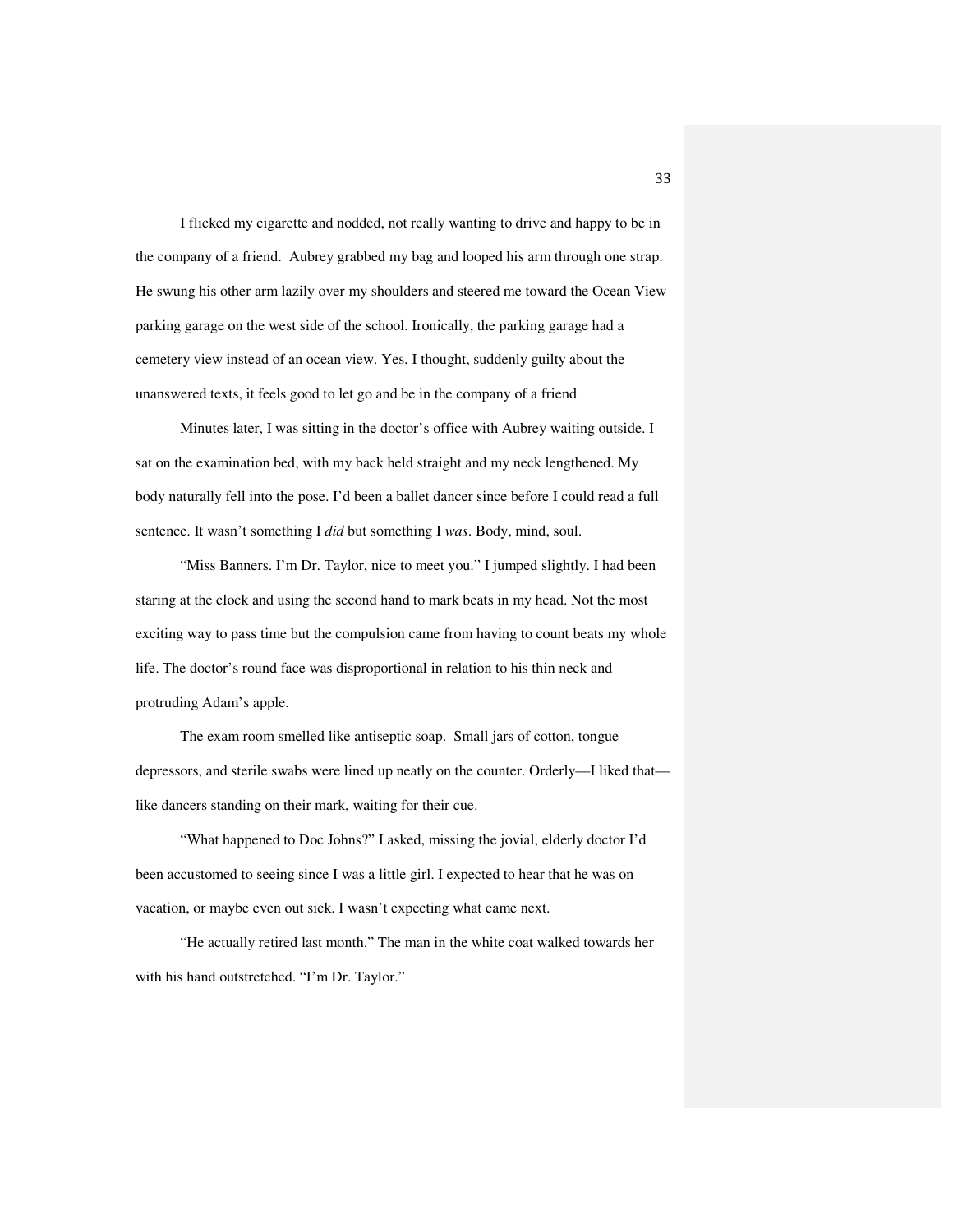Reluctantly, I accepted his hand, puzzled. He read my expression easily.

"His wife was having health issues and he wanted to retire and move closer to their kids. I've taken over the practice." Dr. Taylor jutted out his chest. His buttons on his white coat struggled against the fabric with the movement. "Now what's going on today?" He nudged his thick-rimmed glasses further up his freckled nose.

"Well, I was actually wondering if I could get some Xanax." Maybe that was too straight to the point but why dance around the issue? Get things under control and get back to the studio.

Pensive, the doctor studied me for a moment. Then he glanced at my chart before answering. "Here's the deal. You've never taken any kind of antianxiety and with your size and body weight, I'm reluctant to prescribe Xanax before trying a non-controlled medication. I'd like to do a physical and get a family history before putting you on something like Xanax. We can talk about something like Buspirone after I review your history. Sound good?" It wasn't really a question.

"I'm having panic attacks. My body hasn't felt right. I'm under a lot of pressure, and I need something that is actually going to *work*." Agitated, I pressed my knuckles against the table, forcing each one to pop and crack. I repeated the movement on the other hand.

He sighed and checked his watch, his mind already made up. "Well, let's do the family history now and I'll be back to do the physical." I hated the false cheeriness to his voice. He held my eyes.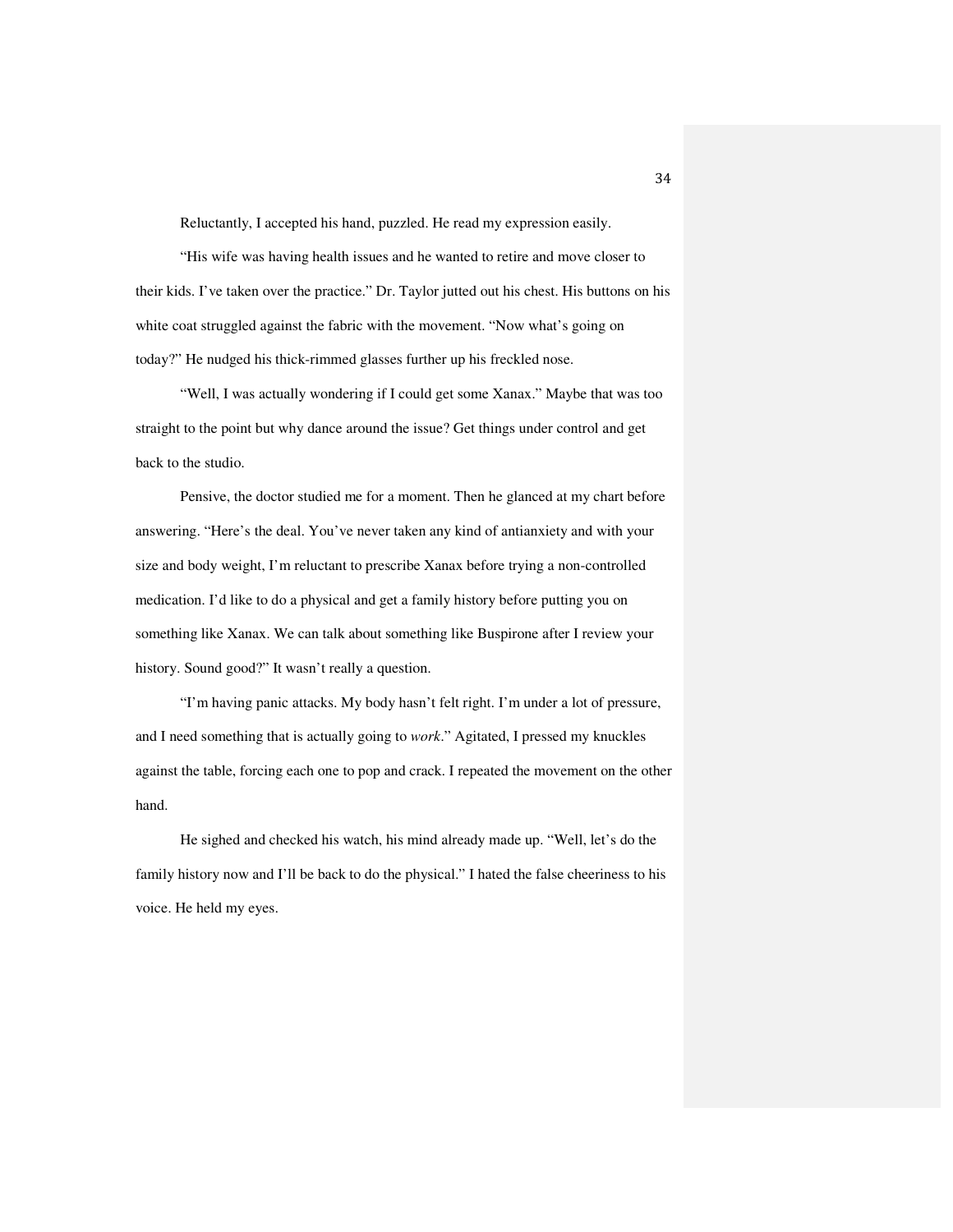I stared back. There was no changing his mind. Damn him. He must be in his early to mid- thirties, not long out of med school, and probably trying to err on the side of caution. "Fine," I said tightly. It wasn't fine, but what else could I say?

"Just fill out these papers," he said, placing them on the counter. I'm going to check on another patient and be back to go over the history with you." Dr. Taylor clicked a pen and left it next to the paperwork on the counter before he turned to leave.

"Pain in the ass newbie," I muttered. My body was perfect for dance. Outside the studio? Not so much. I knew how it must look to those outside the dance world. My delicate frame appeared emaciated. Porcelain skin that was perfect for stage wasn't so normal in sun-drenched South Florida. Pointe blisters looked like careless injuries, or worse. I examined the family history sheet he'd left me and immediately drew a vertical line down the "Father" side. At least that was easy. I'd never known my father. My mother barely knew him and I wasn't curious enough to ask. I had just finished checking the appropriate boxes for my maternal history when Dr. Taylor whisked back into the room.

"Okay, let's see what we have," he said, taking the papers from me. He scanned the first page. "You don't know your paternal family history?"

"Evidently not," I quipped. As far as I was concerned, Brielle had enough talent to spawn me on her own. The sperm donor hadn't stuck around with Brielle and neither of us felt he was important enough to think about. Dr. Taylor glanced up at me and then returned to the paperwork. Dr. Taylor didn't seem to appreciate sarcasm. Time to use more honey than vinegar. I smiled.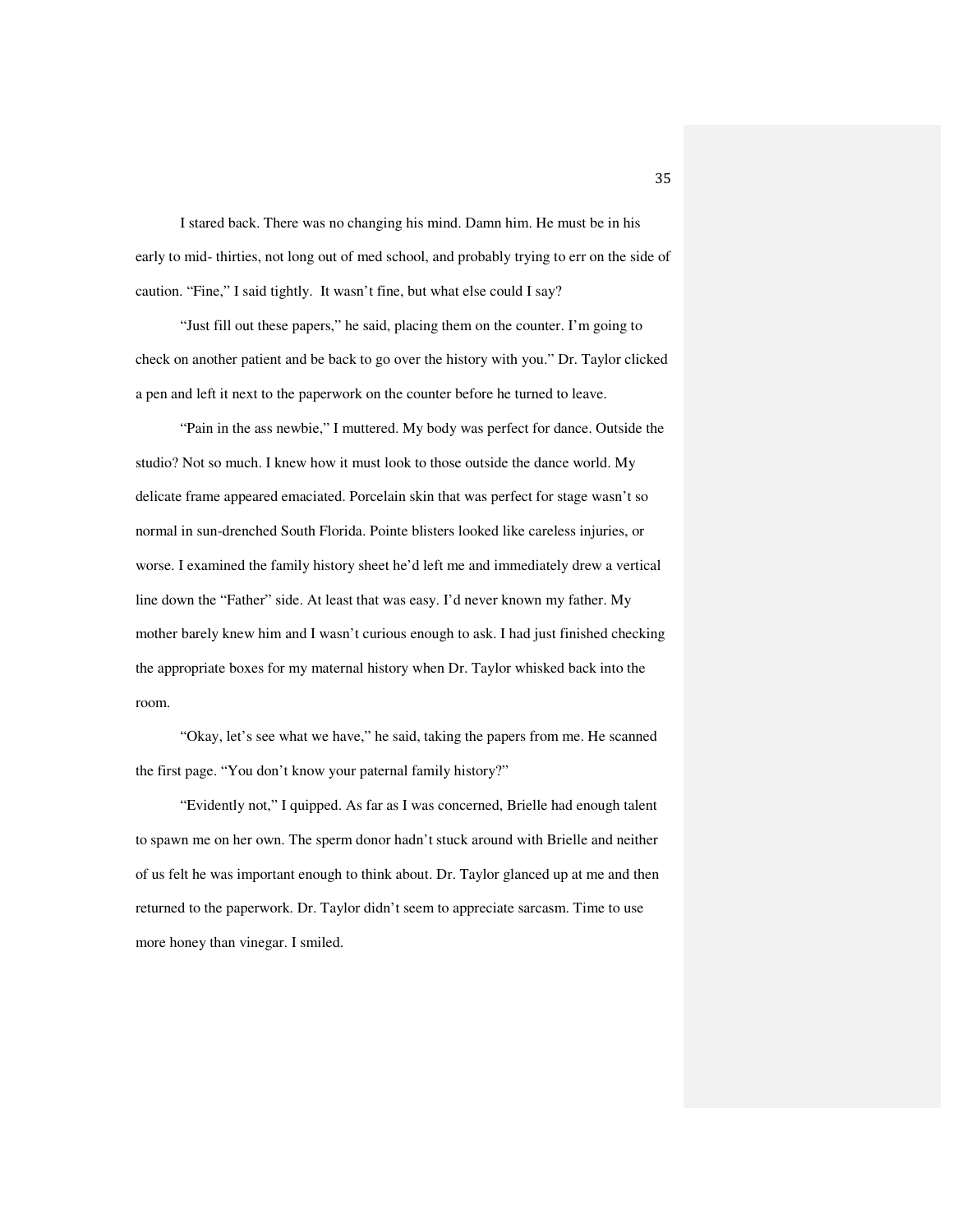"Okay, I'm going to do a full panel and just check for some genetic markers since your dad's history is missing. It can't hurt and it won't take much longer. Make an appointment for next Monday for a follow up. Do you have RLS too?"

"I'm sorry, what?" He had thrown in that last question so quickly, I didn't catch what he was saying.

"Restless Leg Syndrome? Your leg jerked twice."

"Oh, no, I don't," I said too quickly. "I'm a ballet dancer. I just had a muscle spasm." I hoped that by throwing in that detail I had also cleared up any suspicions about eating disorders. Truth was, anorexia was common among ballet dancers, but that wasn't me. I enjoyed pasta way too much.

Maybe he's right. Not about the eating disorder, but about RLS, though I didn't want to admit it. Just focus on getting the anxiety medicine, first, I decided. I checked my watch. I had to get to the studio in an hour. How the hell was I going to have enough time to get the blood work done? Damn.

\*\*\*\*\*

"Shooting up again?" Aubrey asked when he caught sight of a bruise forming at my inner elbow. I had just walked into the studio. Aubrey knew full well how I got the bruise. He also knew I didn't want people to know about my anxiety.

I examined my arm. The nurse kept talking to distract me from the fact that she was sticking my veins for the third time in an attempt to draw blood. An hour later, the nasty bruise had already formed.

"And that's how rumors start. Thanks, jerk." I said, good-naturedly. Aubrey and Sascha were the only ones in the studio. I felt more like myself already, more in control,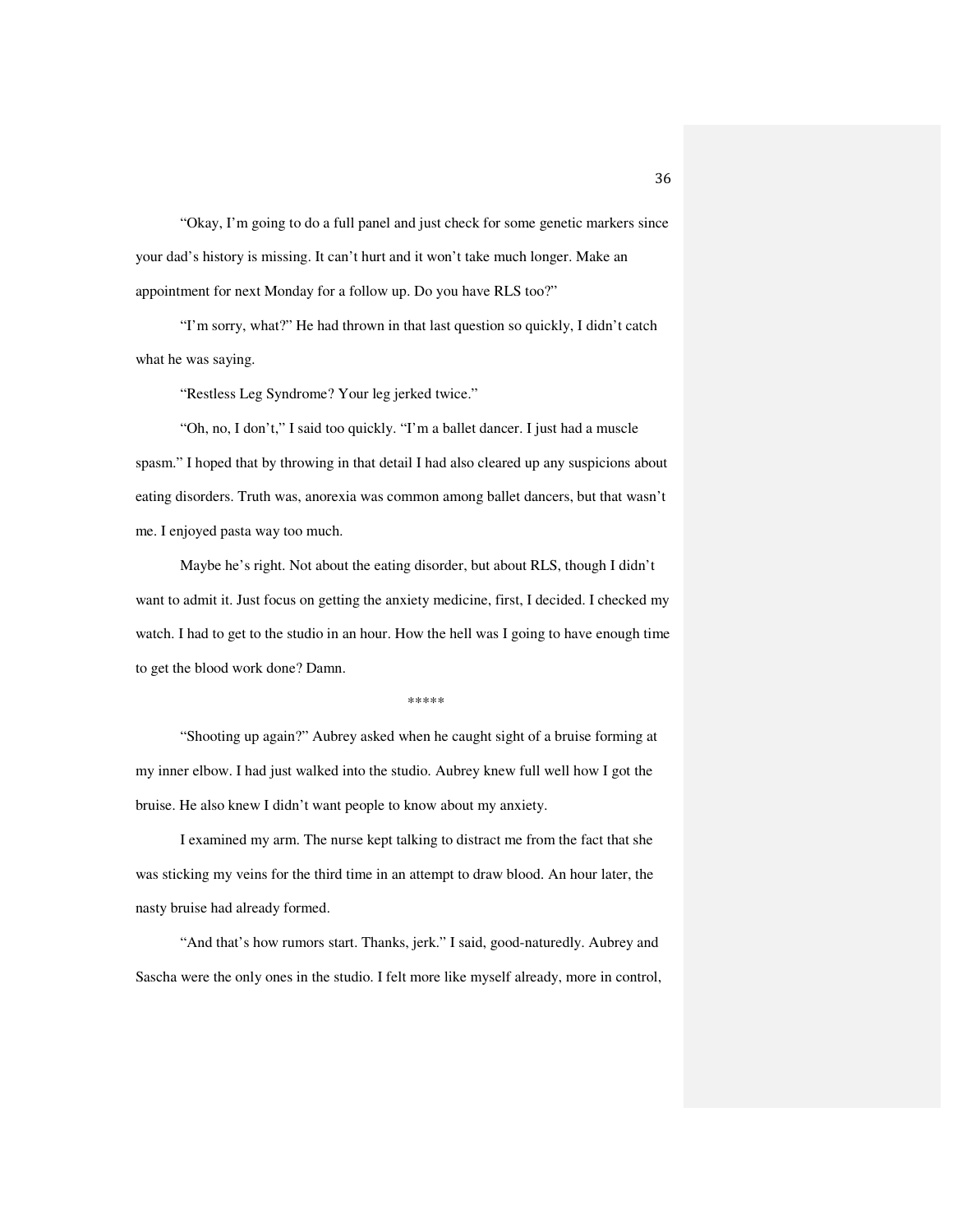just knowing that I had seen the doctor. The shot of tequila I took before arriving at class couldn't have hurt. One little shot, just to take the edge off. Those travel bottles we kept at my dorm finally came in handy.

"Oh, that's nice. All buddy-buddy with those two, but you don't pick up my calls?" Jez started talking as soon as she walked through the studio's double doors, her flip-flops making a sharp clap with each step on the hardwood floor. Jez, too, was prone to dramatics. Aubrey enjoyed inflaming them.

"Yes, she ignored your phone calls. You're just too annoying to talk to sometimes." Aubrey said, nonchalantly, as if he were just giving the weather report. "It's okay, Jez, let me console you." Aubrey grabbed Jez and shoved her head to his chest, purposely messing up her hair.

"Ugh! You're such a pain in the ass!" Jez shrieked.

I couldn't help but giggle, out of joy or tequila—who the hell cared. "Jez, you look like Gene Wilder." I watched Jez's pained expression in the mirror as she tried to smooth her hair back into place. "Sorry I didn't answer," I said earnestly. "I was in class and then had to see my doctor, and, you know, time got away."

"Yeah, no biggie." She turned back to Aubrey. "I hate you. Anyways, Sascha and I were thinking we should maybe go out this weekend. Maybe de-stress?"

"We can go back to that club we went to last time," Sascha quipped.

"Oh great, so we can all be molested by *Wayne* this time?" Aubrey said. "You know men have a hard time controlling themselves around me," Aubrey said, pretending to scratch an itch on his chest so that his shirt lifted, revealing his six-pack abs.

\*\*\*\*\*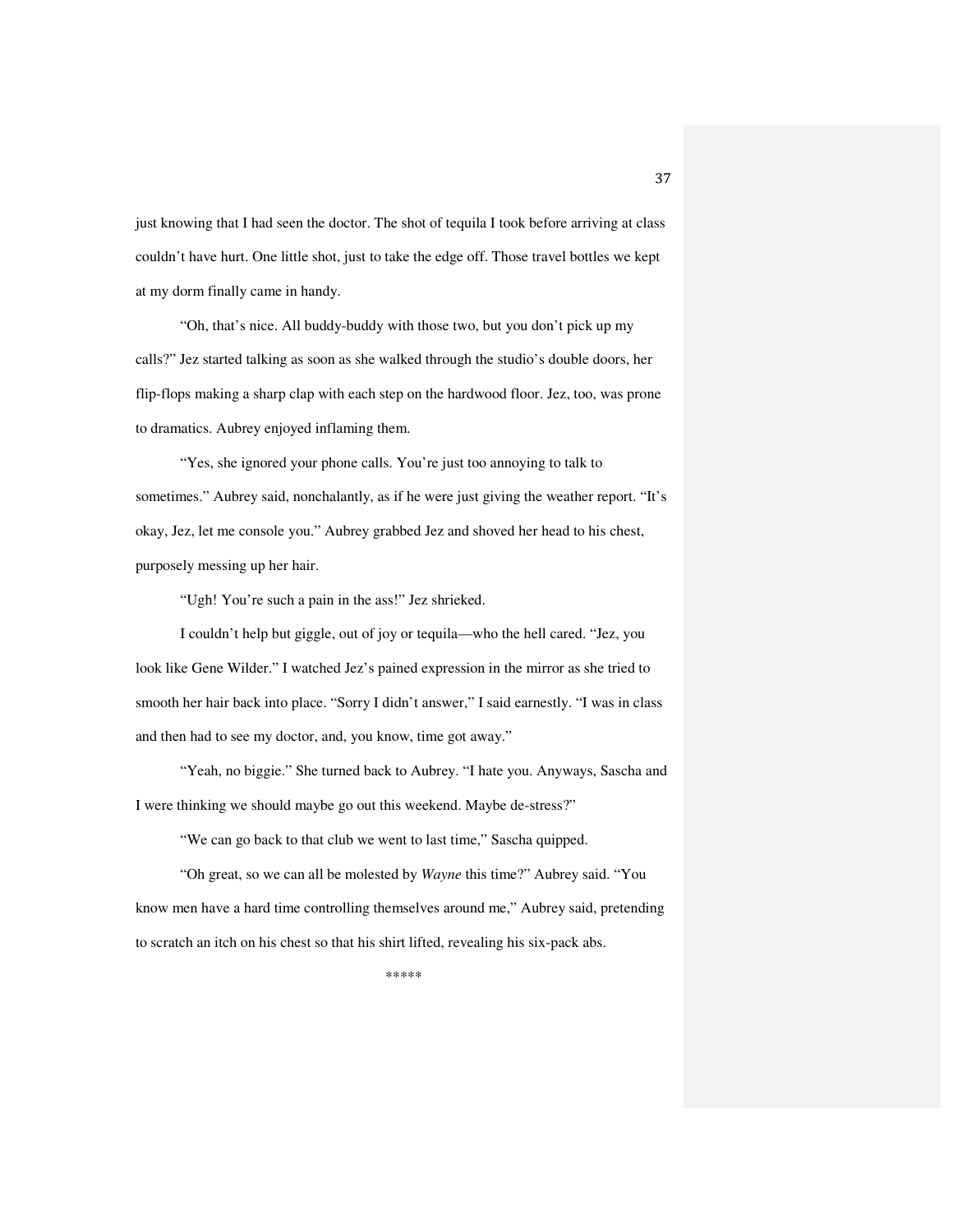What a weird mash-up of personalities were we. We met—found each other is more like it—the same day freshman year. The friendships weren't always smooth, but they had lasted.

Every year on the Saturday before classes start, PBA offers a slew of activities, one of which was the milk chugging challenge: one gallon of *whole* milk, with fifteen minutes to chug. I had just stepped outside my dorm hall when I saw the contestants lined up on the sidewalk. Through his megaphone, the upper classman identified each of the chuggers, getting the crowd revved up. I slowed my walk. Six contestants. All males. Without even thinking, I walked up and tapped megaphone guy on the shoulder.

"Got room for one more?" I jutted my jaw in the direction of the six guys holding milk jugs.

"Uh, sure. Why not?" He tucked his megaphone under his left arm and reached his right hand into a cooler of ice to pull out a gallon container. "You're okay to do this in those clothes?"

I looked down at my ripped jeans and baby blue Hollister t-shirt. I didn't buy my jeans ripped but nobody could tell they hadn't come right off the rack. Both were comfy, well-worn favorites of mine. I shrugged and reached for the milk jug. By the time I walked the five feet to line up next to the guys, the crowd was cheering wildly. Based on his reaction, I sensed it was a big deal for a girl to sign up for the contest.

"My money is on the gorgeous blonde!" I turned my head to see who made the comment. Tall, dark, and handsome. Well, tall and handsome, with dark hair. He flashed me a smile. I stared back. Then he winked and blew me a kiss. I laughed, and turned my attention back to the announcer. Chug time.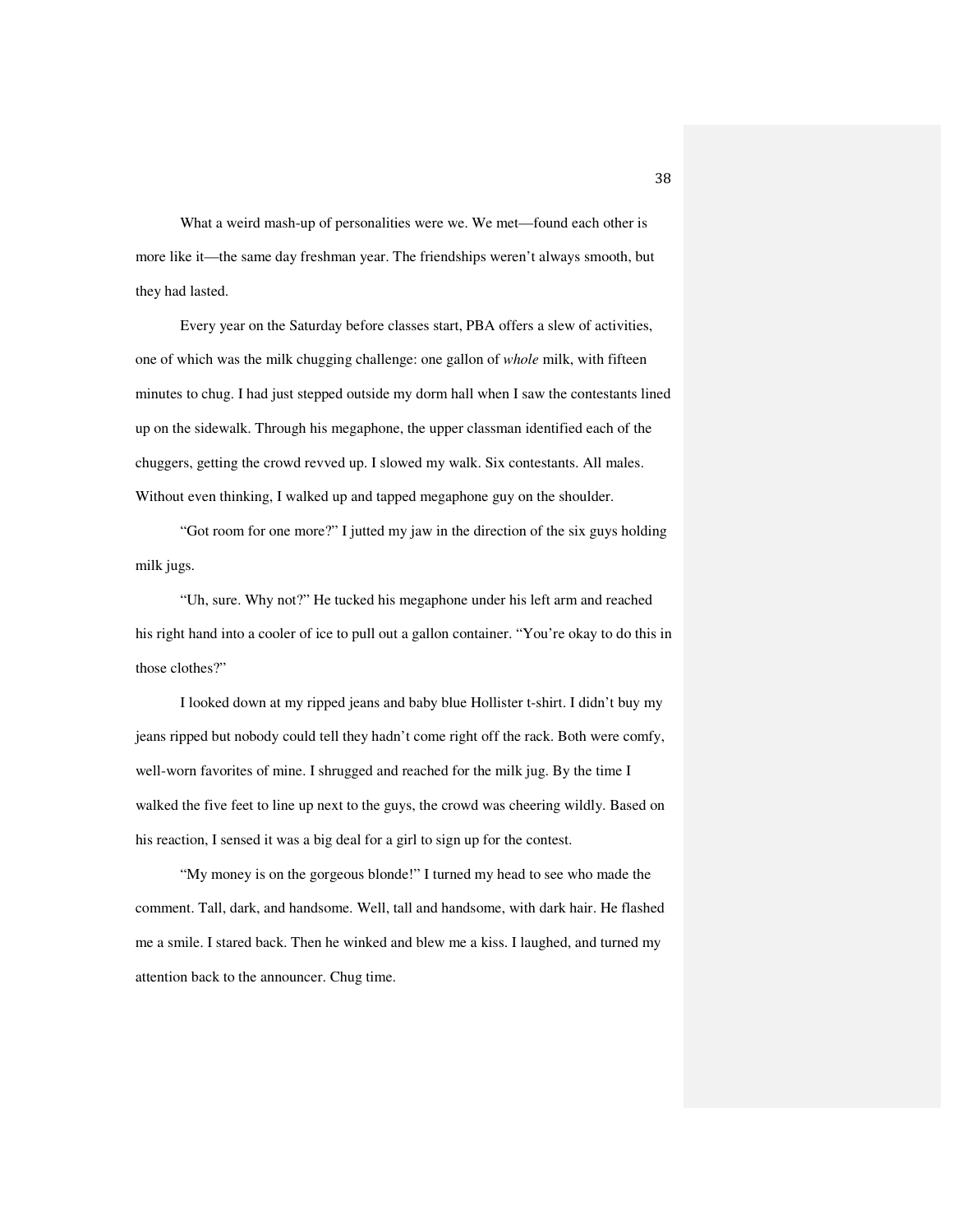After finishing half the gallon in five minutes, I started to slow down. The milk was ice cold. A sharp pain in my throat from the frigid liquid had me grabbing my neck. The thickness of the milk wasn't helping. I looked to my right and noticed that everyone else had also slowed down. My competitive streak must have kicked in, because I lifted that jug back up to my lips and kept chugging. I won. Finally, the announcer rushed over to hold up my hand and the guy who winked at me sauntered over.

"Pretty impressive, especially for someone as small as you," the guy said, holding out his hand. "My name is…" His eyes widened as he looked down at his shoes, and at my vomit that suddenly spewed. "Aubrey," he said, stepping back.

I guess the body isn't really equipped to ingest so much lactose that quickly. Maybe that's why more girls don't volunteer for these challenges. A little embarrassed, I grabbed a rag that had been provided to help hold the milk cartons and wiped the corners of my mouth.

"Nice to meet you, Aubrey. I think I'm going to vomit again, so probably not a good time to get acquainted." I turned to walk away, trying to act nonchalant, and bumped into a brick wall. I wish that was a euphemism but it was truly just a brick wall. So much for saving face. I adjusted my path and kept walking, trying to ignore the handsome guy laughing behind me.

Later that day, having recovered from my lactose overdose, I walked over to the "smokers' wall" to take a break. The campus was smoke- and alcohol-free, but a small portion of property located near the center of campus was owned by a third party and not governed by university rules. A short mustard-colored wall and stone bench were situated on the sidewalk. Step off the sidewalk, you were back on campus. This was the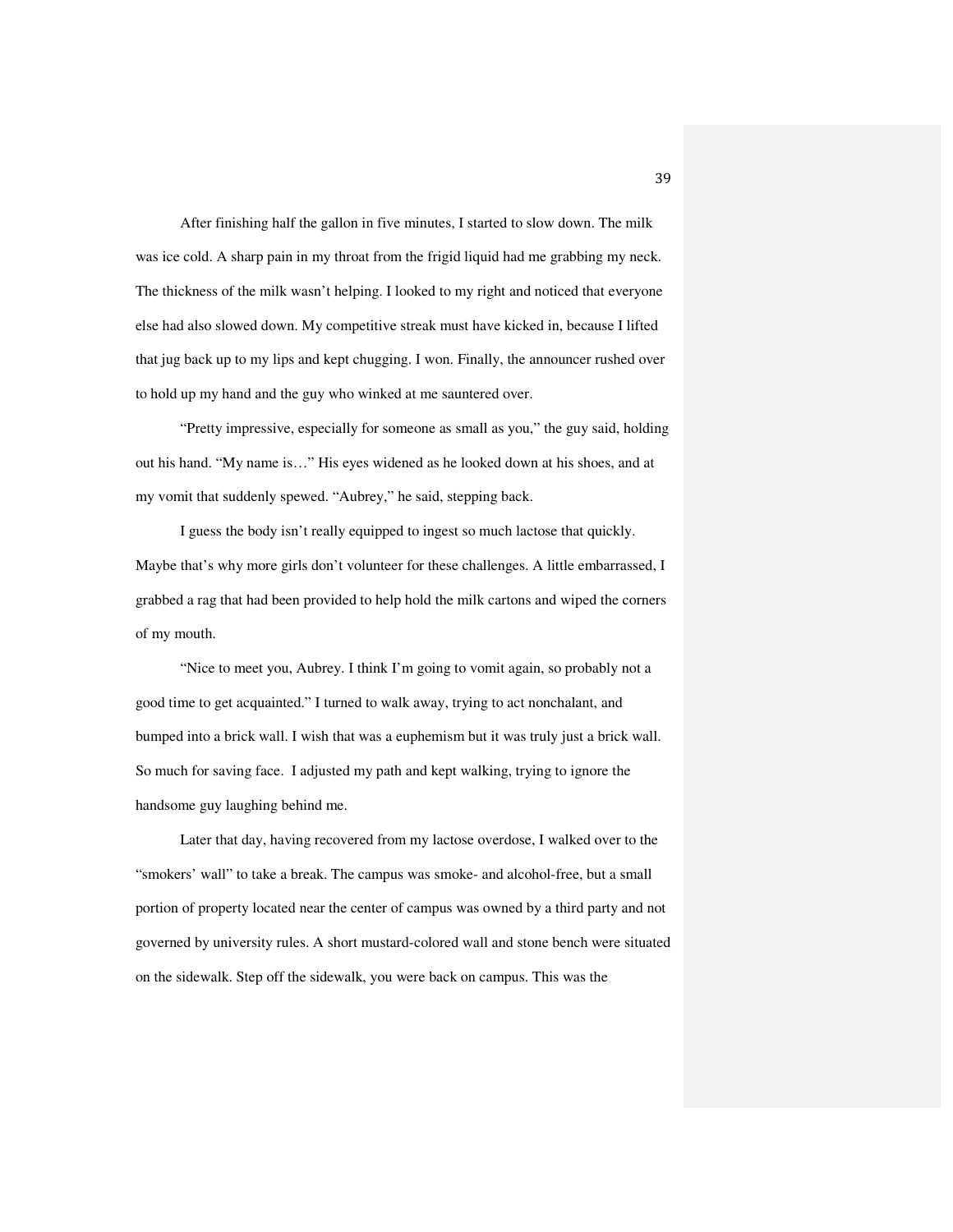designated smoking area. When I got there, I realized I didn't have my lighter, which I usually tucked it into my cigarette box. I realized I must have taken it out to singe my pointe shoe ribbons and never put it back. "Damn it," I whispered.

"Need a light?" I jumped. I hadn't seen anyone there but apparently someone was sitting on the floor behind the bench. "Sorry," he said quietly. "I didn't mean to startle you. There's shade on this side."

I walked around the bench to join him. "Yeah, I must have taken my lighter out," I said, holding out the box. I sat down and folded my legs beneath me. "Thanks." I eyed him as he sparked his lighter for me. He was striking, but I couldn't put my finger on why exactly. He had short black hair dark eyes. Clear, mocha skin. Wide mouth with a heavy top lip. Nice features to be sure but that wasn't quite it. He was quiet and gentle, with graceful hand movements. But his posture said something. His straight back and chest commanded attention.

"You're a dancer." I stated this as a fact, with a note of wonder in my voice as if I had found a hidden image in a famous painting. Male dancers were rare.

He looked at me and then glanced at my toes peeking out of my sandals. "So are you." He held out his hand and gripped mine tightly in a little shake. "Sashca."

Sascha's cousin, I soon learned, had apparently attended PBA so he had some insider's knowledge on where to eat, how to get around paying for printing, and how to get inside the dance studio after hours. Valuable information. After half an hour or so, my back started aching from leaning against the stone bench. I rose to allow my spine to lengthen, raising my arms above my head. Legs outstretched, Sascha extended his fingers to reach his toes.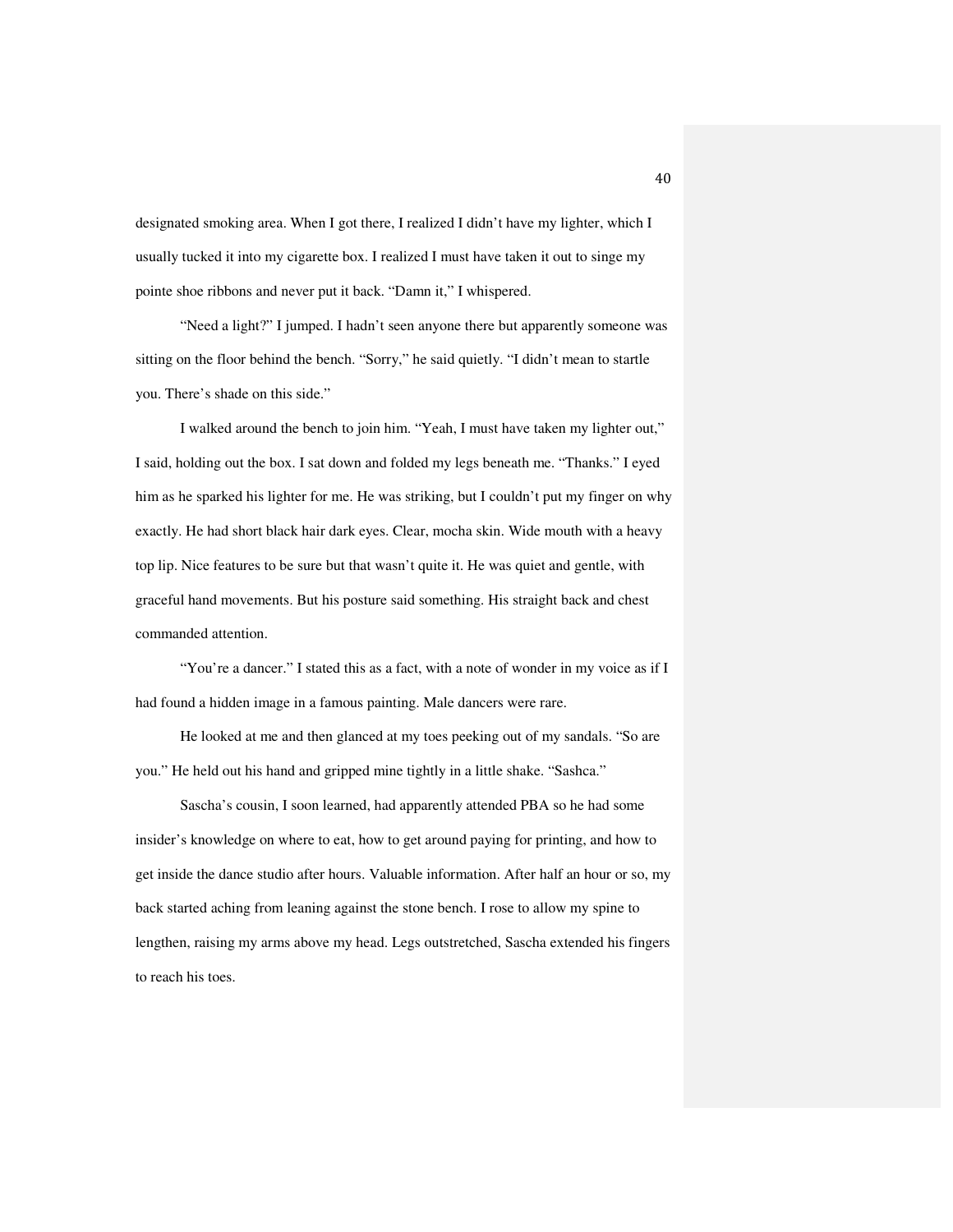"Before you go, I met another dancer and we are meeting at the Caf in about twenty minutes for dinner. You should come." Sascha spoke while leaning over and touching his toes, his words slightly muffled by his knees. I hadn't actually been about to leave but his offer to scope out the competition wasn't something I was going to pass up.

Thirty minutes later, I was pushing broccoli and carrots around on my plate. Gone was the delicious food they served for orientation, goading parents to buy meal plans. The food was passable but not palatable. I was busy making a broccoli forest when someone plopped down next to Sascha.

"Oh my gosh, I had, like, the hardest time finding this place. Did they move it?" A girl with ink-black hair in heels and a short button down dress hugged Sascha. She aimed her hazel eyes at me and blinked. I had changed my shirt but was still in ripped jeans and I suddenly felt like David Copperfield. I glared back. She tilted her head and smirked. I cocked a brow. The ballet version of a pissing competition had just been initiated.

Sascha cleared his throat. "Emily, this is Jez. Jez, Emily is another freshman in the ballet program." We still hadn't broken eye contact. Sascha let out a loud sigh. "So much for the food on campus, huh?"

"I guess it's a good thing my mom didn't buy me a meal plan then." Jez finally broke eye contact and wrinkled her nose at Sascha's plate. She was tiny, not just in weight but height. She definitely had stage presence, though, and a flair of the dramatic. Finally, someone to push me and keep me on my toes—pun intended.

Excitement fluttered inside of me at this thought. My soggy broccoli forest no longer held interest. I started to slide out of the booth when I saw the guy whose shoes I'd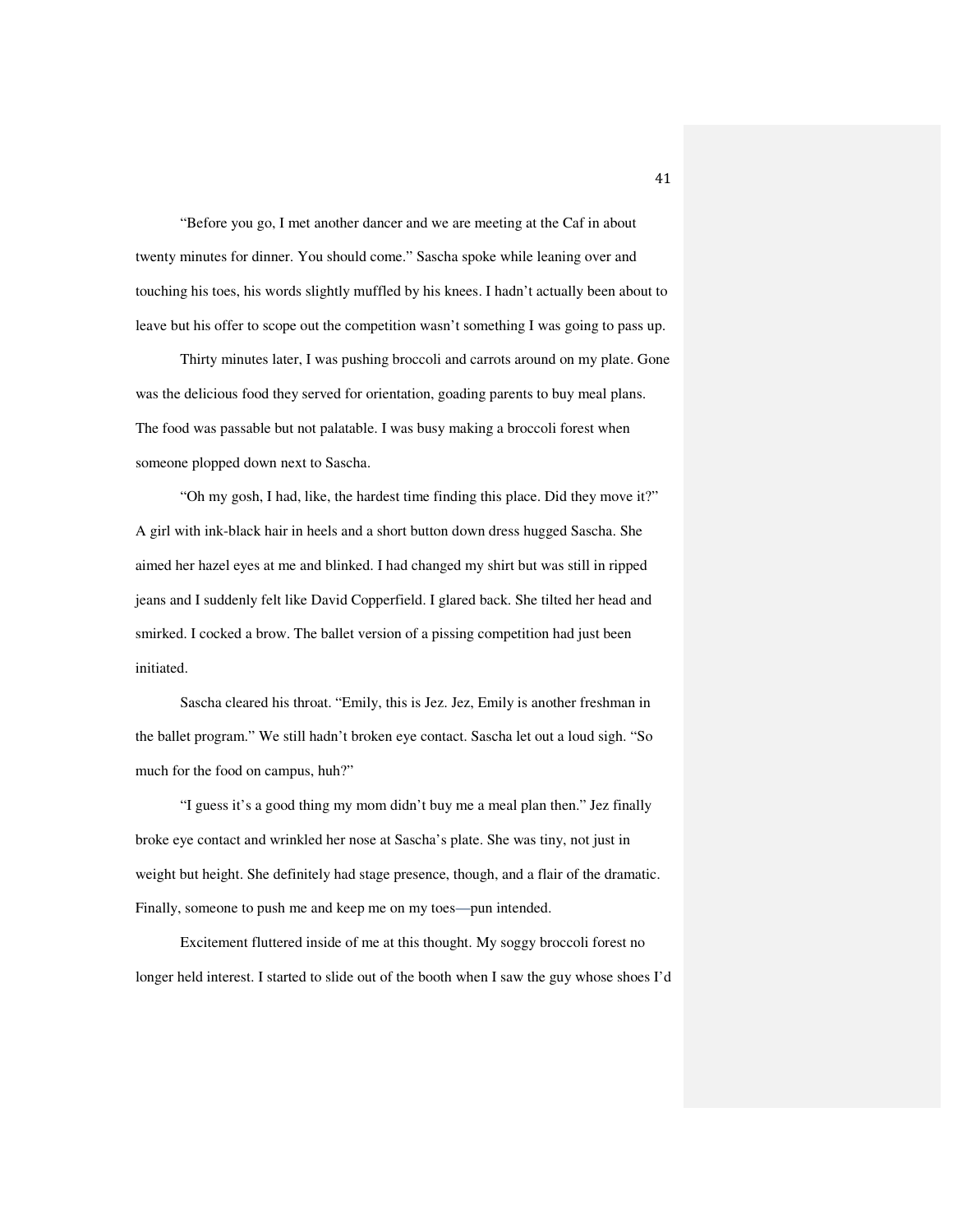vomited on a few hours earlier headed in our direction. "Oh, give me a break!" I muttered louder than I thought and caught the questioning looks of Sascha and Jez.

"There's my boy!" Aubrey nodded his head at Sascha. Instead of continuing, he stopped to fist pump Sascha. I was staring at Sascha, hoping to avoid eye contact when I felt the seat dip. "Why if it isn't the golden goddess? If I flirt with you, are you going to vomit again?"

"That's disgusting!" Jez withdrew her hands from the table and crossed them. Great, now she thought I was infectious.

"I thought you said you hadn't met any other dancers?" Sascha murmured. He looked between Aubrey and me with a hint of a smile on his face. His words didn't register at first. I had already started to answer Aubrey's question.

"It's not your flirting, it's just your presence that makes me queasy." I jerked my shoulders, hoping to send a clear message to Aubrey who clapped his arm behind my neck. I looked at Sascha, "I didn't meet any other…" I looked at Aubrey and sized him up this time. Lean, muscular body. Proud chest. Straight back, shoulders rolled. Shit. "*You* are a dancer?"

"It's my stage presence. Gives me away every time. And all the groupies that follow me." All three of us looked behind Aubrey's shoulders. "Don't bother looking, they're hiding." Aubrey said in a mock conspiratorial whisper. Jez gave a high pitched giggle. Sascha slowly shook his head. This would be my family for the next four years. Lucky me. I was soon to find out just how lucky.

\*\*\*\*\*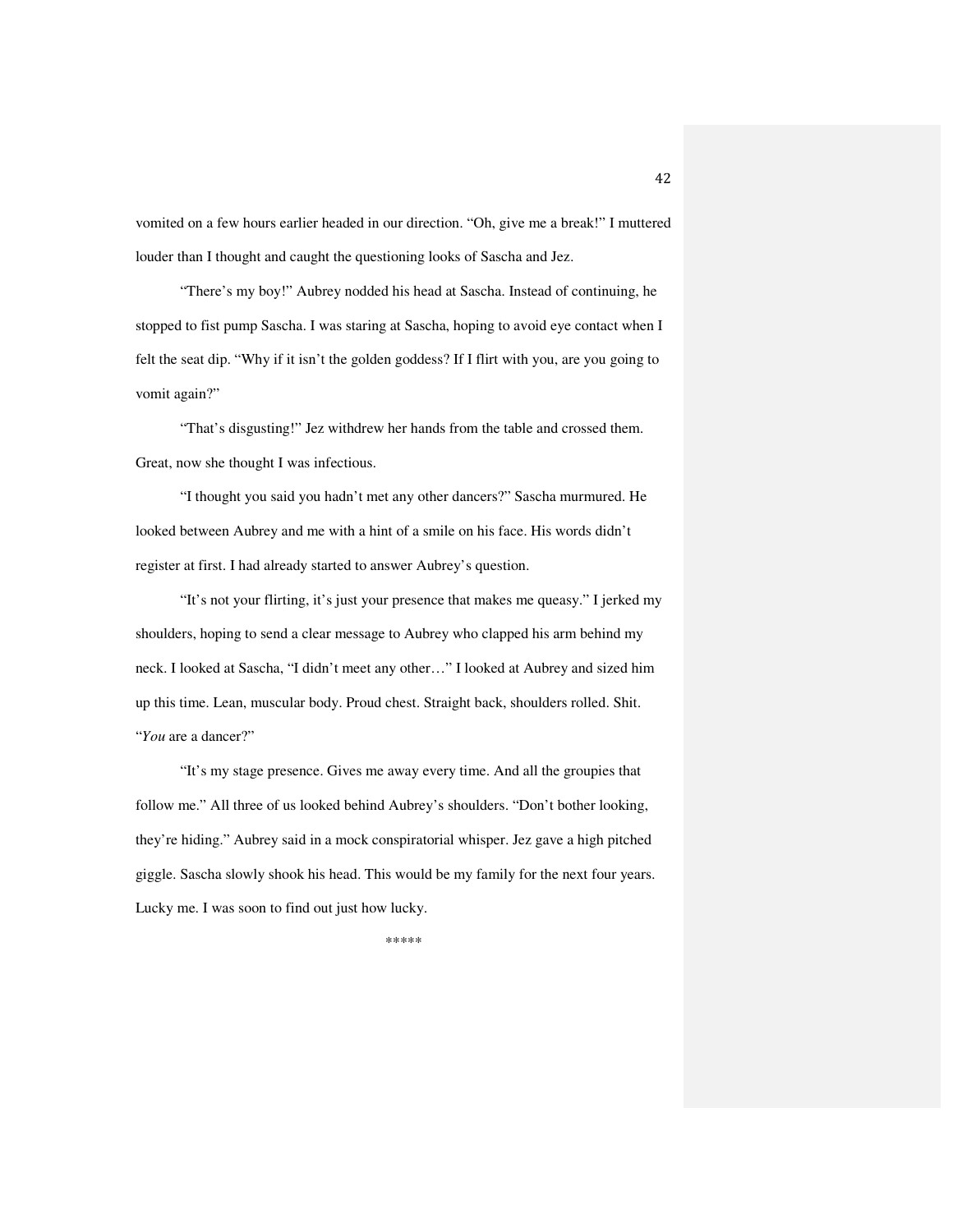My leg kept twitching. Of all times for my body to get antsy. Five more questions left and this statistics test would finally be behind me. If I get an "A," then it would stay behind me. If I don't, well, I couldn't think about that. I pictured myself with leathery skin, coughing on cigarette smoke, scratching my gray hair and telling anyone who would listen that I was *almost* a dancer. I shuddered. Five more questions. Get an "A", then slam the workshop and get a job at a company. I knew I would get a job. Years before I had been scouted, but Brielle convinced me to get my degree first. Some companies liked picking new talent from college workshops. This was the guaranteed job interview. And, either way, I'd have the degree.

 The days just before the test went by in a blur. Rehearsals, classes, and studying, punctuated by cigarette breaks, food and the occasional shower, as well as more panic attacks. Aubrey and Sascha dragged Jez along with them whenever we met up. She helped explain formulas while Aubrey created sample tests for me. Sascha made me fresh coffee. If my life had a soundtrack, *Eye of the Tiger* would have been blaring. I was a lucky girl. My jangled nerves were bound to settle once I got past this major hump.

 I bubbled in the last question with a sigh. No harm in going through all the questions again. I glanced at the clock: 12:10. Twenty minutes left. I breezed through, debating changing one question only to change it back. This was as good as it was going to get, I decided. Sending up a quick prayer, I turned in my test and walked out the door.

 I spent the next hour people-watching in the cafeteria and eating a salad. If I don't eat properly, I can easily dip to a dangerously low weight, or else pudge up. A salad would do for now. Anything more substantial would send my over-caffeinated stomach into shock.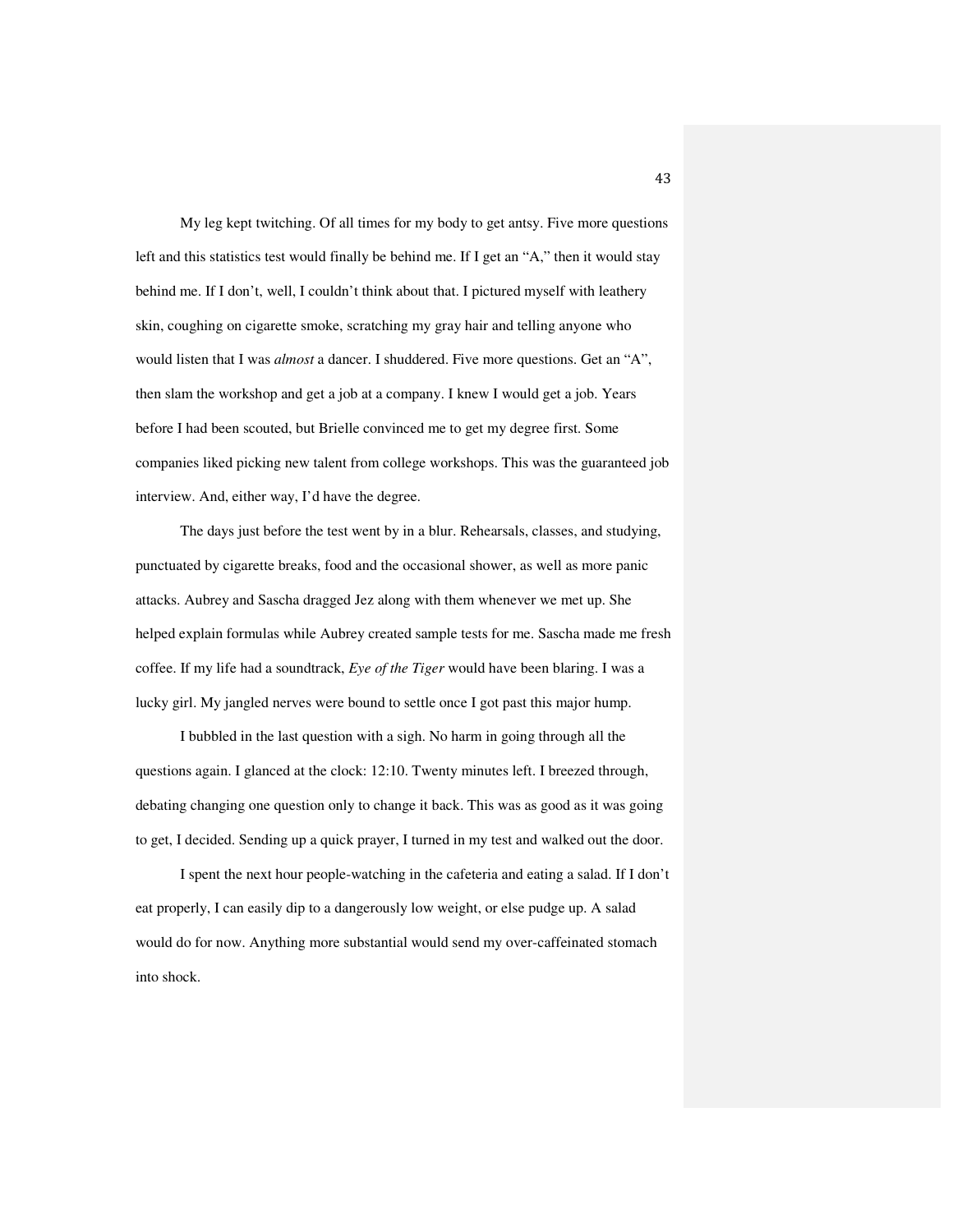"There's my blonde bombshell." Aubrey walked towards me wearing his Aviators even though it was cloudy. He took a seat on the bench next to me and tipped his sunglasses down on his nose. "How'd you do?"

 "I'm pretty sure I got an 'A' and the professor knows that I need the grade ASAP for Ms. Cindy." I glanced down at my phone and slapped Aubrey's hand off my thigh. "He agreed to email her and cc me the grade."

 "Well now that you have that out of the way, want to blow off some steam? I have a few cardio ideas we can try together." Aubrey half-smiled and winked devilishly. The only cardio Aubrey ever thought about usually involved tangled legs and bedsheets.

 "Even if I hadn't just mentally collapsed after that test, the answer would still be no. As it is, I'm going to need an energy drink before dance." A chime sounded from my phone. I swiped my iPhone and opened up my emails. "Hell, yeah! 91%! Damn straight!" I stood up abruptly and threw both arms in the air with my head tipped back. Like Kerry Strug landing her '96 vault at the Olympics. Aubrey clapped, and it was enough for me.

 "Now we definitely have to celebrate. I'll buy the first round as long as we don't go to Blue Martini. That place reeks of old aftershave and sweat, and people trying to reclaim their mojo," Aubrey said, wrinkling his nose as if he had just swallowed something rotten.

 "I don't care where we go so long as the drinks keep coming." I shouldered my backpack and tossed the remains of my salad into the large garbage can. "I gotta change before dance but I can do it in the studio. You ready?" Judging from his workout pants and sandals, Aubrey probably had tights on underneath.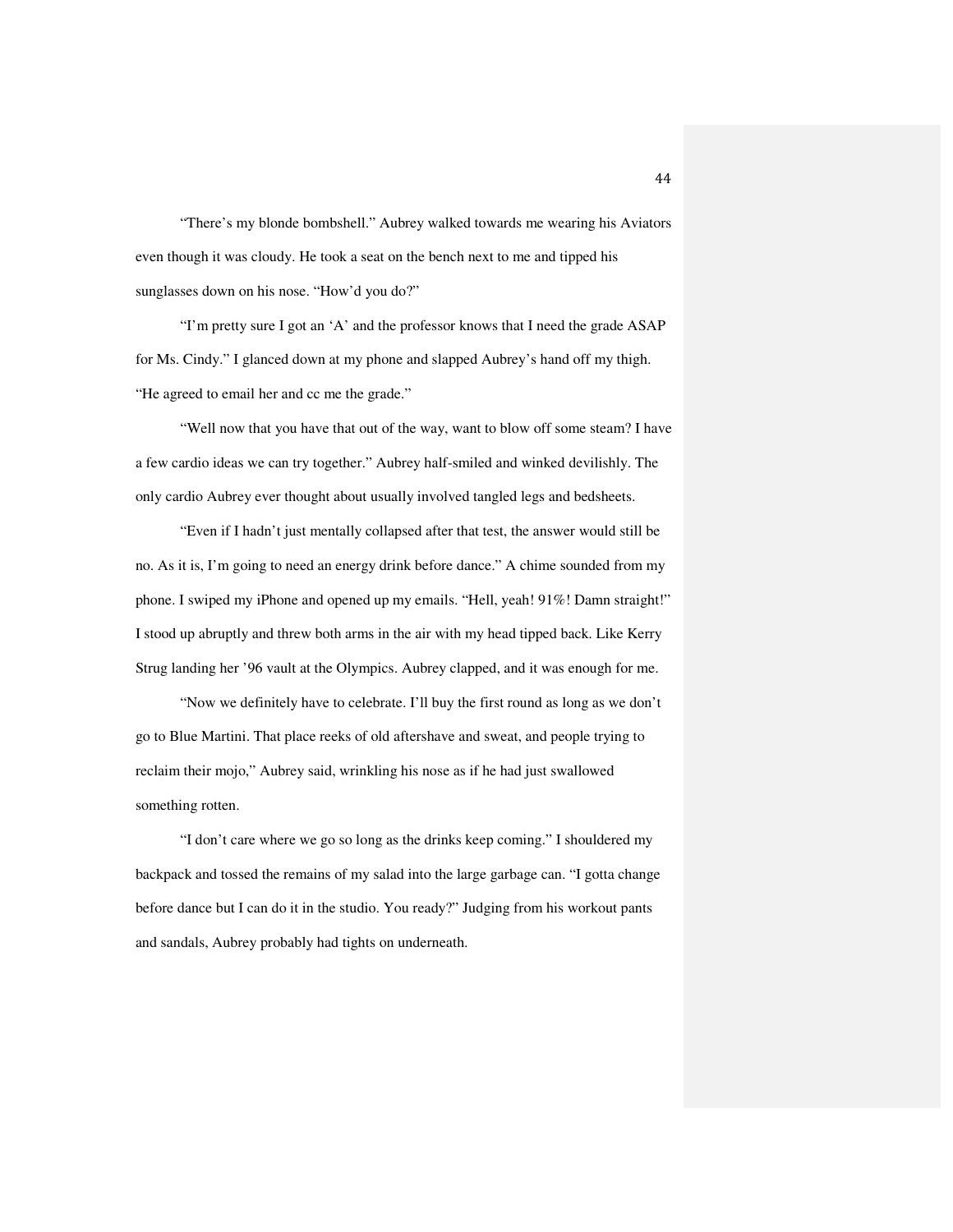As we walked, I sent a group message to Jez, Sascha, and Brielle. They'd been patiently waiting to hear how things went. Congratulations were sent all around. It felt so good being on this side of statistics and standing at the door of my future. The door to the studio was propped open and I dropped my bag heavily at the front of the room. I sifted through a half dozen ballet slippers and pointe shoes until I found my favorite emerald leotard and pink tights. A lone protein bar was at the bottom of the bag. How long had that been there? I guess the salad wasn't enough. I ripped it open and chomped down on the thick cardboard texture.

 By the time I wrestled my leotard and tights on—a torn strap on my leotard had me using some imaginative knots and bows—the studio was half full. A couple of underclassman had gathered around Jez, who was finishing up Fuetes. Ms. Cindy was nodding her head emphatically while speaking with the music director. When she spotted me, she waved me over. Now that the test grade was in, she finally announced that I would be dancing the part of Giselle. My heart sped up as I made my way over. It had to be the excitement. But as I was making my way toward her to receive her congratulations, I stumbled. The lights dimmed and my vision tunneled. The room shifted and I heard voices but they were muffled and I couldn't make sense of what they were saying. And then I didn't hear anything.

 I felt someone place something cold on my forehead. What happened? I tried to push it off but my arms felt heavy. So did my eyelids. Had I dozed off? Who was talking so loudly? I started to move my jaw, but it made my head hurt. I tasted something metallic. Iron? I groaned and tried to sit up. Someone cooed softly and urged my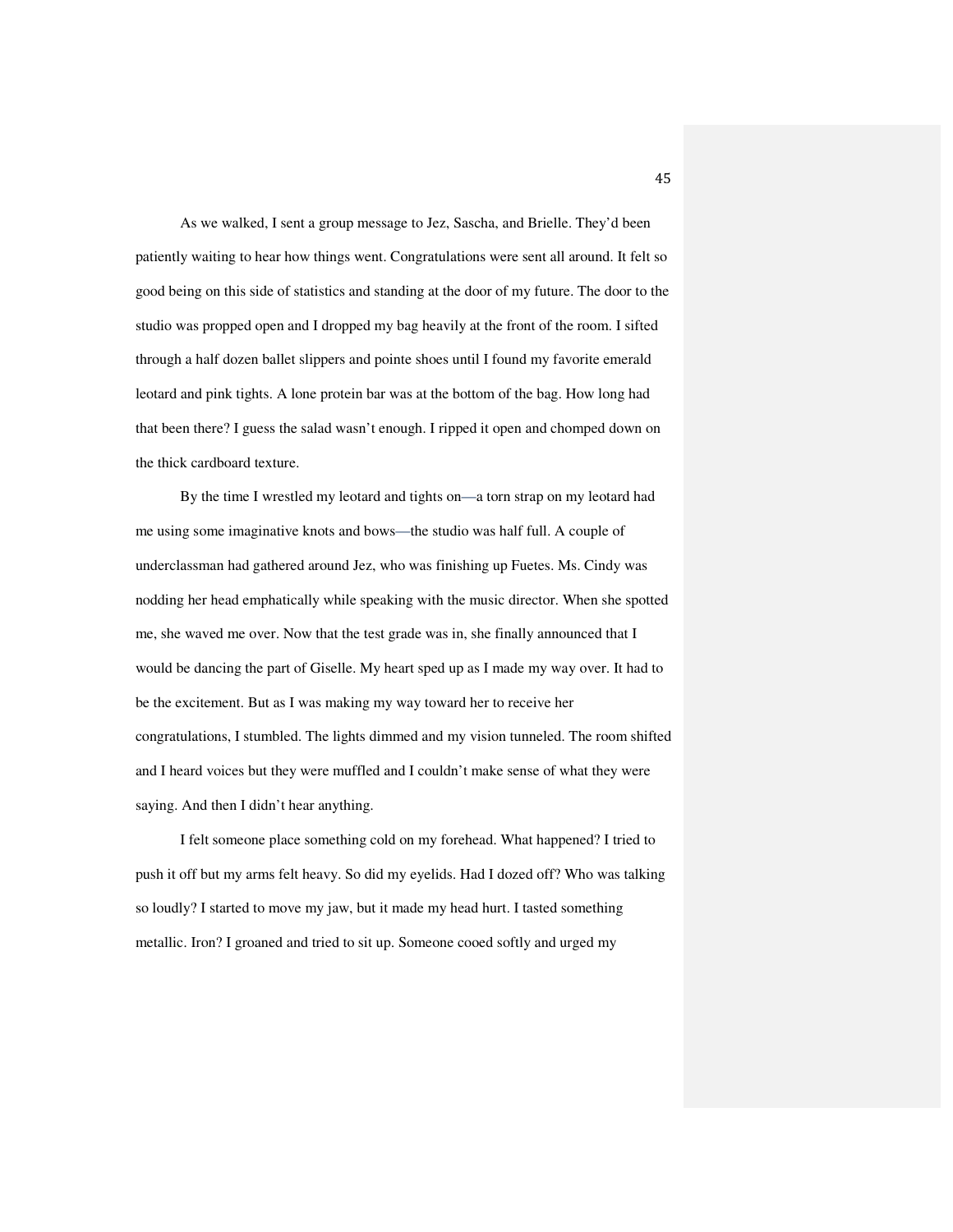shoulders back down on the floor. My eyelids finally cooperated and I opened my eyes to see a half dozen faces looming over mine.

 I focused on one face but it wasn't a girl I recognized so I looked to the one next to her. Then I found Aubrey. He had a tentative smile on his lips that didn't quite reach his eyes.

I licked my lips and tried to swallow the metallic taste. "What happened?"

 "Well, you either finally fell for me, or you fainted." Aubrey pursed his lips and winked.

 "Of course she fainted! She has been so stressed and hasn't had a decent meal in weeks." Jez's disembodied voice rose from somewhere to my right. "This, Ms. Cindy, is why they should lower the GPA requirement. Like we don't have enough pressure as it is?" The sound of a new pointe shoe striking the floor punctuated the last three words Jez said.

 This time when I leaned up, no one pushed my shoulders back down. But just the effort of leaning on my elbows for support caused my vision to blacken around the edges. Sascha offered me a hand and I gladly accepted. When I finally stood up, I saw Jez standing off to the side with one hand on her hip and the other pressed against her mouth. Had I made that much of a scene?

"Emily, you've been under a lot of stress, I know. For your safety, and for the school's safety, you need to see a doctor and be cleared for today," she said in a low, firm voice. She stood so close to me I could see the face behind the makeup and heavy eyeliner. For the first time, I noticed how old she was. "I'll announce that you will be dancing the part of Giselle. Don't worry, just hurry back."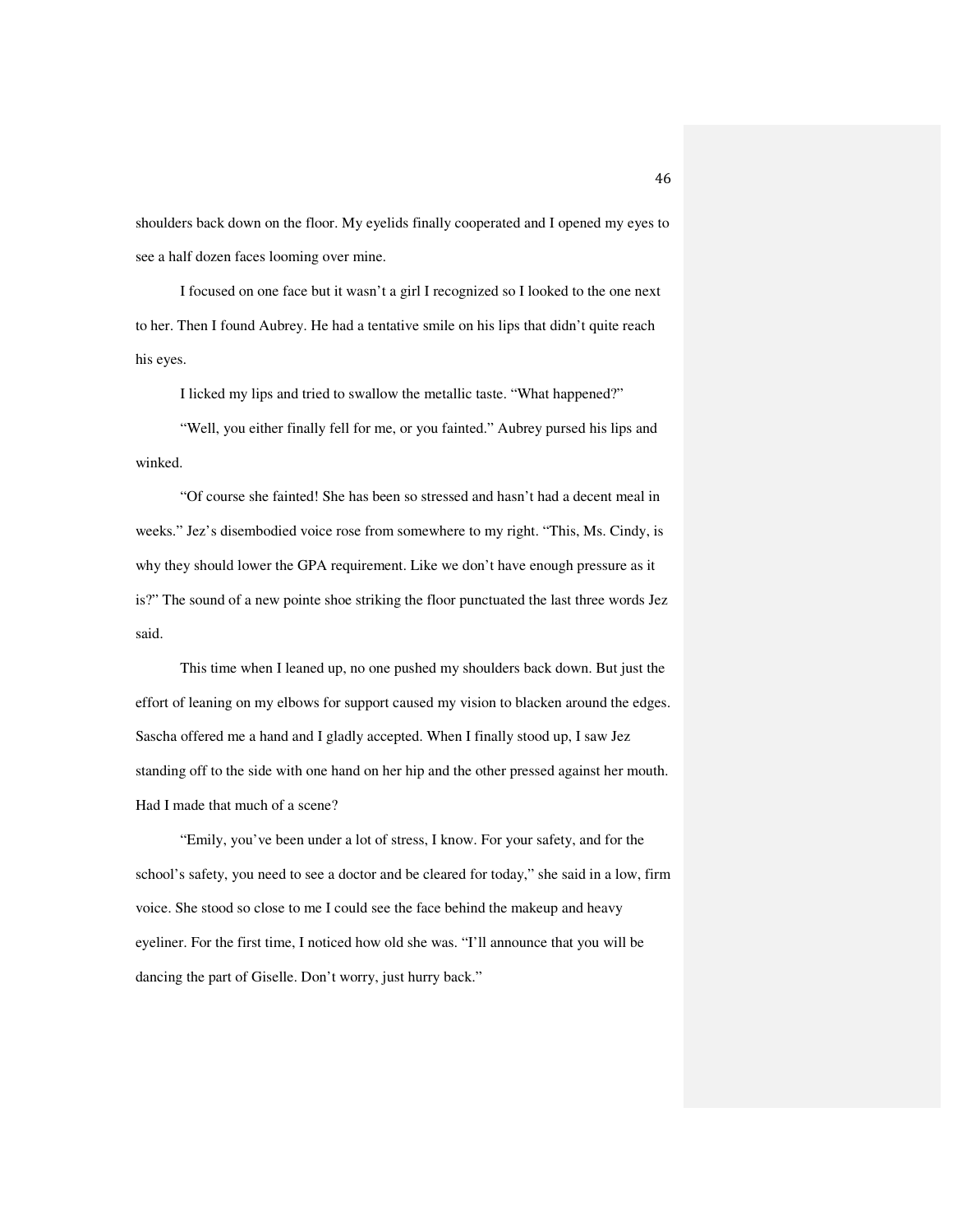Ms. Cindy hadn't left me with a choice in the matter. Aubrey offered to drive me to my doctor. He wasn't much use in the studio with his Pas de Deux partner out of commission.

 Lack of sleep, too few calories eaten. I wasn't exactly surprised or even worried about my fainting episode. But why did my tongue feel thick? I must have bitten it on the way down. My nerve endings vibrated and felt raw. I didn't have to be convinced. A visit to the doctor was a good idea.

\*\*\*\*\*

 The clock on the wall was ticking loudly. Skipping over the personal details, I explained the highlights of the last few stressful weeks to Dr. Taylor—the stress of dance and school, panic attacks, and fainting episode that sent me to his office. How long had I been talking?

"And that brought me here. It was barely a faint. I mean, they all said I basically went down and came to within five minutes. But they said my eyes were open the whole time, which is weird." Dr. Taylor was still staring at me. My voice trailed off. I pressed my lips together.

 Dr. Taylor shifted through his papers, and then he cleared his throat. "Emily, I'm glad you came in. We got your blood work back. The seizure you had-"

"Whoa, what seizure?" This guy definitely hadn't been listening to me.

 "I'm sorry. Let me start over. The episode, together with the panic attacks and other symptoms you've described corroborate what the blood work shows."

 "Meaning what exactly?" I felt my body get cold. My voice sounded sharp as the room took on a sudden silence, as if it was holding its breath.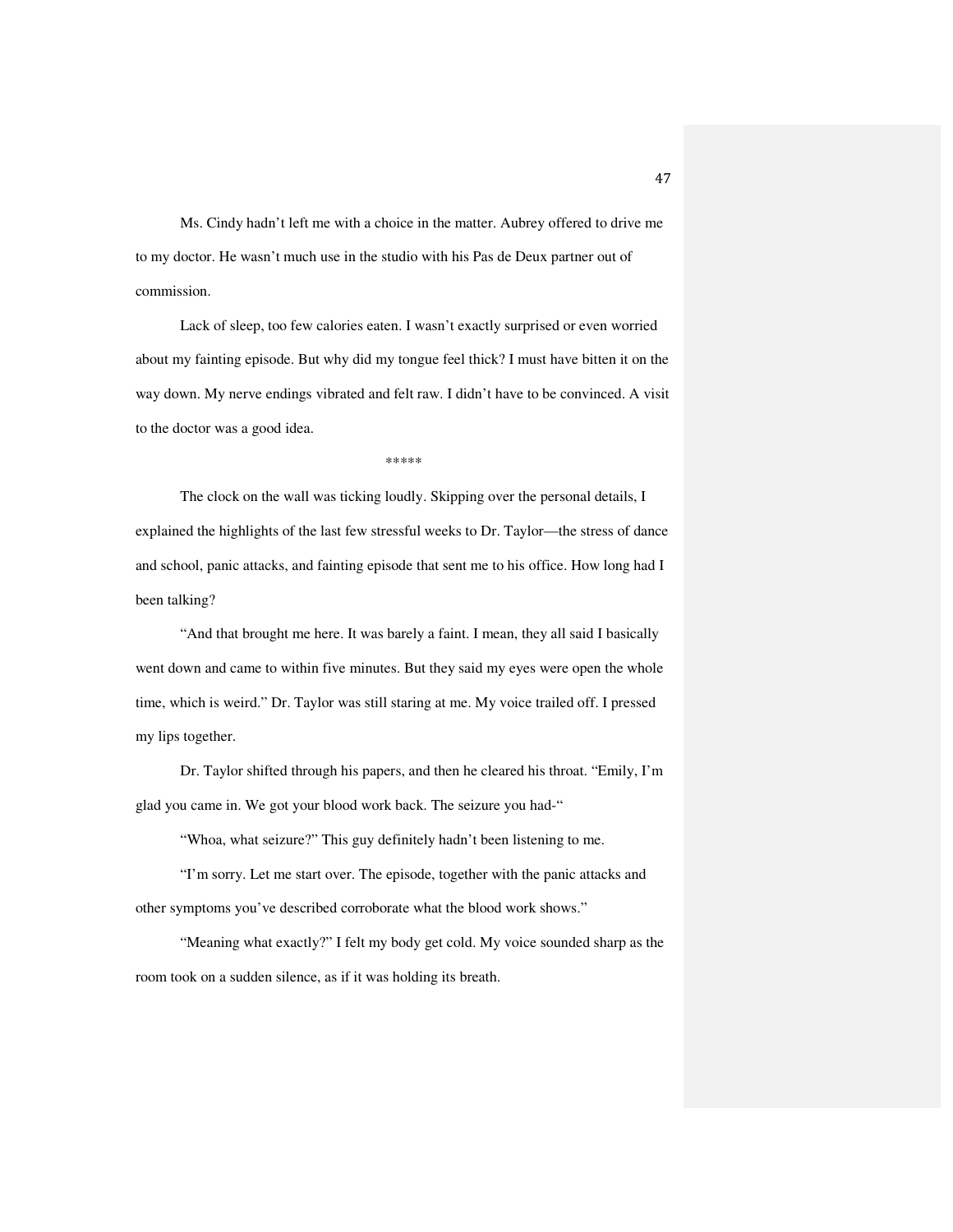Dr. Taylor paused, and started again. He explained that my fainting spell was actually a minor seizure because my eyes remained open and I had bitten my tongue. The seizure, together with the anxiety, muscle spasms, and even my problems grasping statistics, confirmed his diagnosis. I had the genetic markers for Juvenile Huntington's Disease, likely inherited from my father. Only one in 10,000 people have this disease. One ten-thousandth of a point. The more he talked, though, the more he started to sound like Charlie Brown's teachers. His lips continued to move but the sounds were distorted.

 ". . . aggressive . . cure yet . . .treatment. I'm sorry." His lips finally stopped moving. Dr. Taylor shifted uncomfortably in his seat. Folding and then unfolding his hands. "Emily? Do you understand what I am saying?"

"You said there is a cure? I'm sorry, I missed that." My gaze had moved to his chin. I shook my head gently but my eyes wouldn't refocus. In the back of my consciousness I could tell that my voice came out softer than normal.

 "No, there is no cure yet but we're hopeful and there is treatment. Huntington's Disease is degenerative. You . . ." He folded his hands again. "Eventually, there's loss of muscle control .. . but right now let's focus on a course of treatment—"

"And dance—what about dance?"

"Well, let's take one step at a time. Shall we? There are some drugs…"

At this point I tuned him out, vaguely watched as he shuffled through my file. He pulled out a small pamphlet and held it out to me. When I didn't take it, he placed it on the desk in front of him. "Here is some information about the disease and some helplines, local doctors, support groups."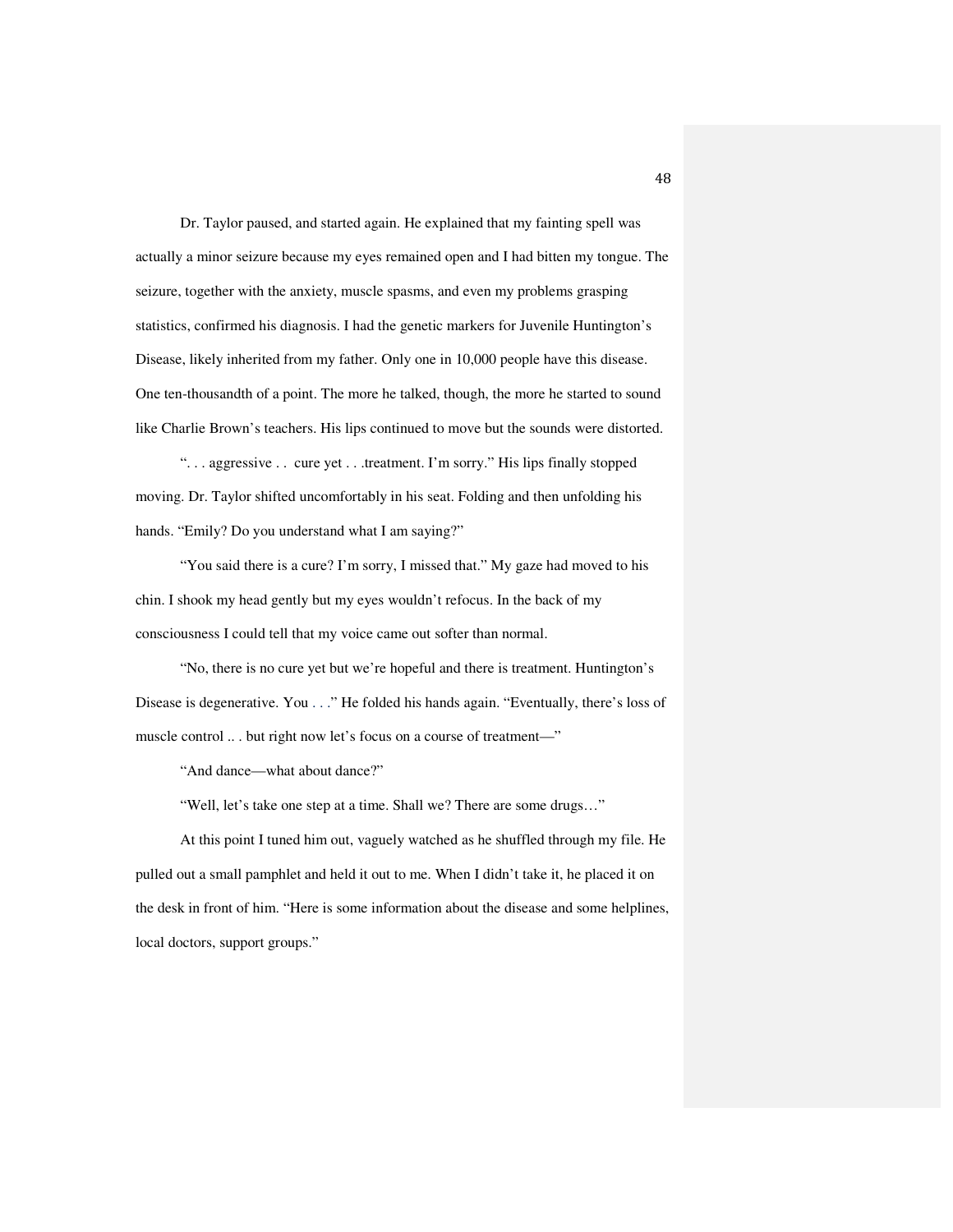I saw a hand reach for the pamphlet. It looked like mine but seemed foreign at the same time. An incorporeal appendage. I stared at the hand and at the paper. How much time had passed? Seconds, minutes, hours? As through a tunnel, I heard the doctor excuse himself. Something about paperwork and prescriptions. I was alone in the room. When I looked back, the hand was mine again. I grabbed my bag and pushed the pamphlet inside of it. I slipped past the front desk, ignoring the receptionist's attempts to schedule a follow up and strode out of the office, and through the waiting room door. I had been walking several minutes before I realized Aubrey was walking beside me, trying to get my attention.

\*\*\*\*\*

A variety of eyeliners was scattered across the vanity. Pencils, powders, and liquid liner—*Black, Serious Black, Midnight Black, Darkest Black, Black Magic*. The lipstick tubes were meticulously arranged according to shade, from taupe to fire truck red. Pink spools of thread, sewing needles, gauze tape, and lighters completed the makeup scene. Most everyone had finished getting ready. I lingered on my reflection in the mirror, searching for any flaws that needed covering up. Nope. Looks good. Any remaining defects had to be buried deep within my genetic code.

 The door to the dressing room opened to the left of my reflection. Jez walked in, make-up artfully and thickly applied. Dressed in peasant's attire, she'd have to change during the second act as Myrtha, Queen of the Willis. She did well for the workshop, pushing herself at her audition so that even the most complex move looked effortless. She had impressed the workshop directors. I knew she would.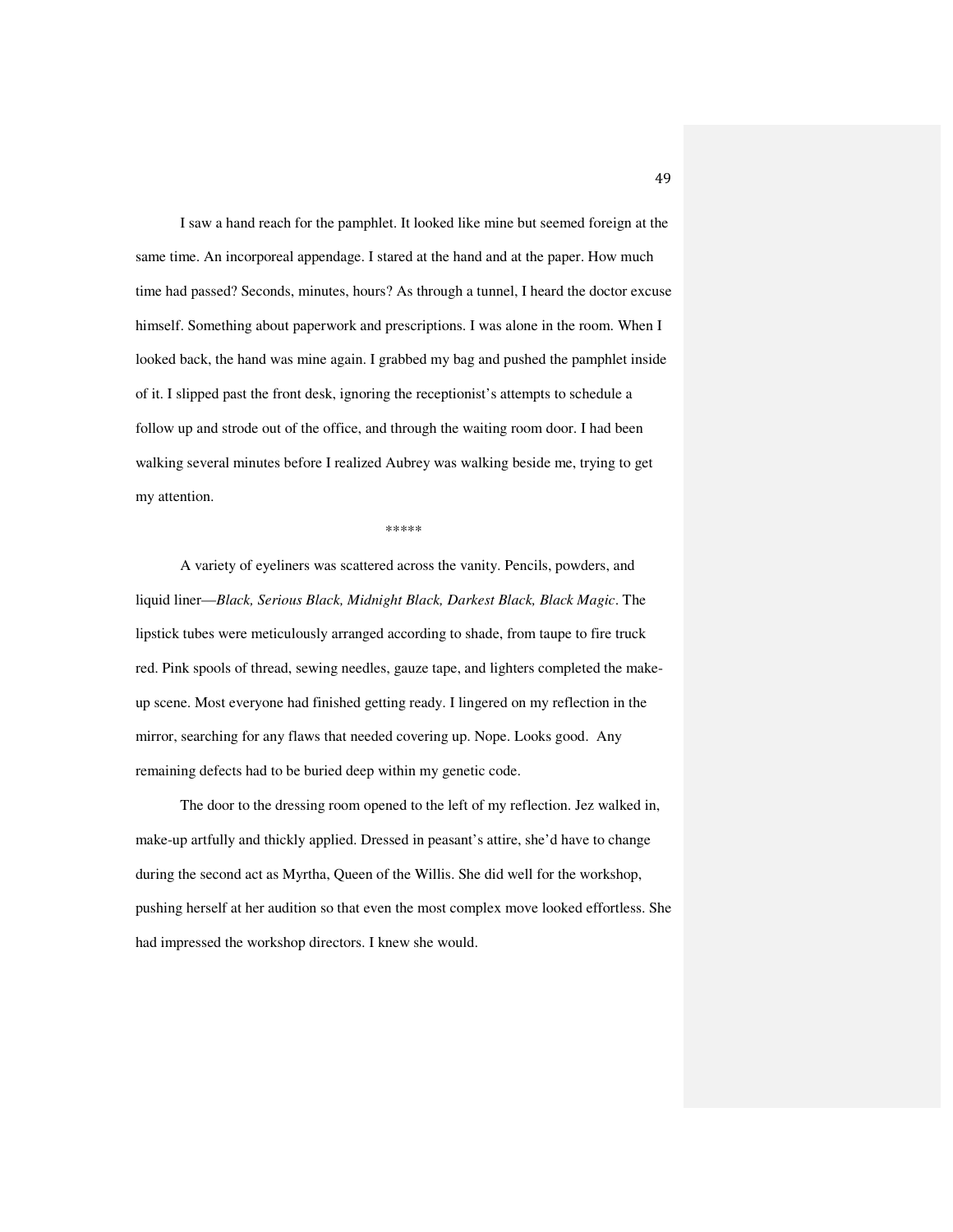Behind her, Aubrey walked in with Sascha. Both were dressed in neutral colors to announce them as peasants, like Jez. Aubrey secured the role of Albrecht, the traitorous lover. He and Sascha were evenly matched in abilities but Aubrey's unabashed personality translated better to the stage. He had a presence that demanded attention. Dark pencil lined Aubrey and Sascha's eyes. Up close, they looked like 1980s rock stars. On stage, the make-up would barely be noticed. I watched them through the mirror, not bothering to turn around.

 A month had passed since Dr. Taylor delivered the news of my father's parting gift to me. It still didn't feel real. I felt like I was reading a part I hadn't auditioned for. Now I was stuck performing it. When Aubrey found me wandering the cracked sidewalks outside Dr. Taylor's office, his face registered concern. He asked more than once on the ride home what the doctor had said to me. Although I trusted Aubrey more than most people, I couldn't speak. Maybe I feared that talking about what I'd just learned would make it real.

For days, my three friends had kept vigil, like family waiting outside a dying person's hospital room. They kept close without pressuring me to talk. Somehow, after meeting with Dr.Taylor, I made it back to my dorm, thankful my roommate wasn't already there, and buried myself in my comforter and sobbed.

 Jez took notes for me because I couldn't bear to go to class. Sascha slept on my couch and made me chamomile tea. I remained in a robotic state until one night when Aubrey handed me a new bottle of conditioner while I was showering. I was freaked out by the phantom hand that popped through the shower curtain. When I finally broke my silence days later and told them about my disease, they stared at me, speechless, much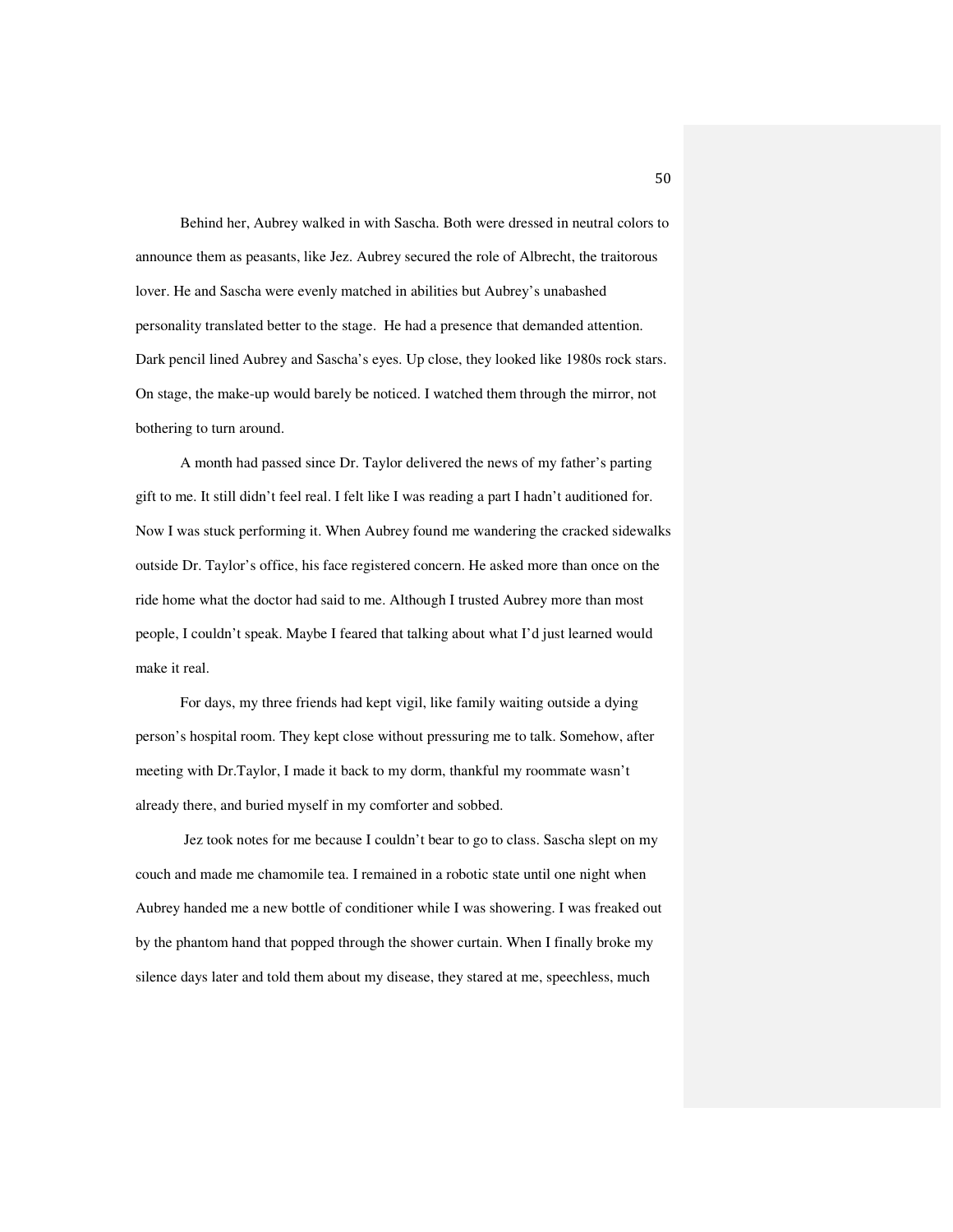like I had stared at Dr. Taylor's professional face. They suspected bad news, but probably not that bad.

Brielle was out of town for an art expo. I should have told her first. But how could I possibly have done that on the phone? It would have killed her, and me. No, I couldn't bear it. Not yet. Besides, even though Brielle was the closest thing in the world to me, during those first days I needed my friends.

After waking up from my own version of the shower scene from *Psycho*, I texted Jez and asked her to stop by my dorm. Sascha was already there, boiling yet another pot of water. I didn't drink it, but the warmth of the cup in my hands made me feel alive and took some of the numbness away. Jez showed up in about ten minutes. Had she been lurking outside? My three friends lined up like the three fairies from *Sleeping Beauty* waiting for Aurora to awaken. I blurted out the news.

"So the doctor says I have Huntington's Disease." No preamble, no prologue. Just straight to the point. My hands shook and I brushed back tears.

"Disease means there's a cure? Or is that a virus?" Jez asked, her hazel eyes wide and alert.

"What is it exactly?" Sascha' asked the question, his eyes gentle and sad, as if he already knew the answer. Although Aubrey didn't speak, I felt his unspoken questions bearing down on me.

Seconds ticked by. I checked my emotions, not wanting to break down sobbing. I backtracked, explaining the family history, the bloodwork, genetic factors, and the early signs of the disease: the mood swings, paranoia, body jerks. The eventual loss of motor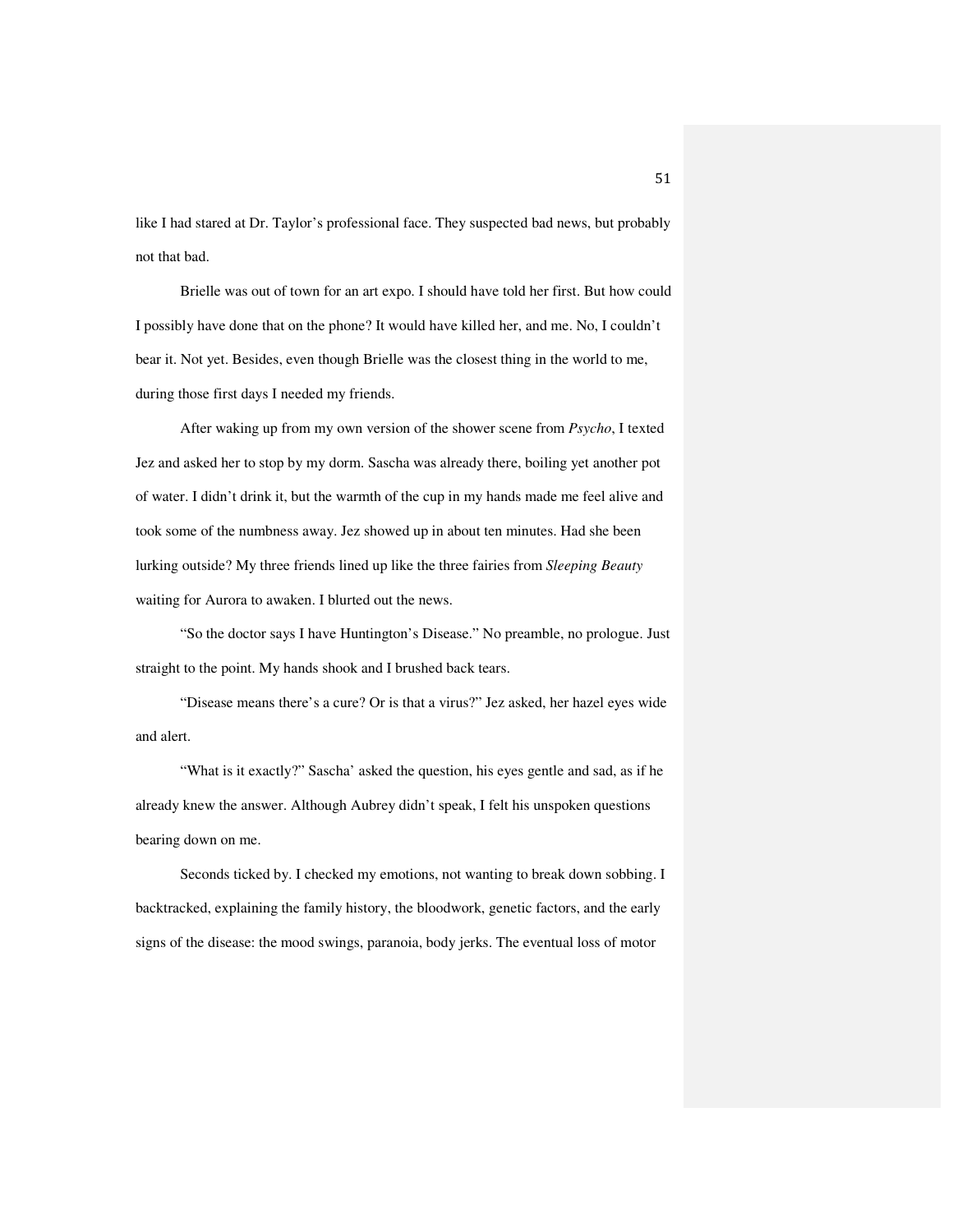functions. The possibility of an early death was an unspoken blanket that hung just above the room. I didn't need to say it; I knew they would do their own research.

Each of their faces registered the news differently. Sascha's jaw went slack. Jez had a blank expression like she hadn't heard anything. Aubrey clenched his jaw, his pouty lips disappearing into a straight line. Then came their verbal reactions.

They had lots of questions, and in the days since my verdict was handed down by Dr. Taylor, I had researched the disease on my computer. I answered what I could and resorted to shrugs when I couldn't.

"It's not fair!" Jez said angrily.

"No," Aubrey said, shaking his head, "No, you don't deserve this!"

I didn't want to slip back into a comatose state, or collapse into racking sobs, and I was already dealing with my own anger. I didn't need to get angrier. Sadness was paralyzing but so was anger. When Sascha reached out to pat my hand, I clenched my fist as if to signal that I was ready to fight. I wasn't about to take this sitting down. I told them I was tired and needed to rest.

"No one would think any less of you if you don't do the workshop." Sascha said softly as they filed out my door. His comment hurt worse than Giselle's betrayal by Albrecht could ever hurt. The mere suggestion of quitting ballet was like giving up on hope of seeing a sunrise.

The tense weeks that followed came and went and didn't change my new stark reality. Now I was about to go on stage.

I shifted my gaze from my friends' reflections in the mirror and checked my costume. Even though Giselle was only a peasant, she was the main character. The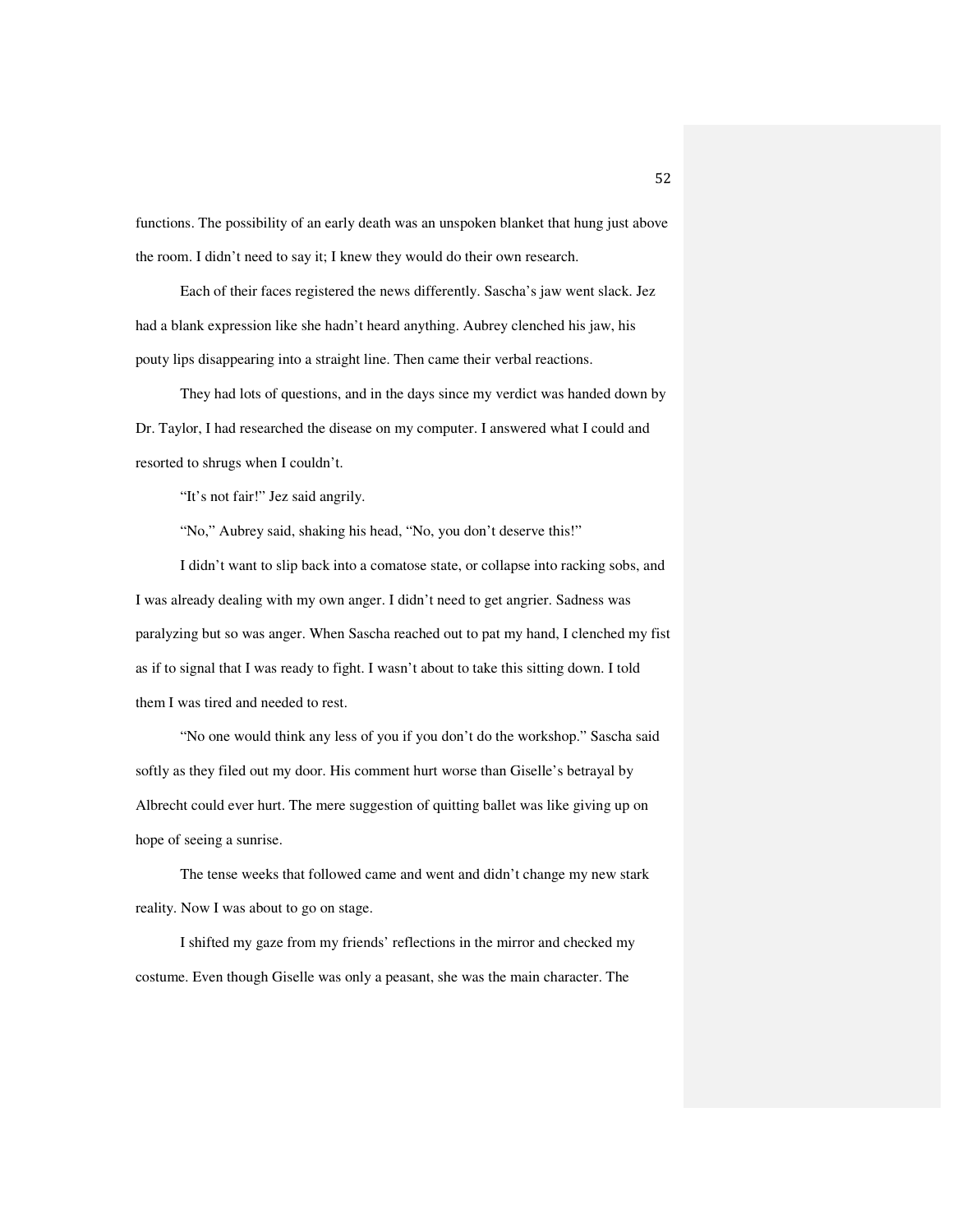heroine and the victim. She had to stand out, so Ms. Cindy decided to go with hints of blue in the costume and corset. Since my skin tone looks yellow against too much brown, I didn't mind. The tulle of the skirt was sheer and delicate. The costume of Giselle fit me perfectly. Perfectly tragic. The costume fit, the role fit, the despair fit. I had become Giselle—sentenced to an untimely death because of a biological malformation. Well, I wasn't going to give in that easily. I had some fight in me.

I checked myself. I can't think about this now, I thought. I can't cry. I had already applied my mascara. I sighed and turned around.

 My friends, characters in a ballet drama and now characters in mine, looked like statues. They were standing so still against the other vanity. Rigid, the way most performers held themselves before the curtain came up. Aubrey opened his mouth to say something but nothing came out. He shut his mouth and rubbed his neck. Jez gave me a tentative smile but her eyes didn't quite reach mine. Sascha just stared at his feet.

 "Are you guys here to talk me out of dancing again?" It was the elephant in the room and there was no point ignoring it. I didn't have time to ignore it. Curtain was up in thirty minutes. I had spent the last four weeks transitioning from waking coma, to nonstop crying, to anger. Obsessive research kept me going. I circled back through that cycle a second time, lingering on the anger. The fury helped fuel the passion in my Giselle. I didn't want to get imprisoned in the hot emotion but I needed it to get me through this performance.

 It was Sascha who spoke up, his voice soothing and supportive. "When we suggested you not do the workshop, it was because we thought it might add to your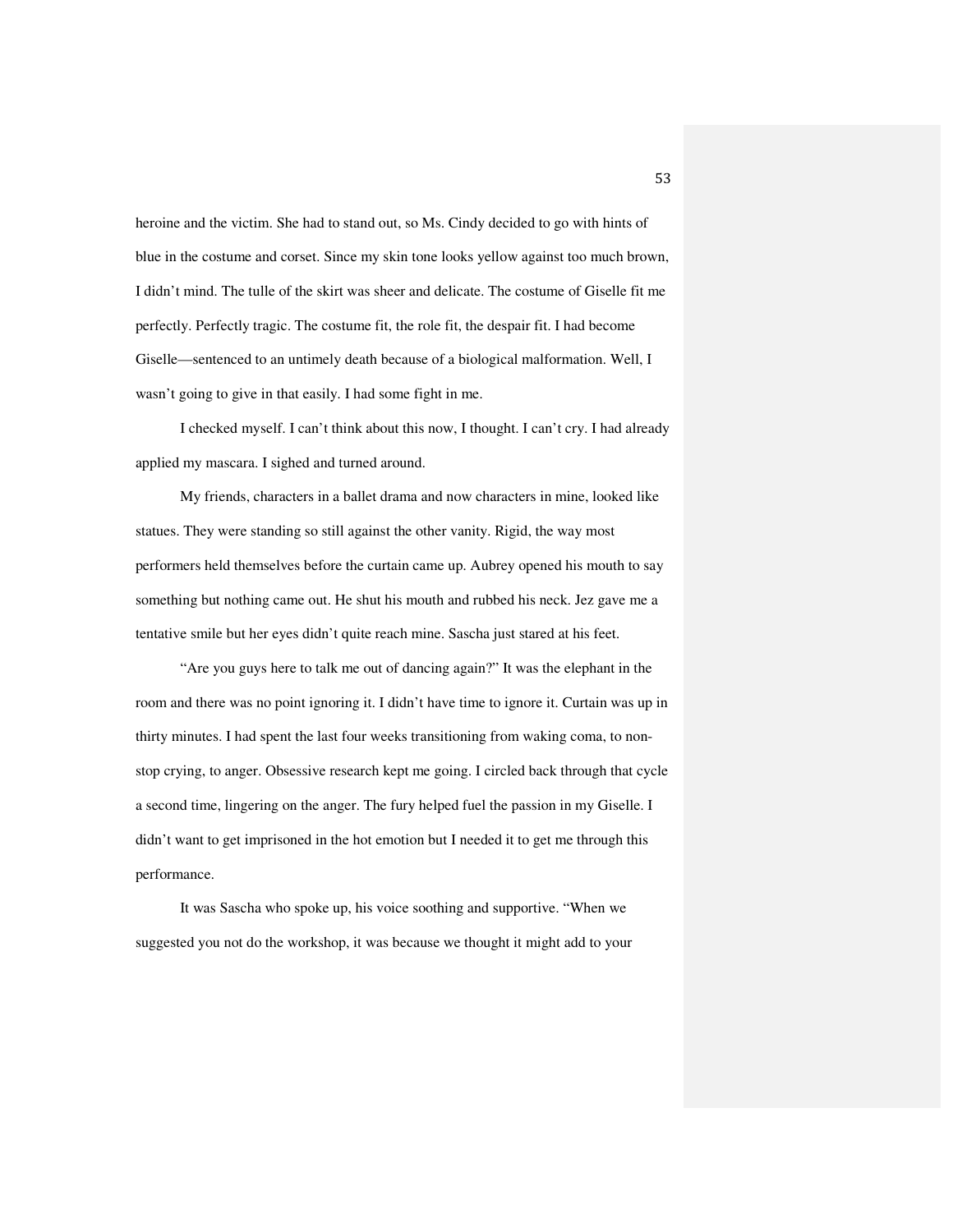stress." He glanced at Aubrey and Jez and then continued, "No one would have thought less of you if you didn't want to go through with it. But we want what you want."

 "So your suggestion had *nothing* to do with, say, the fact that I won't be able to dance much longer and I could be stealing another dancer's potential spot?" To say I had hardened through my ordeal would be an understatement. Anger and cynicism had taken root.

 "Emily . . ." Jez stepped forward tentatively. She glanced back at Aubrey for help. I saw her clench her tutu in her hands, crushing the dainty fabric. I stood up and reached for her hands.

 "I may not be able to dance next year, or even next month. But today I can dance. Today I can dance and perform and so that's what I'm going to do. Tomorrow, some other dancer can take my spot but I will be damned if I don't *live* today. I don't have time *not* to do the one thing I love to do. So I might be stealing someone's spot today, but trust me, it will be open for that dancer soon enough." The fabric of my costume rose and fell with my chest. My heart throbbed forcefully against my ribs. I blinked my eyes rapidly, willing the tears to stay put.

 Aubrey studied my face intently. I looked away. It was hard enough to see the pity, but even harder to accept admiration. There was nothing admirable about being angry and selfish and not caring if I was leaving some other dancer jobless because I accepted a position at a company that I couldn't keep. I had already made up my mind that no one would know of my disease, until they had to know, that is.

"You can't steal something that was already yours, Emily." Aubrey said firmly. "Anyways, we didn't come in here to talk about that. Jez let me borrow her eyeliner but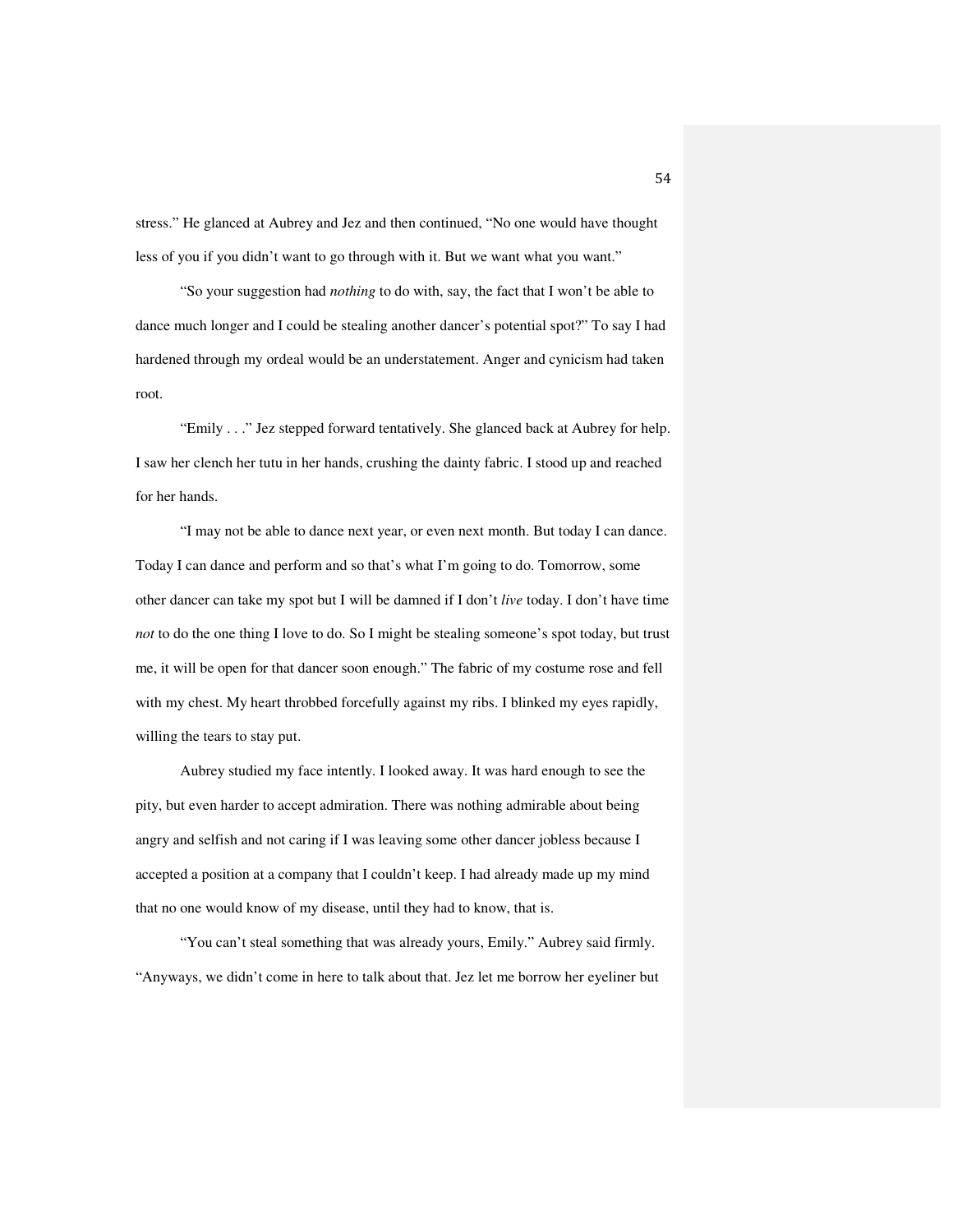everyone knows *softblack* just isn't my shade." He winked at me with the faintest trace of a smile.

 "Can you never be serious?" Jez slapped Aubrey's arm and shook her head. All three of my friends smiled and the tension eased in my shoulders. It will never be the same, I thought, and the realization made me melancholic. I may never get to dance with them, or anyone, again. So little was known about tomorrow. I wanted so much to perform Giselle in the show. Now I won't just dance Giselle. I'll *be* Giselle.

 We left the dressing rooms. It wasn't surreal—not the way it was when I left Dr. Taylor's office that day. But it was still like walking through gossamer tutus. A little hazy.

 Brielle was waiting for me in the wings. I'd told her everything the day she returned from Chicago. She had kept calm but there was lightning in her eyes. She recounted all she had known about my biological father—snippets of one long night spent together years ago. His promise of a phone call that never came.

"You are MY daughter. You are MY blood. This doesn't make you any more connected to him than you were before." Her eyes had burned into mine and her words burrowed their way into my being. Until that moment, I hadn't realized how worried I was that I was now less her daughter than before.

"I decided I'm still going to audition," I had said firmly. I wanted to look away but forced myself to maintain eye contact with my mother.

Brielle's eyes softened. "Child, why wouldn't you? This is your dream. It may change and fluctuate, like mine, but it isn't over." Her unwavering support, her limitless